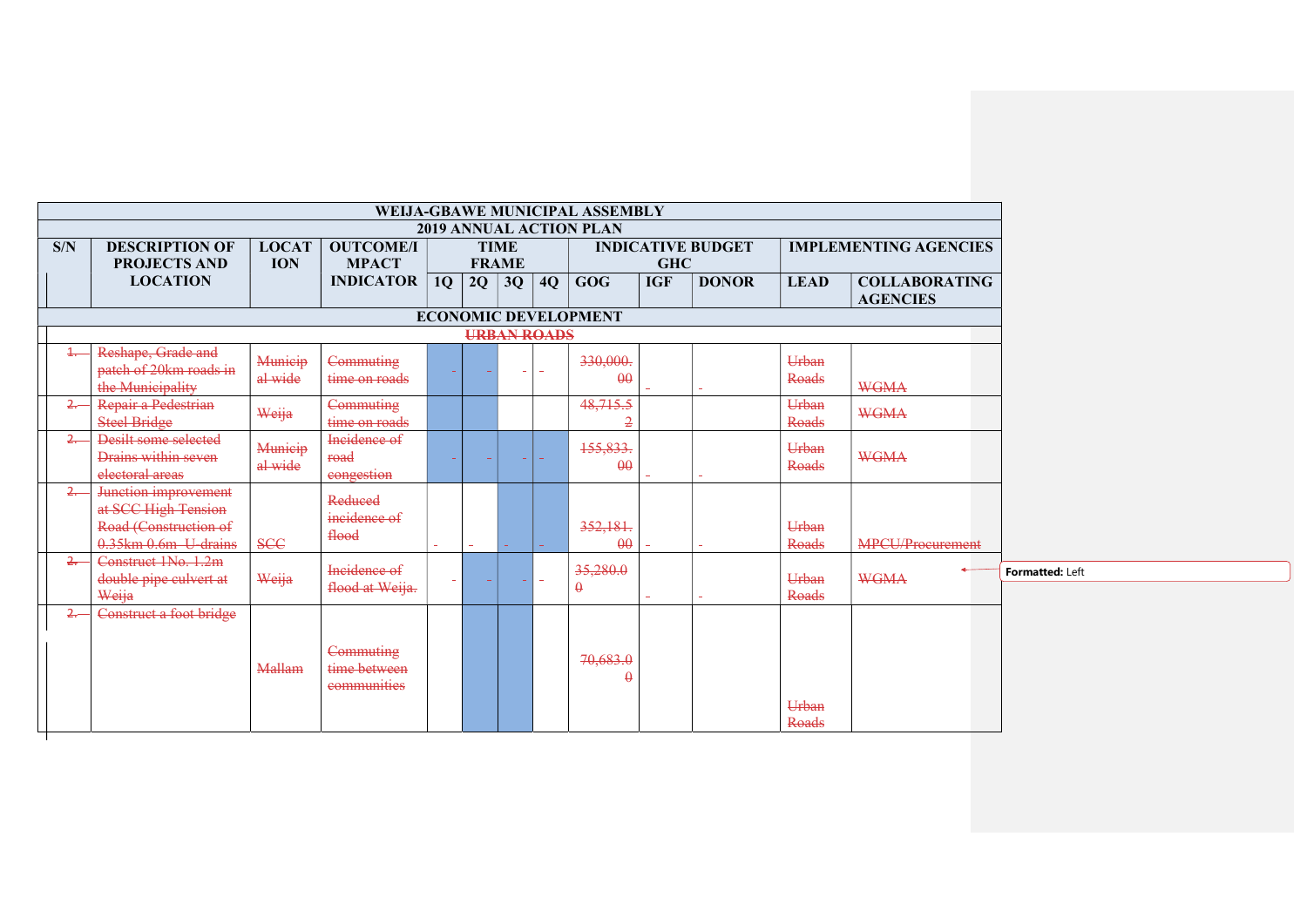|         | Gravel and dredge a     |         |                         |  |             |          |        |           |             |              |              | <b>Formatted Table</b> |
|---------|-------------------------|---------|-------------------------|--|-------------|----------|--------|-----------|-------------|--------------|--------------|------------------------|
|         | eulvert                 |         |                         |  |             |          |        |           |             |              |              |                        |
|         |                         |         |                         |  |             |          |        |           |             |              |              |                        |
|         |                         | Oblogo  |                         |  |             | 68,068.0 |        |           |             |              |              |                        |
|         |                         |         |                         |  |             | $\theta$ |        |           |             |              |              |                        |
|         |                         |         |                         |  |             |          |        |           | Urban       |              |              |                        |
|         |                         |         |                         |  |             |          |        |           | Roads       |              |              |                        |
|         |                         |         |                         |  | <b>BAC</b>  |          |        |           |             |              |              |                        |
| $3 - 1$ | Organize capacity       |         |                         |  |             |          |        |           |             |              |              |                        |
|         | building training for   | Municip | % increase in           |  |             |          |        |           |             |              |              |                        |
|         | SMEs to increase        | al Wide | economic<br>activities  |  |             |          |        |           |             |              |              |                        |
|         | productivity            |         |                         |  |             |          |        | 36,750.00 | <b>MPCU</b> | <b>BAC</b>   |              |                        |
| 4.2.    |                         |         | number of               |  |             |          |        |           |             |              | $\leftarrow$ | <b>Formatted Table</b> |
|         | Organize training in    | Municip | <b>MSEs</b>             |  |             |          |        |           |             |              |              |                        |
|         | literacy and numeracy   | al Wide | operating in            |  |             |          |        |           |             |              |              |                        |
|         | for the clients         |         | the                     |  |             |          |        |           |             |              |              |                        |
|         |                         |         | Municipality            |  |             |          |        | 5,500.00  | <b>BAC</b>  | <b>WGMA</b>  |              |                        |
| $5 - 3$ | Conduct (4) Business    |         | number of               |  |             |          |        |           |             | $\leftarrow$ |              | <b>Formatted Table</b> |
|         | Counselling for SMEs    | Municip | youth with              |  |             |          |        | 1,000.00  | <b>BAC</b>  | <b>WGMA</b>  |              |                        |
|         | Clients                 | al Wide | improved<br>livelihoods |  |             |          |        |           |             |              |              |                        |
|         |                         |         |                         |  | <b>NYEA</b> |          |        |           |             |              |              |                        |
| $6-4$   | Train Community         |         | Number of               |  |             |          |        |           |             |              |              |                        |
|         | Protection Personnel    |         | beneficiaries           |  |             |          |        |           |             |              |              |                        |
|         | On Effective            |         | with requisite          |  |             |          |        |           |             |              |              |                        |
|         | Community Policing to   | Municip | skills in               |  |             |          | 2,430. |           | <b>NYEA</b> | <b>WGMA</b>  |              |                        |
|         | Safeguard Life and      | al wide | effective               |  |             |          | 00     |           |             |              |              |                        |
|         | Property by 31st March, |         | community               |  |             |          |        |           |             |              |              |                        |
|         | 2019.                   |         | policing                |  |             |          |        |           |             |              |              |                        |
| 7.5.    | Organize a weekly       | Municip | Number of               |  |             |          |        |           | <b>NYEA</b> | <b>WGMA</b>  |              |                        |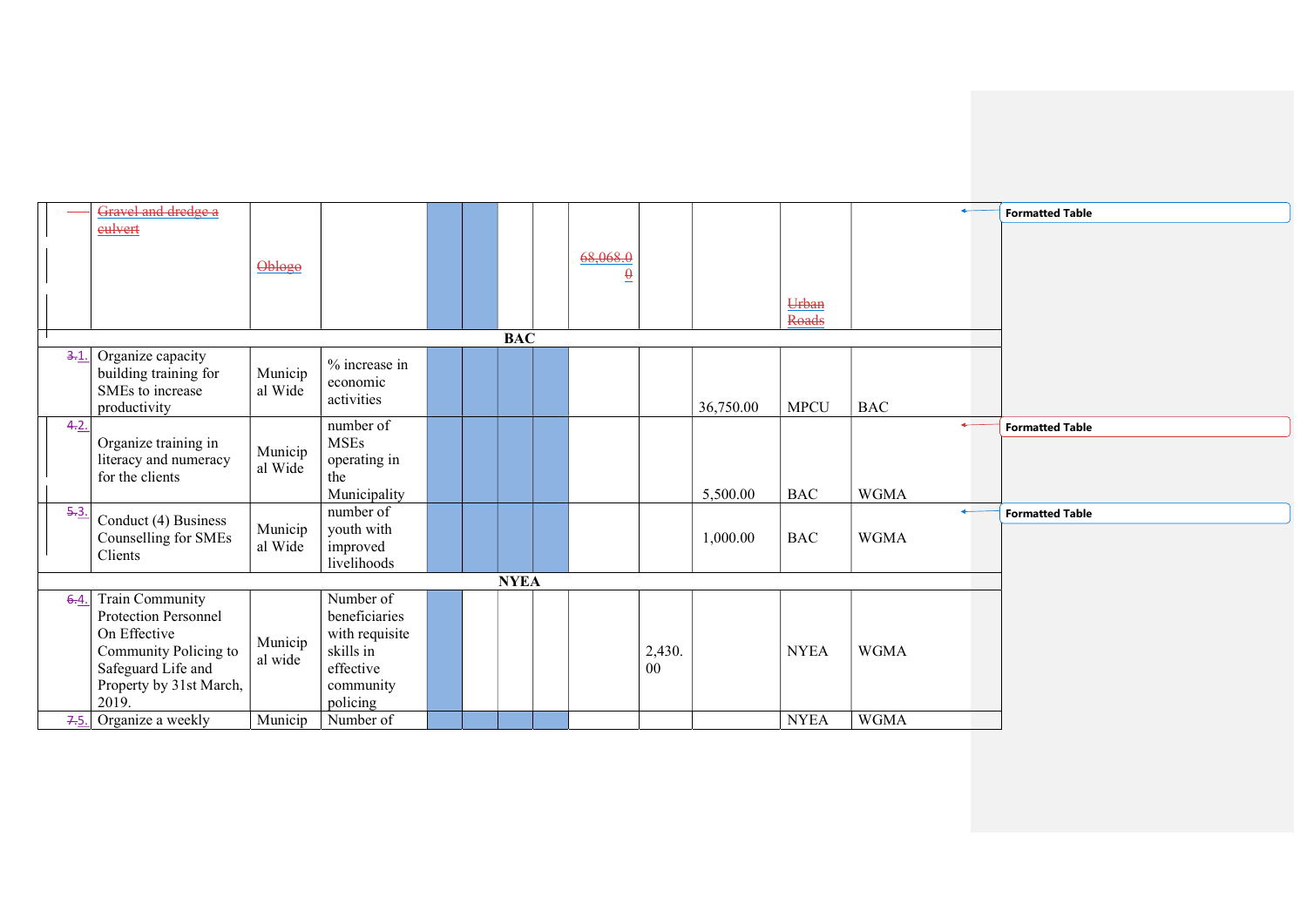|      | Field Monitoring Of                                                                                                                                                                                           | al wide            | beneficiaries                                                                 |    |    |              |    |                               | 5,400.                   |                          |                         |                              |
|------|---------------------------------------------------------------------------------------------------------------------------------------------------------------------------------------------------------------|--------------------|-------------------------------------------------------------------------------|----|----|--------------|----|-------------------------------|--------------------------|--------------------------|-------------------------|------------------------------|
|      | Beneficiary's Work                                                                                                                                                                                            |                    | with increased                                                                |    |    |              |    |                               | 0 <sub>0</sub>           |                          |                         |                              |
|      | Performance And                                                                                                                                                                                               |                    | work                                                                          |    |    |              |    |                               |                          |                          |                         |                              |
|      | Attitude.                                                                                                                                                                                                     |                    | performance                                                                   |    |    |              |    |                               |                          |                          |                         |                              |
|      |                                                                                                                                                                                                               |                    | and attitude                                                                  |    |    |              |    |                               |                          |                          |                         |                              |
| S/N  | <b>DESCRIPTION OF</b>                                                                                                                                                                                         | <b>LOCAT</b>       | <b>OUTCOME/I</b>                                                              |    |    | <b>TIME</b>  |    |                               |                          | <b>INDICATIVE BUDGET</b> |                         | <b>IMPLEMENTING AGENCIES</b> |
|      | <b>PROJECTS AND</b>                                                                                                                                                                                           | <b>ION</b>         | <b>MPACT</b>                                                                  |    |    | <b>FRAME</b> |    |                               | <b>GHC</b>               |                          |                         |                              |
|      | <b>LOCATION</b>                                                                                                                                                                                               |                    | <b>INDICATOR</b>                                                              | 1Q | 2Q | 3Q           | 4Q | <b>GOG</b>                    | <b>IGF</b>               | <b>DONOR</b>             | <b>LEAD</b>             | <b>COLLABORATING</b>         |
|      |                                                                                                                                                                                                               |                    |                                                                               |    |    |              |    |                               |                          |                          |                         | <b>AGENCIES</b>              |
| 8.6. | Organize a monthly<br>Field Monitoring Of<br>Beneficiaries To<br>Collect Their Time<br>Sheets To Enable Them<br>Get Their Monthly<br>Allowances Each<br>Month, For The Period<br>January To December,<br>2019 | Municip<br>al wide | Number of<br>beneficiaries<br>paid timely                                     |    |    |              |    |                               | 5,000.<br>0 <sub>0</sub> |                          | <b>NYEA</b>             | <b>WGMA</b>                  |
|      |                                                                                                                                                                                                               |                    |                                                                               |    |    |              |    | <b>AGRICULTURE DEPARTMENT</b> |                          |                          |                         |                              |
| 9.7. | Rabies: vaccinate 1200<br>dogs and 800 cats<br>against rabies by end of<br>May 2018                                                                                                                           | Municip<br>al wide | Reduction in<br>the incidence<br>of Rabies                                    |    |    |              |    |                               | 2,299.<br>50             |                          | Agric<br>Departm<br>ent | <b>WGMA</b>                  |
| 40.8 | Control of zoonotic<br>diseases, disease<br>surveillance &<br>vaccinations (PPR)                                                                                                                              | Municip<br>al wide | Percentage<br>Reduction in<br>the incidence<br>of Peste de<br>petite ruminant |    |    |              |    |                               | 1,559.<br>20             |                          | Agric<br>Departm<br>ent | <b>WGMA</b>                  |
|      | 44.9 Organize district RELC                                                                                                                                                                                   | Municip            | % reduction in                                                                |    |    |              |    |                               |                          |                          | Agric                   | <b>WGMA</b>                  |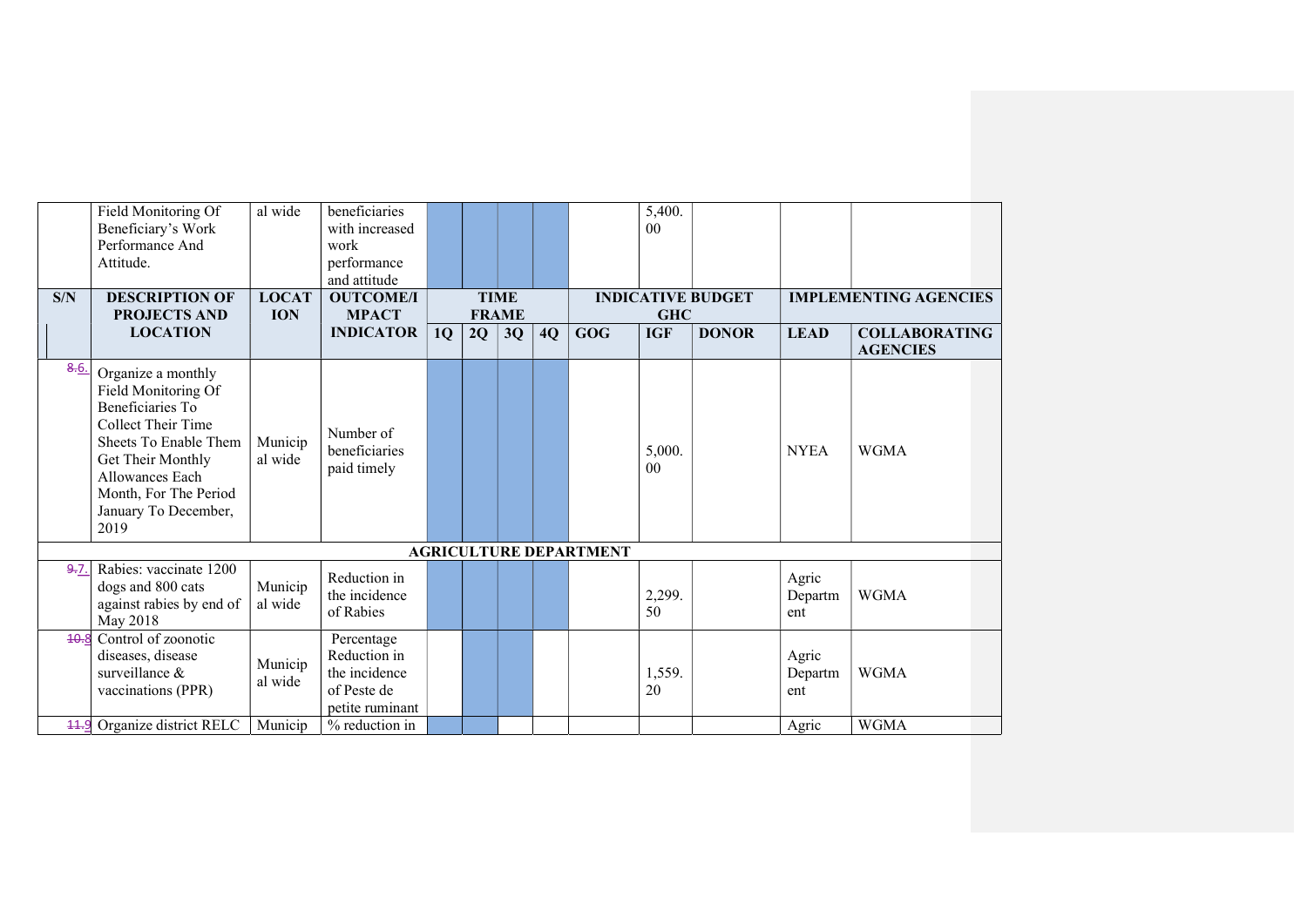| al wide<br>planning session<br>1,254.<br>the occurrence<br>Departm                                              |                              |
|-----------------------------------------------------------------------------------------------------------------|------------------------------|
| 20<br>of Contagious<br>ent                                                                                      |                              |
| <b>Bovine Pleuro</b>                                                                                            |                              |
| Pneumonia                                                                                                       |                              |
| (CBPP)                                                                                                          |                              |
| <b>OUTCOME/I</b><br>S/N<br><b>DESCRIPTION OF</b><br><b>LOCAT</b><br><b>TIME</b><br><b>INDICATIVE BUDGET</b>     | <b>IMPLEMENTING AGENCIES</b> |
| <b>PROJECTS AND</b><br><b>ION</b><br><b>MPACT</b><br><b>FRAME</b><br><b>GHC</b>                                 |                              |
| <b>DONOR</b><br><b>LOCATION</b><br><b>INDICATOR</b><br>4Q<br>GOG<br><b>IGF</b><br><b>LEAD</b><br>1Q<br>2Q<br>3Q | <b>COLLABORATING</b>         |
|                                                                                                                 | <b>AGENCIES</b>              |
| Train staff and farmers<br>% reduction in<br>Agric<br>12.1<br>Municip                                           |                              |
| 2,895.<br>in Post-Harvest<br>post-harvest<br>Departm<br>al wide                                                 | <b>WGMA</b>                  |
| 60<br>Management<br>losses<br>ent                                                                               |                              |
| Train Farmers in<br>13.1                                                                                        |                              |
| Alternative<br>Percentage                                                                                       |                              |
| Livelihoods.<br>Agric<br>reduction in<br>Municip                                                                |                              |
| 1,900.<br>Rabbit/Grass cutter<br>Departm<br>al wide<br>death of                                                 | <b>WGMA</b>                  |
| rearing Mushroom<br>0 <sup>0</sup><br>ent<br>livestock.                                                         |                              |
| production Snail                                                                                                |                              |
| Rearing                                                                                                         |                              |
| Carry out monitoring<br>Percentage<br>14.1                                                                      |                              |
| Agric<br>reduction in<br>Municip<br>visits                                                                      | <b>WGMA</b>                  |
| 1,900.<br>Departm<br>al wide<br>death of                                                                        |                              |
| 0 <sup>0</sup><br>ent<br>poultry.                                                                               |                              |
| Educate fish farmers on<br>1.Percentage<br>15.1                                                                 |                              |
| reduction in<br>fishing and fisheries                                                                           |                              |
| policies<br>death of fish                                                                                       |                              |
| Agric<br>Municip<br>2. Improved                                                                                 |                              |
| 1,900.<br>Departm<br>al wide<br>early disease                                                                   | <b>WGMA</b>                  |
| 0 <sub>0</sub><br>ent<br>recognition                                                                            |                              |
| and treatment                                                                                                   |                              |
| by farmers.                                                                                                     |                              |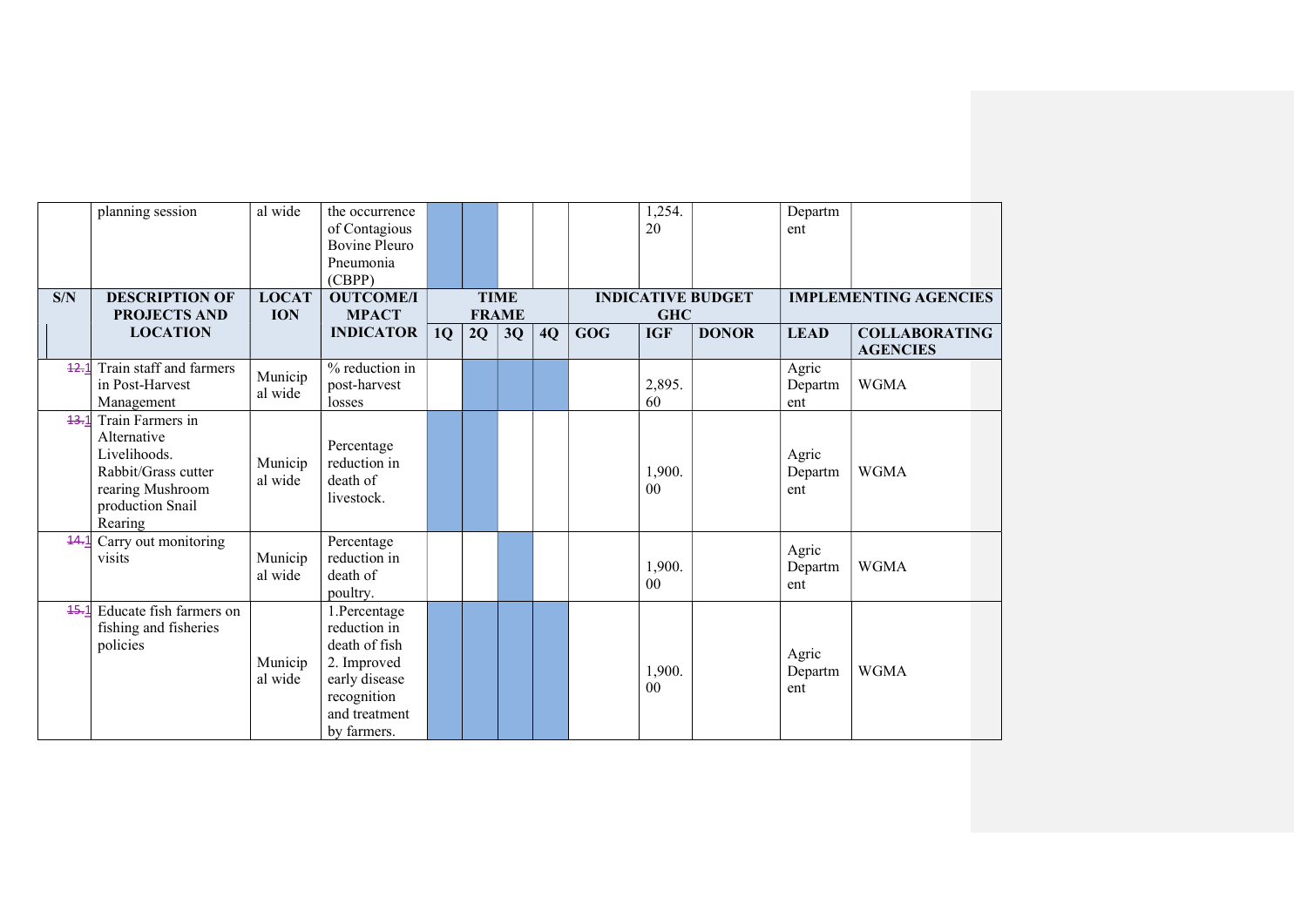| S/N | <b>DESCRIPTION OF</b>                                                                                   | <b>LOCAT</b>                | <b>OUTCOME/I</b>                                |    |    | <b>TIME</b>  |                    |                           |                          | <b>INDICATIVE BUDGET</b> |                                      | <b>IMPLEMENTING AGENGIES</b>              | Formatted: Normal, No bullets or numbering |
|-----|---------------------------------------------------------------------------------------------------------|-----------------------------|-------------------------------------------------|----|----|--------------|--------------------|---------------------------|--------------------------|--------------------------|--------------------------------------|-------------------------------------------|--------------------------------------------|
|     | <b>PROJECTS AND</b>                                                                                     | <b>ION</b>                  | <b>MPACT</b>                                    |    |    | <b>FRAME</b> |                    |                           | <b>GHC</b>               |                          |                                      |                                           | <b>Formatted Table</b>                     |
|     | <b>LOCATION</b>                                                                                         |                             | <b>INDICATOR</b>                                | 1Q | 2Q | 3Q           | 4Q                 | GOG                       | <b>IGF</b>               | <b>DONOR</b>             | <b>LEAD</b>                          | <b>COLLABORATING</b>                      | Formatted: Centered                        |
|     | <b>16.1</b> Register farmers                                                                            |                             | Percentage                                      |    |    |              |                    |                           |                          |                          |                                      | <b>AGENCIES</b>                           | Formatted: Centered                        |
|     |                                                                                                         | Municip<br>al wide          | reduction in<br>disease<br>outbreak.            |    |    |              |                    |                           | 3,130.<br>0 <sub>0</sub> |                          | Agric<br>Departm<br>ent              | <b>WGMA</b>                               |                                            |
|     |                                                                                                         |                             |                                                 |    |    |              | <b>COOPERATIVE</b> |                           |                          |                          |                                      |                                           | Formatted: Font: Bold                      |
| 15. | Organize quarterly                                                                                      |                             | Formed                                          |    |    |              |                    |                           |                          |                          |                                      |                                           | Formatted: Centered                        |
|     | community<br>sensitizations on the<br>formation of co-<br>operative credit unions.                      | Weija<br>Gbawe              | cooperative<br>societies in the<br>municipality |    |    |              |                    |                           |                          | 2,000.00                 | Dept. of<br>Cooperat<br>$ive$        |                                           |                                            |
| 16. | Supervise and monitor<br>existing co-operative<br>societies                                             | Gbawe<br>McCarth<br>Pambros | 10 societies<br>supervised                      |    |    |              |                    |                           |                          | 1,400.00                 | Dept. of<br>Cooperat<br>$ive$        |                                           |                                            |
| 17. | Organise<br><b>Environmental health</b><br><b>Sanitation programmes</b><br>for cooperative<br>societies | <b>WGMA</b><br>Hall         | 100 retailers<br>and<br>wholesalers<br>educated |    |    |              |                    |                           |                          | 2,500.00                 | Dept. of<br>Cooperat<br>$ive$        | <b>Environmental Health</b><br>Department |                                            |
|     |                                                                                                         |                             |                                                 |    |    |              |                    | <b>CENTER FOR CULTURE</b> |                          |                          |                                      |                                           | Formatted: Centered                        |
| 18. | Organize Cultural<br><b>Exhibition Fair</b>                                                             | Municip<br>al wide          | Improved<br>understanding<br>of culture         |    |    |              |                    |                           |                          | 3,000.00                 | Centre<br>for<br>National<br>Culture | <b>WGMA</b>                               |                                            |

 $\blacksquare$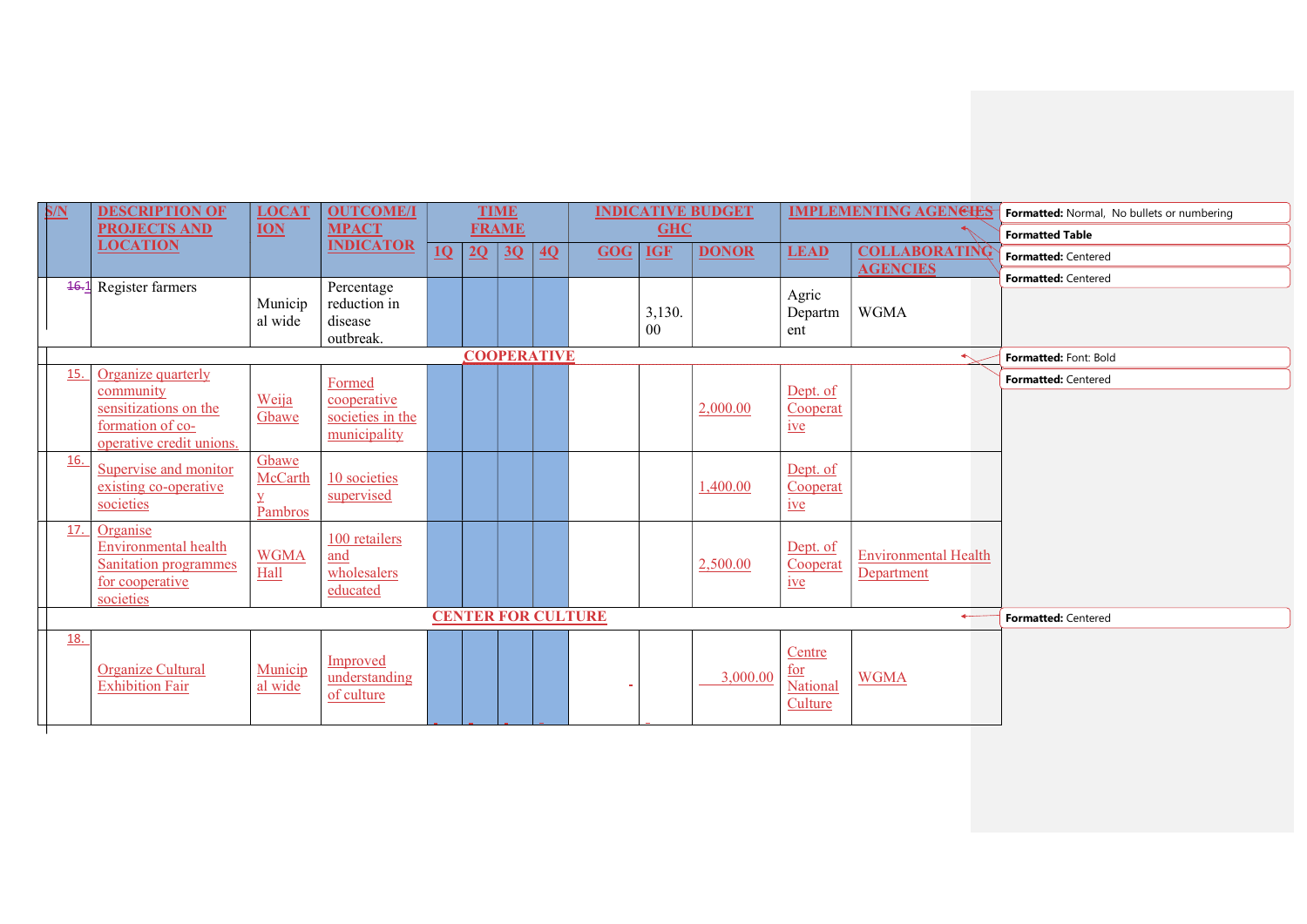| S/N  | <b>DESCRIPTION OF</b>                                                                                | <b>LOCAT</b>       | <b>OUTCOME/I</b>                                    |    |              | <b>TIME</b> |                  |                            |              | <b>INDICATIVE BUDGET</b> |                                      | <b>IMPLEMENTING AGENCIES</b>            | Formatted: Normal, No bullets or numbering |
|------|------------------------------------------------------------------------------------------------------|--------------------|-----------------------------------------------------|----|--------------|-------------|------------------|----------------------------|--------------|--------------------------|--------------------------------------|-----------------------------------------|--------------------------------------------|
|      | <b>PROJECTS AND</b>                                                                                  | <b>ION</b>         | <b>MPACT</b>                                        |    | <b>FRAME</b> |             |                  |                            | <b>GHC</b>   |                          |                                      |                                         | Formatted: Centered                        |
|      | <b>LOCATION</b>                                                                                      |                    | <b>INDICATOR</b>                                    | 10 | $2Q \mid 3Q$ |             | 4Q               | GOG                        | <b>IGF</b>   | <b>DONOR</b>             | <b>LEAD</b>                          | <b>COLLABORATING</b><br><b>AGENCIES</b> | Formatted: Centered                        |
| 19.  | Organize training<br>programme for fifty<br>pupils in the area of<br>beads, soap and cloth<br>making | Municip<br>al wide | Improved<br>teaching and<br>learning                |    |              |             |                  |                            |              | 7,000.00                 | Centre<br>for<br>National<br>Culture | <b>WGMA</b>                             |                                            |
|      |                                                                                                      |                    |                                                     |    |              |             |                  | <b>STATISTICAL SERVICE</b> |              |                          |                                      | $\leftarrow$                            | Formatted: Centered                        |
| 20.  | <b>Conduct Socio-</b><br>economic data<br>collection and market<br>survey                            | Municip<br>al Wide |                                                     |    |              |             |                  |                            |              | 3,000.00                 | <b>Statistics</b>                    | Procurement                             |                                            |
|      |                                                                                                      |                    |                                                     |    |              |             |                  | <b>SOCIAL DEVELOPMENT</b>  |              |                          |                                      |                                         |                                            |
|      |                                                                                                      |                    |                                                     |    |              |             | <b>EDUCATION</b> |                            |              |                          |                                      |                                         |                                            |
|      | 47.2 Organize My First Day<br>at school,                                                             | municipa<br>1 wide | Increased<br>enrolment.                             |    |              |             |                  |                            |              | 8,068.36                 | <b>GES</b>                           | <b>WGMA</b>                             |                                            |
| 48.2 | Conduct School<br>Performance Appraisal<br>Meeting (SPAM)                                            | <b>WGMA</b>        | Improved<br>academic<br>performance.                |    |              |             |                  |                            | 7,000.<br>00 |                          | <b>GES</b>                           | <b>WGMA</b>                             |                                            |
| 49.2 | Organize interschool<br>under 15/13 sports and<br>games                                              | <b>WGMA</b>        | Increased<br>interest in<br>sporting<br>activities. |    |              |             |                  |                            | 5,000.<br>00 |                          | <b>GES</b>                           | <b>WGMA</b>                             |                                            |
| 20.2 | Organize workshops on<br>the annual school<br>census                                                 | <b>WGMA</b>        | Improved in<br>school<br>enrolment.                 |    |              |             |                  |                            | 5,000.<br>00 |                          | <b>GES</b>                           | <b>WGMA</b>                             |                                            |
| 24.2 | Organize capacity<br>building for heads,                                                             | <b>WGMA</b>        | Percentage<br>improvement                           |    |              |             |                  |                            | 6,000.       |                          | <b>GES</b>                           | <b>WGMA</b>                             |                                            |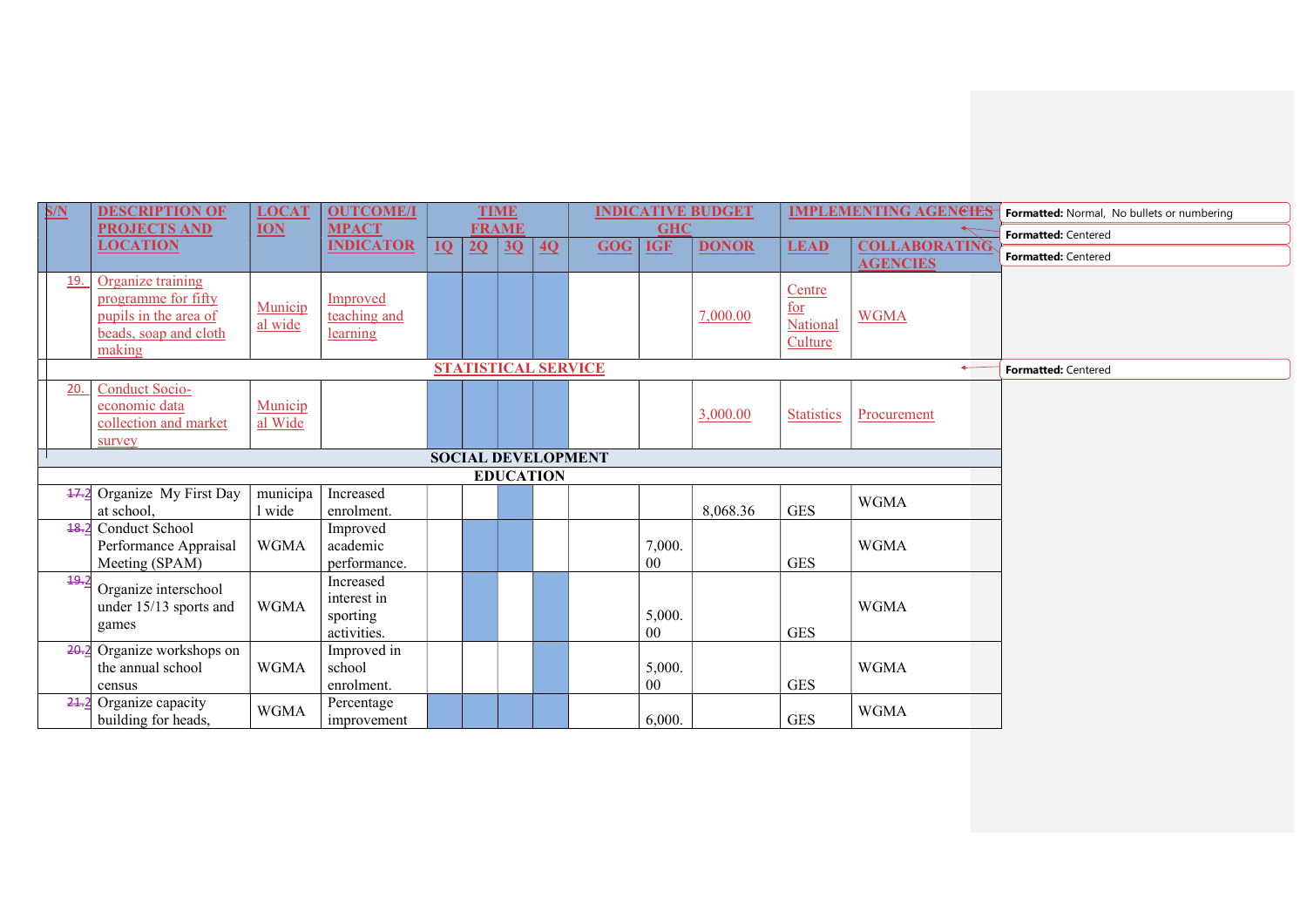|               | newly trained/recruited    |              | in teaching      |        |    |              |                 |     | 00             |                          |             |                              |                                                         |
|---------------|----------------------------|--------------|------------------|--------|----|--------------|-----------------|-----|----------------|--------------------------|-------------|------------------------------|---------------------------------------------------------|
|               | and teachers from          |              | skills           |        |    |              |                 |     |                |                          |             |                              |                                                         |
|               | further studies            |              |                  |        |    |              |                 |     |                |                          |             |                              |                                                         |
| $22 -$        |                            |              | Number of        |        |    |              |                 |     |                |                          |             |                              |                                                         |
|               |                            |              | students         |        |    |              |                 |     |                |                          |             |                              |                                                         |
|               | Conduct 2019 BECE          | <b>WGMA</b>  | admitted to      |        |    |              |                 |     |                |                          |             | <b>WGMA</b>                  |                                                         |
|               |                            |              | senior High      |        |    |              |                 |     | 8,000.         |                          |             |                              |                                                         |
|               |                            |              | School.          |        |    |              |                 |     | $\theta\theta$ |                          | <b>GES</b>  |                              |                                                         |
| 36.           | Conduct payroll audit      |              | Percentage       |        |    |              |                 |     |                |                          |             |                              |                                                         |
|               | in all schools             | <b>WGMA</b>  | reduction in     |        |    |              |                 |     | 1,500.         |                          |             | <b>WGMA</b>                  |                                                         |
|               |                            |              | ghost names.     |        |    |              |                 |     | $\theta\theta$ |                          | <b>GES</b>  |                              |                                                         |
| $\frac{S}{N}$ | <b>DESCRIPTION OF</b>      | <b>LOCAT</b> | <b>OUTCOME/I</b> |        |    | <b>TIME</b>  |                 |     |                | <b>INDICATIVE BUDGET</b> |             | <b>IMPLEMENTING AGENGIES</b> | Formatted: Normal, Indent: Left: 0.63 cm, No bullets or |
|               | <b>PROJECTS AND</b>        | <b>ION</b>   | <b>MPACT</b>     |        |    | <b>FRAME</b> |                 |     | <b>GHC</b>     |                          |             |                              | numbering                                               |
|               | <b>LOCATION</b>            |              | <b>INDICATOR</b> | 10     | 2Q | 3Q           | $\overline{40}$ | GOG | <b>IGF</b>     | <b>DONOR</b>             | <b>LEAD</b> | <b>COLLABORATING</b>         | <b>Formatted Table</b>                                  |
|               |                            |              |                  |        |    |              |                 |     |                |                          |             | <b>AGENCIES</b>              | Formatted: Centered                                     |
| 26.           |                            |              | Number of        |        |    |              |                 |     |                |                          |             |                              | Formatted: Centered                                     |
|               |                            |              | students         |        |    |              |                 |     |                |                          |             |                              |                                                         |
|               | <b>Conduct 2019 BECE</b>   | <b>WGMA</b>  | admitted to      | $\sim$ |    |              |                 |     |                |                          |             | <b>WGMA</b>                  |                                                         |
|               |                            |              | senior High      |        |    |              |                 |     | 8,000.         |                          |             |                              |                                                         |
|               |                            |              | School.          |        |    |              |                 |     | 00             |                          | <b>GES</b>  |                              |                                                         |
| 27.           | Conduct payroll audit      |              | Percentage       |        |    |              |                 |     |                |                          |             |                              |                                                         |
|               | in all schools             | <b>WGMA</b>  | reduction in     | m.     |    |              | $\blacksquare$  |     | 1,500.         |                          |             | <b>WGMA</b>                  |                                                         |
|               |                            |              | ghost names.     |        |    |              |                 |     | 00             |                          | <b>GES</b>  |                              |                                                         |
|               | 50.2 Organize best teacher |              | Improved         |        |    |              |                 |     |                |                          |             |                              |                                                         |
|               | and worker awards for      | <b>WGMA</b>  | teacher          |        |    |              |                 |     | 15,00          |                          |             | <b>WGMA</b>                  |                                                         |
|               | teachers/workers           |              | performance.     |        |    |              |                 |     | 0.00           |                          | <b>GES</b>  |                              |                                                         |
| 54.2          | Organize inset on early    |              | Improved         |        |    |              |                 |     |                |                          |             |                              |                                                         |
|               | childhood education in     | <b>WGMA</b>  | enrolment in     |        |    |              |                 |     |                |                          |             | <b>WGMA</b>                  |                                                         |
|               | selected schools           |              | nursery and      |        |    |              |                 |     | 1,500.         |                          |             |                              |                                                         |
|               |                            |              | kindergarten.    |        |    |              |                 |     | 00             |                          | <b>GES</b>  |                              |                                                         |
|               | 52.3 Organize STMIE        | <b>WGMA</b>  | Improved         |        |    |              |                 |     |                |                          | <b>GES</b>  | <b>WGMA</b>                  |                                                         |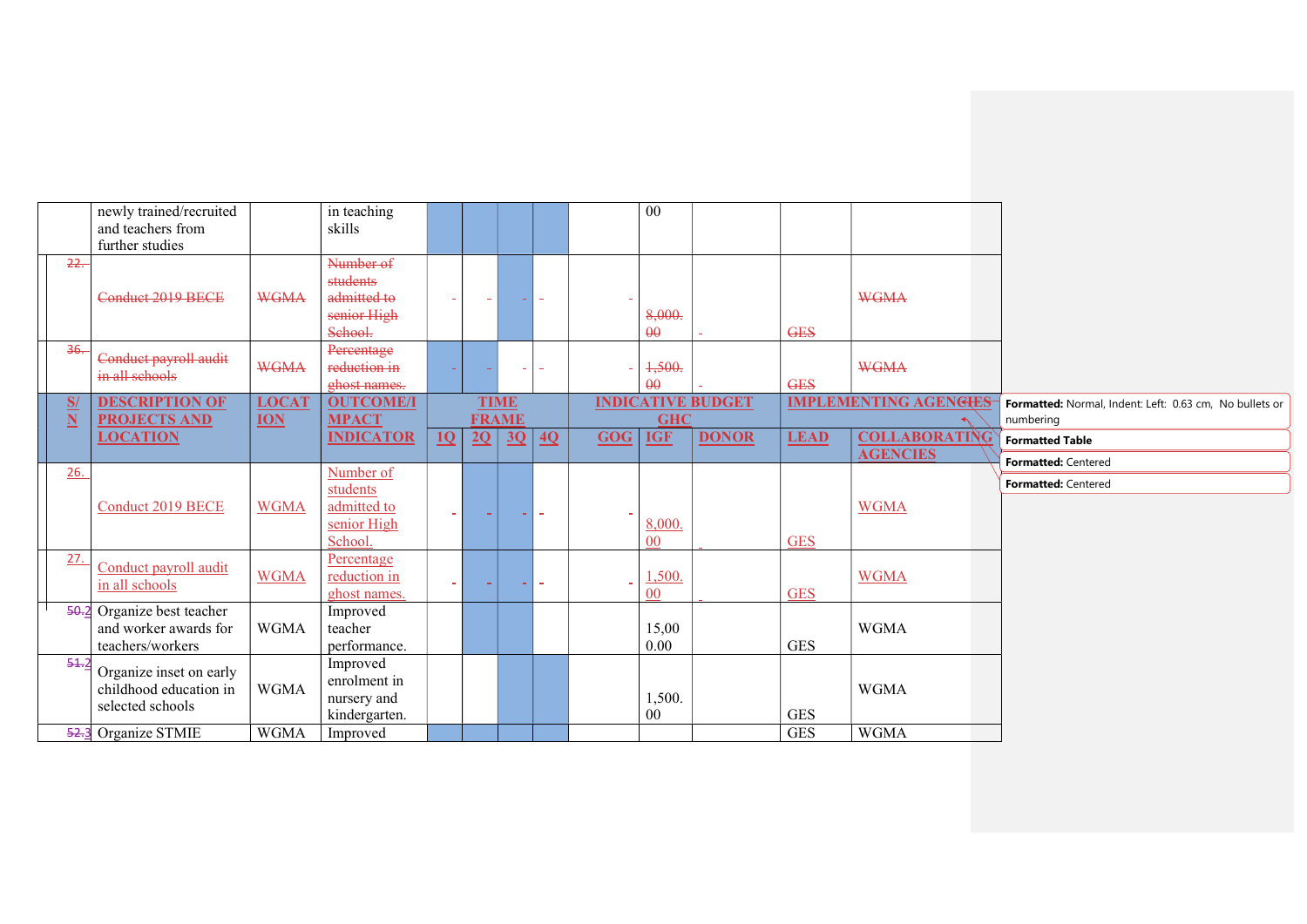|        | CLINCS in the                                                                                                                                                                      |                            | enrolment in                                                                                                                                    |    |    |                             |    |            | 7,000.             |                          |             |                              |                            |
|--------|------------------------------------------------------------------------------------------------------------------------------------------------------------------------------------|----------------------------|-------------------------------------------------------------------------------------------------------------------------------------------------|----|----|-----------------------------|----|------------|--------------------|--------------------------|-------------|------------------------------|----------------------------|
|        | municipality                                                                                                                                                                       |                            | schools.                                                                                                                                        |    |    |                             |    |            | 00                 |                          |             |                              |                            |
|        |                                                                                                                                                                                    |                            |                                                                                                                                                 |    |    | <b>NFED</b>                 |    |            |                    |                          |             |                              |                            |
| 53.3   | Organize adult literacy<br>classes and<br>Commemorate 53rd<br>International Literacy<br>Day coupled with the<br>graduation of Batch<br>Eight English and<br>Batch twenty-two local |                            | Improved the<br>celebration of<br>international<br>literacy day                                                                                 |    |    |                             |    |            | 5,000.             |                          |             |                              |                            |
|        | language classes                                                                                                                                                                   |                            |                                                                                                                                                 |    |    |                             |    |            | 00                 |                          | <b>NFED</b> |                              |                            |
|        |                                                                                                                                                                                    |                            | <b>SOCIAL WELFARE &amp; COMMUNITY DEVELOPMENT</b>                                                                                               |    |    |                             |    |            |                    |                          |             |                              |                            |
| 54     | <b>Register and Ensure the</b><br>Equitable Disbursement<br>of The Disability Fund.                                                                                                | Municip<br>al wide         | <b>Improved</b><br>livelihood of<br><b>PWDs</b>                                                                                                 |    |    |                             |    |            | 77,50<br>0.00      |                          | <b>SWCD</b> | <b>WGMA</b>                  |                            |
| $55 -$ | <b>Promote and Provide</b><br><b>Alternative Livelihood</b><br><b>Empowerment Skills</b><br>For The Deprived In<br>The Community By<br>December 2019                               | Municip<br>al wide         | 1.96<br>Improvement<br>in livelihood of<br>deprived in<br>communities<br>2. % reduction<br>in dependency<br>on family<br>members and<br>friends |    |    |                             |    |            | 7,000.<br>$\theta$ |                          | <b>SWCD</b> | <b>WGMA</b>                  |                            |
| S/N    | <b>DESCRIPTION OF</b><br><b>PROJECTS AND</b>                                                                                                                                       | <b>LOCAT</b><br><b>ION</b> | <b>OUTCOME/I</b><br><b>MPACT</b>                                                                                                                |    |    | <b>TIME</b><br><b>FRAME</b> |    |            | <b>GHC</b>         | <b>INDICATIVE BUDGET</b> |             | <b>IMPLEMENTING AGENCIES</b> |                            |
|        | <b>LOCATION</b>                                                                                                                                                                    |                            | <b>INDICATOR</b>                                                                                                                                | 1Q | 2Q | 3Q                          | 4Q | <b>GOG</b> | <b>IGF</b>         | <b>DONOR</b>             | <b>LEAD</b> | <b>COLLABORATING</b>         |                            |
|        |                                                                                                                                                                                    |                            |                                                                                                                                                 |    |    |                             |    |            |                    |                          |             | <b>AGENCIES</b>              |                            |
|        |                                                                                                                                                                                    |                            | <b>SOCIAL WELFARE &amp; COMMUNITY DEVELOPMENT</b>                                                                                               |    |    |                             |    |            |                    |                          |             | $\leftarrow$                 | <b>Formatted: Centered</b> |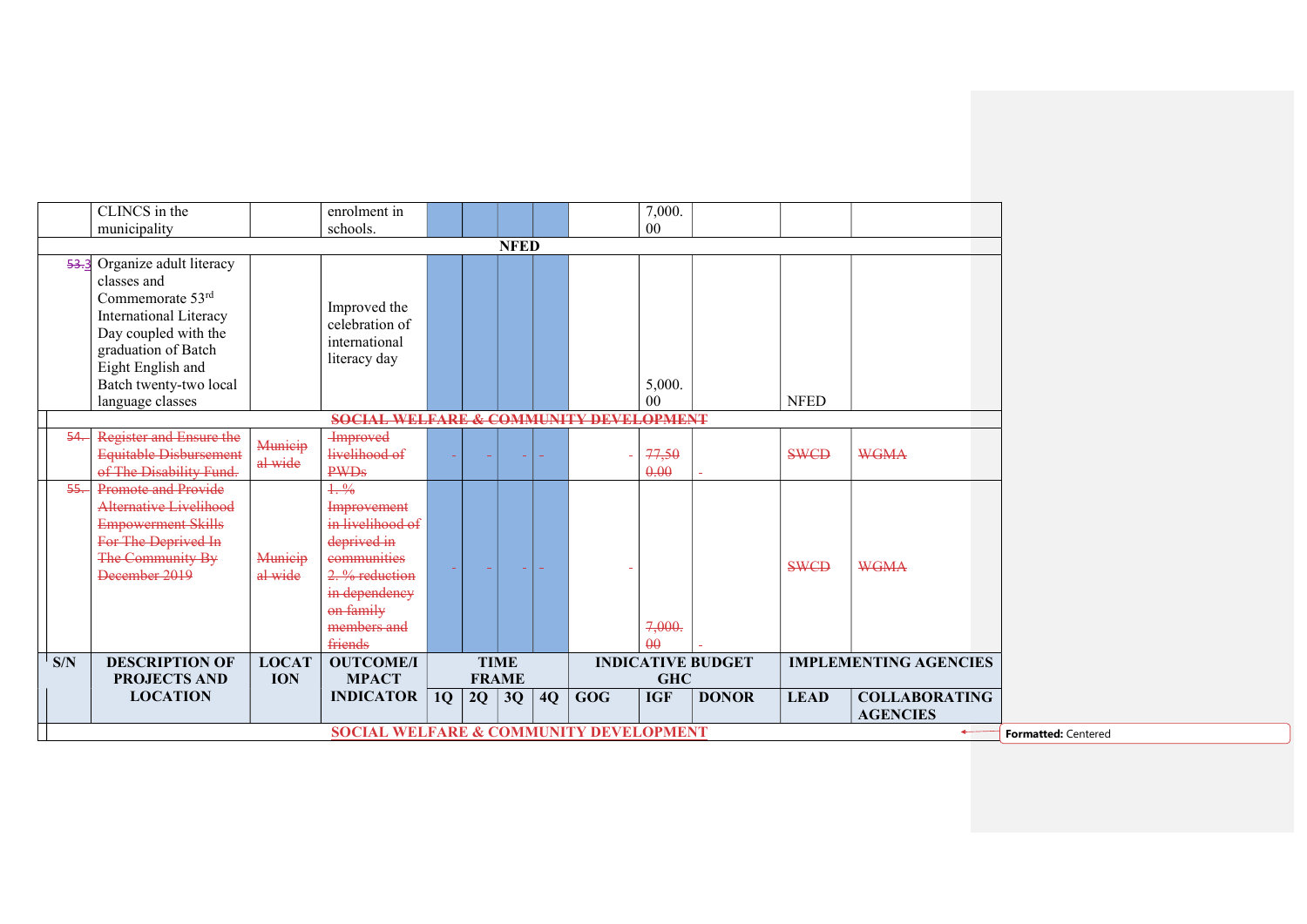| 32.  | Register and Ensure the<br><b>Equitable Disbursement</b><br>of The Disability Fund.                                                           | Municip<br>al wide | Improved<br>livelihood of<br><b>PWDs</b>                                                                                                           |  | m. |        | 77,50<br>0.00     | <b>SWCD</b> | <b>WGMA</b>                 |                        |
|------|-----------------------------------------------------------------------------------------------------------------------------------------------|--------------------|----------------------------------------------------------------------------------------------------------------------------------------------------|--|----|--------|-------------------|-------------|-----------------------------|------------------------|
| 33.  | Promote and Provide<br><b>Alternative Livelihood</b><br><b>Empowerment Skills</b><br>For The Deprived In<br>The Community By<br>December 2019 | Municip<br>al wide | $1. \%$<br>Improvement<br>in livelihood of<br>deprived in<br>communities<br>2. % reduction<br>in dependency<br>on family<br>members and<br>friends |  |    |        | 7,000.<br>00      | <b>SWCD</b> | <b>WGMA</b>                 |                        |
| 56.3 | Sensitize People on<br>Health and other<br>Related Issues in the<br>Communities                                                               | Municip<br>al wide | $%$ increase in<br>public<br>awareness of<br>health issues                                                                                         |  |    |        | 5,000.<br>$00\,$  | <b>SWCD</b> | <b>WGMA</b>                 |                        |
| 57.3 | Collaborate and<br>monitor activities of<br>Governmental and<br><b>NGOs</b>                                                                   | Municip<br>al wide | Improved<br>coordination of<br>the activities of<br><b>NGOs</b>                                                                                    |  |    |        | 3,000.<br>00      | <b>SWCD</b> | <b>WGMA</b>                 |                        |
|      | 58.3 Monitor payments to<br><b>LEAP Beneficiaries</b>                                                                                         | Municip<br>al wide | % increase in<br>social<br>intervention<br>programmes                                                                                              |  |    | 700.00 | 18,00<br>0.00     | <b>SWCD</b> | <b>WGMA</b>                 |                        |
| -99  | Carry out community<br>engagement with Child<br>Protection toolkit in 20<br>communities                                                       | Municip<br>al wide | $\frac{0}{6}$<br>Improvement<br>in need base<br>social<br>intervention                                                                             |  |    | 800.00 | 200.0<br>$\theta$ | <b>SWCD</b> | $\leftarrow$<br><b>WGMA</b> | <b>Formatted Table</b> |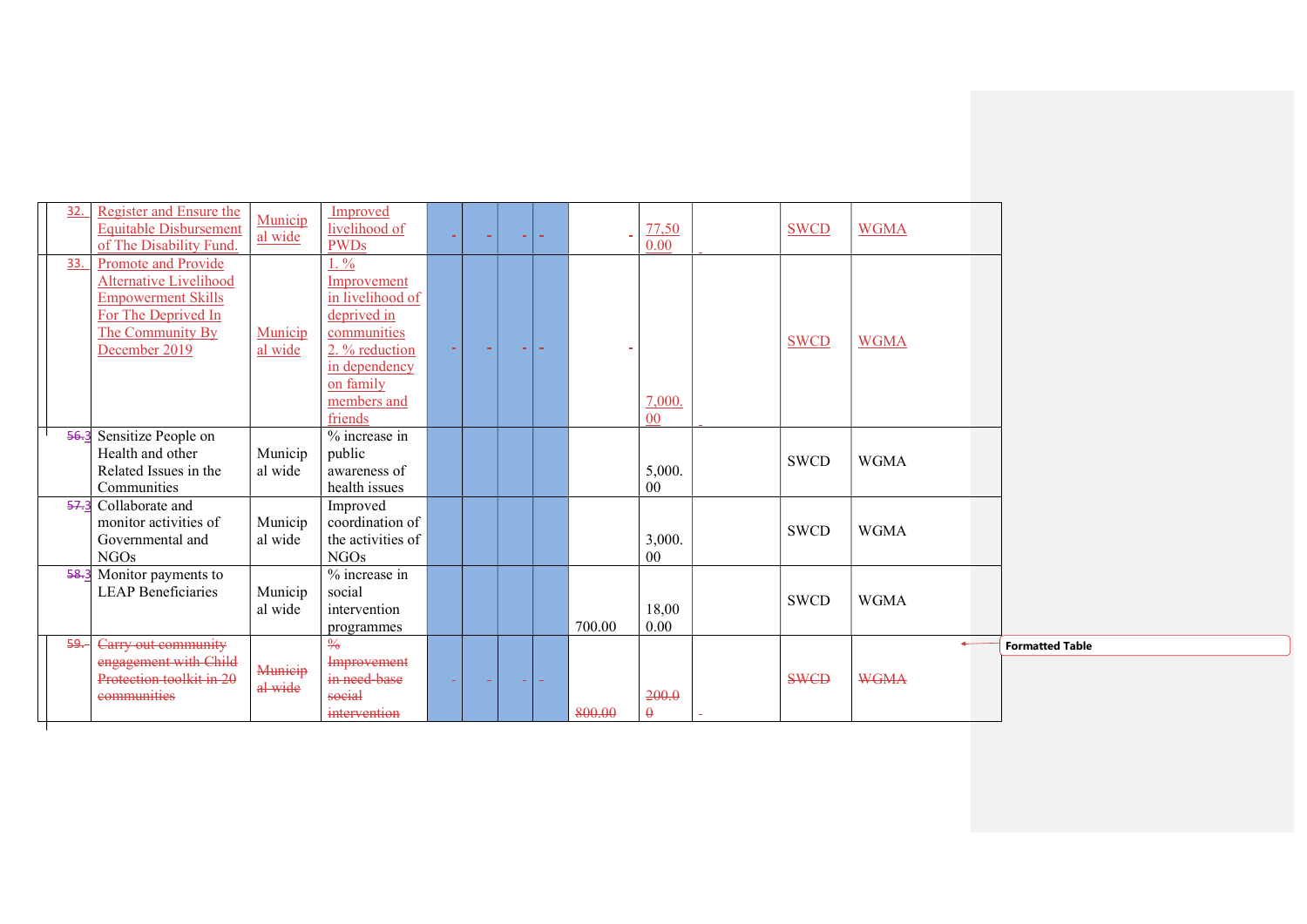| S/N | <b>DESCRIPTION OF</b><br><b>PROJECTS AND</b>                                                                    | <b>LOCAT</b><br><b>ION</b> | <b>OUTCOME/I</b><br><b>MPACT</b>                                       |    | <b>TIME</b><br><b>FRAME</b> |    |    |                             | <b>GHC</b>            | <b>INDICATIVE BUDGET</b> |             | <b>IMPLEMENTING AGENCIES</b> | Formatted: Normal, No bullets or numbering |
|-----|-----------------------------------------------------------------------------------------------------------------|----------------------------|------------------------------------------------------------------------|----|-----------------------------|----|----|-----------------------------|-----------------------|--------------------------|-------------|------------------------------|--------------------------------------------|
|     | <b>LOCATION</b>                                                                                                 |                            | <b>INDICATOR</b>                                                       | 10 | 2Q                          | 3Q | 4Q | GOG                         | <b>IGF</b>            | <b>DONOR</b>             | <b>LEAD</b> | <b>COLLABORATING</b>         | Formatted: Centered                        |
|     |                                                                                                                 |                            |                                                                        |    |                             |    |    |                             |                       |                          |             | <b>AGENCIES</b>              | Formatted: Centered                        |
| 37. | Carry out community<br>engagement with Child<br>Protection toolkit in 20<br>communities                         | Municip<br>al wide         | $\frac{0}{0}$<br>Improvement<br>in need-base<br>social<br>intervention |    |                             |    |    | 800.00                      | 200.0<br>$\Omega$     |                          | <b>SWCD</b> | <b>WGMA</b>                  |                                            |
|     | 73.3 Mediate family welfare<br>cases via maintenance,<br>custody, family<br>reconciliation access<br>etc.       | Municip<br>al wide         | Increased<br>satisfaction<br>among<br>beneficiaries                    |    |                             |    |    | 23, 133.8<br>$\overline{0}$ | 15,50<br>0.00         |                          | <b>SWCD</b> | <b>WGMA</b>                  |                                            |
|     | $74.3$ Form new groups,<br>strengthen old ones and<br>empower them through<br>education and skills<br>training. | Municip<br>al Wide         | Increased<br>awareness and<br>innovativeness                           |    |                             |    |    |                             |                       |                          | <b>SWCD</b> | <b>WGMA</b>                  |                                            |
|     | 75.4 Promote Juvenile<br>Justice Administration.<br>Unify lost and found<br>children with families.             | Municip<br>al wide         | % reduction in<br>child abuse                                          |    |                             |    |    | 800.00                      | 200.0<br>$\mathbf{0}$ |                          | <b>SWCD</b> | <b>WGMA</b>                  | <b>Formatted Table</b>                     |
| 41. | Register and monitor<br>activities of day care<br>centres                                                       | Municip<br>al wide         | $\frac{0}{0}$<br>Improvement<br>in fair justice<br>in court            |    |                             |    |    | 550.00                      | 2,000.<br>00          |                          | <b>SWCD</b> | <b>WGMA</b>                  |                                            |
| 42. | Organise quarterly<br>women and children<br>subcommittee meeting                                                | Municip<br>al Wide         | % increased<br>awareness on<br>women and<br>children issues            |    |                             |    |    |                             | 2,500                 |                          | <b>SWCD</b> | <b>WGMA</b>                  |                                            |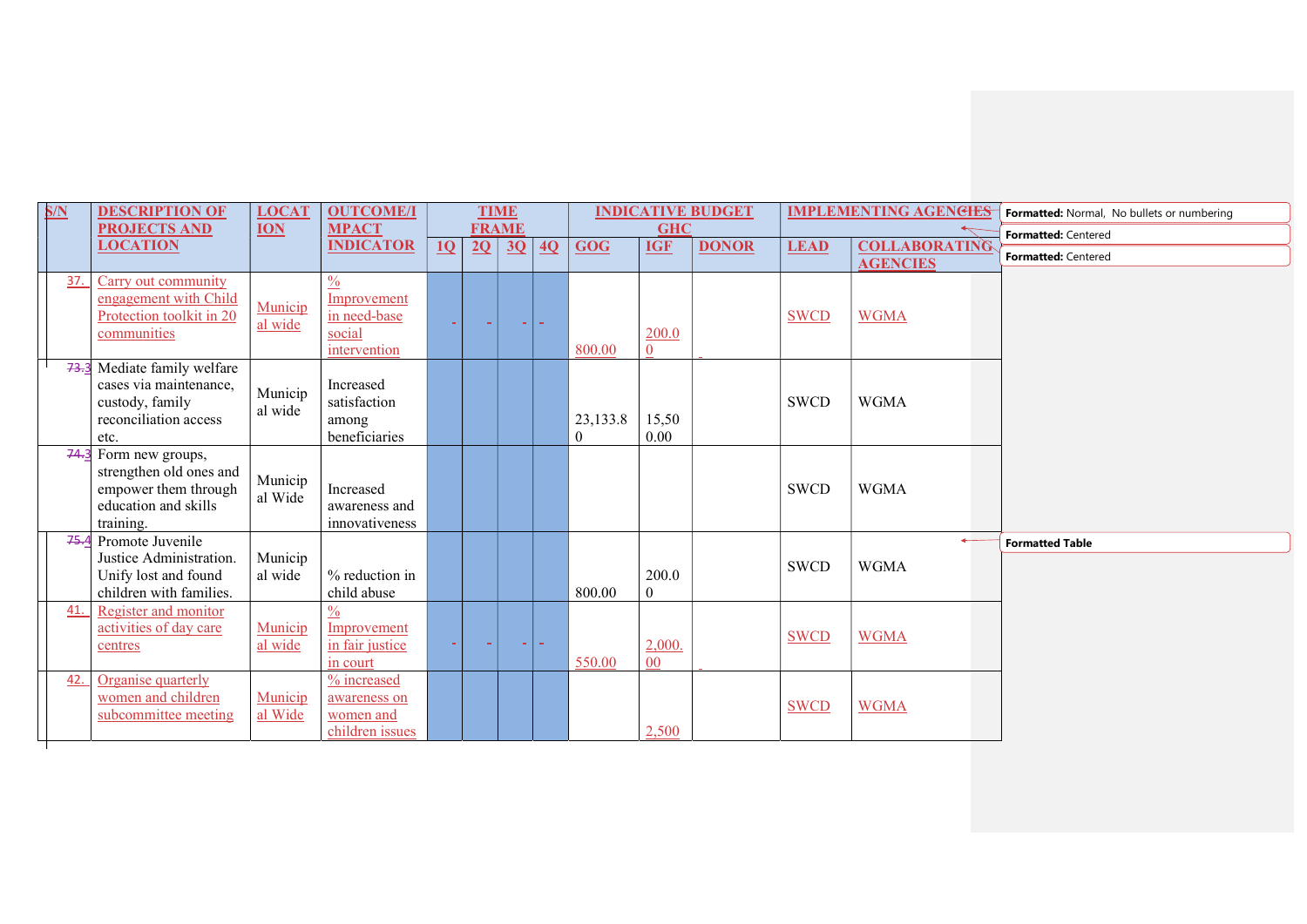| S/N  | <b>DESCRIPTION OF</b><br><b>PROJECTS AND</b>                                                                                                                                                                           | <b>LOCAT</b><br><b>ION</b> | <b>OUTCOME/I</b><br><b>MPACT</b>                                    |    | <b>TIME</b><br><b>FRAME</b> |    |                             | <b>GHC</b>         | <b>INDICATIVE BUDGET</b> |             | <b>IMPLEMENTING AGENCIES</b>            |
|------|------------------------------------------------------------------------------------------------------------------------------------------------------------------------------------------------------------------------|----------------------------|---------------------------------------------------------------------|----|-----------------------------|----|-----------------------------|--------------------|--------------------------|-------------|-----------------------------------------|
|      | <b>LOCATION</b>                                                                                                                                                                                                        |                            | <b>INDICATOR</b>                                                    | 1Q | $2Q \mid 3Q$                | 4Q | <b>GOG</b>                  | <b>IGF</b>         | <b>DONOR</b>             | <b>LEAD</b> | <b>COLLABORATING</b><br><b>AGENCIES</b> |
|      | Register and monitor<br>activities of day care<br>eentres                                                                                                                                                              | Municip<br>al wide         | $\frac{0}{6}$<br><b>Improvement</b><br>in fair justice<br>in court  |    | ÷                           |    | 550.00                      | 2,000.<br>$\theta$ |                          | <b>SWCD</b> | <b>WGMA</b>                             |
| 77.  | Organise quarterly<br>women and children<br>subcommittee meeting                                                                                                                                                       | Municip<br>al Wide         | $%$ increased<br>awareness on<br>women and<br>children issues       |    |                             |    |                             | 2,500              |                          | <b>SWCD</b> | <b>WGMA</b>                             |
|      |                                                                                                                                                                                                                        |                            |                                                                     |    |                             |    | <b>ENVIRONMENTAL HEALTH</b> |                    |                          |             |                                         |
|      | 78.4 Promote household<br>toilet construction<br>under the GAMA<br>project                                                                                                                                             | Municip<br>al wide         | % increase in<br>household<br>toilets                               |    |                             |    |                             | 50,00<br>0.00      |                          | <b>MEHU</b> | <b>WGMA</b>                             |
|      | 79.4 Organize routine<br>premises inspection to<br>inspect nuisances and<br>call for abatement at<br>dwelling houses,<br>hospitalities, industries,<br>health facilities, fuel<br>stations, public toilet<br>and baths | Municip<br>al wide         | $\frac{0}{0}$<br>improvement<br>in the health of<br>school children |    |                             |    | 5,000.00                    |                    |                          | <b>MEHU</b> | <b>WGMA</b>                             |
| 80.4 | Monitor the                                                                                                                                                                                                            |                            | $\frac{0}{0}$                                                       |    |                             |    |                             |                    |                          |             | $\leftarrow$                            |
|      | implementation of the<br><b>GAMA</b> Project                                                                                                                                                                           | Municip<br>al wide         | improvement<br>in all public<br>facilities                          |    |                             |    |                             | 3,000.<br>00       |                          | <b>MEHU</b> | <b>WGMA</b>                             |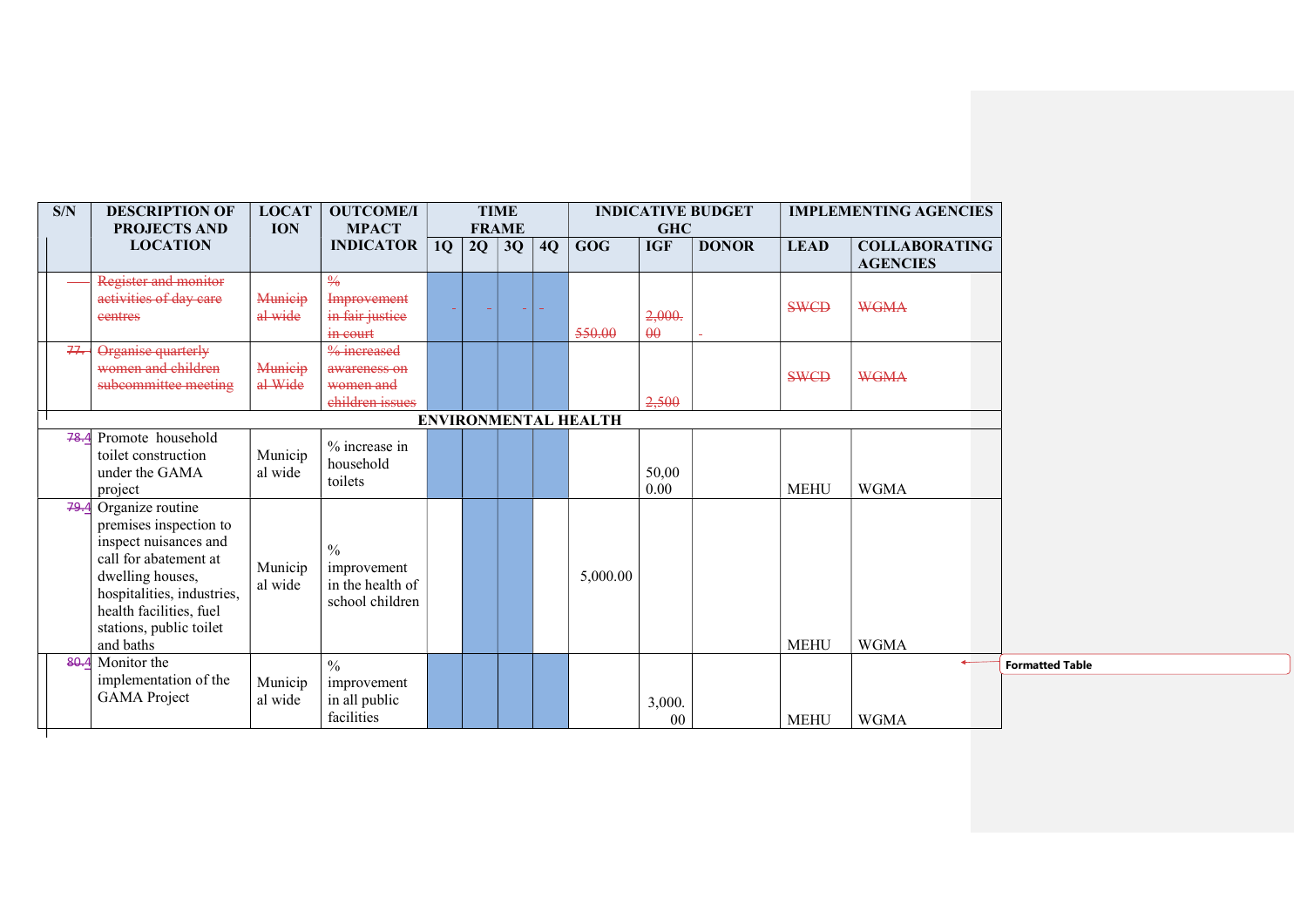| 81.4 | Carry out School<br>Health education on<br>good hygiene practices | <b>WGMA</b>                | Enhanced<br>implementatio<br>n of sanitation |    |              |              |    |            | 2,000.     |                          | <b>MEHU</b> | <b>WGMA</b>                  |  |
|------|-------------------------------------------------------------------|----------------------------|----------------------------------------------|----|--------------|--------------|----|------------|------------|--------------------------|-------------|------------------------------|--|
|      |                                                                   |                            | activities                                   |    |              |              |    |            | 00         |                          |             |                              |  |
| S/N  | <b>DESCRIPTION OF</b><br><b>PROJECTS AND</b>                      | <b>LOCAT</b><br><b>ION</b> | <b>OUTCOME/I</b><br><b>MPACT</b>             |    | <b>FRAME</b> | <b>TIME</b>  |    |            | <b>GHC</b> | <b>INDICATIVE BUDGET</b> |             | <b>IMPLEMENTING AGENCIES</b> |  |
|      | <b>LOCATION</b>                                                   |                            | <b>INDICATOR</b>                             | 1Q |              | $2Q \mid 3Q$ | 4Q | <b>GOG</b> | <b>IGF</b> | <b>DONOR</b>             | <b>LEAD</b> | <b>COLLABORATING</b>         |  |
|      |                                                                   |                            |                                              |    |              |              |    |            |            |                          |             | <b>AGENCIES</b>              |  |
| 82.4 | Organize quarterly                                                |                            | $\frac{0}{0}$                                |    |              |              |    |            |            |                          |             |                              |  |
|      | spraying of dump sites,                                           | Municip                    | improvement                                  |    |              |              |    |            |            |                          | <b>MEHU</b> | <b>WGMA</b>                  |  |
|      | drains and open spaces                                            | al wide                    | in health of                                 |    |              |              |    |            | 20,00      |                          |             |                              |  |
|      | in the municipality                                               |                            | consumers<br>$%$ increase in                 |    |              |              |    |            | 0.00       |                          |             |                              |  |
| 83.4 | Screen, Sensitize<br>(train), certify and Issue                   | Municip                    | the registration                             |    |              |              |    |            |            |                          |             |                              |  |
|      | Health Certificates to                                            | al wide                    | of food                                      |    |              |              |    |            | 20,00      |                          | <b>MEHU</b> | <b>WGMA</b>                  |  |
|      | Food Handlers/Vendors                                             |                            | handlers                                     |    |              |              |    |            | $0.00\,$   |                          |             |                              |  |
| 84.4 | Supervise the sweeping                                            |                            | % Reduction                                  |    |              |              |    |            |            |                          |             |                              |  |
|      | of all streets, pavements                                         | Municip                    | in disease                                   |    |              |              |    |            |            |                          | <b>MEHU</b> | <b>WGMA</b>                  |  |
|      | and cleansing of drains                                           | al wide                    | outbreak                                     |    |              |              |    |            | 5,000.     |                          |             |                              |  |
|      | in the Municipality                                               |                            | $\frac{0}{0}$                                |    |              |              |    |            | 00         |                          |             |                              |  |
| 85.5 | Organize Review<br>programme and                                  |                            | Improvement                                  |    |              |              |    |            |            |                          |             |                              |  |
|      | activities to update the                                          | Municip                    | 1n                                           |    |              |              |    |            |            |                          | <b>MEHU</b> | <b>WGMA</b>                  |  |
|      | <b>MESSAP</b>                                                     | al wide                    | environmental                                |    |              |              |    |            | 48,00      |                          |             |                              |  |
|      |                                                                   |                            | sanitation                                   |    |              |              |    |            | 0.00       |                          |             |                              |  |
|      | 86.5 Print 2000 health                                            |                            | Reduction in                                 |    |              |              |    |            |            |                          |             |                              |  |
|      | certificates                                                      | Municip                    | the incidence                                |    |              |              |    |            |            |                          | <b>MEHU</b> | <b>WGMA</b>                  |  |
|      |                                                                   | al wide                    | of disease                                   |    |              |              |    |            | 80,00      |                          |             |                              |  |
|      |                                                                   | Municip                    | outbreak                                     |    |              |              |    |            | 0.00       |                          |             |                              |  |
|      | 87.5 Organize 12 no. Clean-<br>up exercise on national            | al wide                    | Improvement<br>in compliance                 |    |              |              |    |            | 10,00      |                          | <b>MEHU</b> | <b>WGMA</b>                  |  |
|      |                                                                   |                            |                                              |    |              |              |    |            |            |                          |             |                              |  |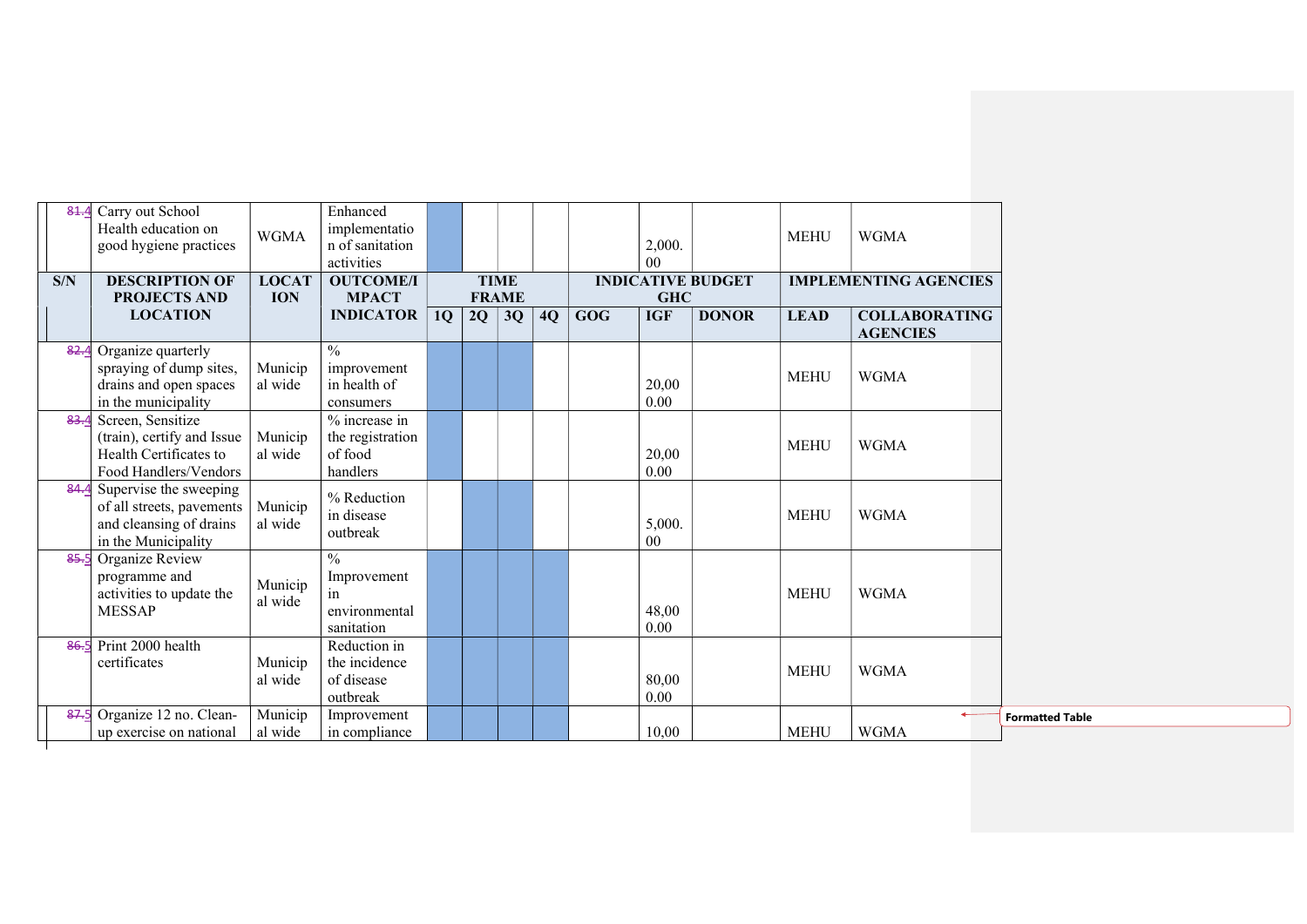|     | sanitation day.             |              | with guidelines                               |    |                 |              |    |                               | 0.00                     |                          |             |                              |                        |
|-----|-----------------------------|--------------|-----------------------------------------------|----|-----------------|--------------|----|-------------------------------|--------------------------|--------------------------|-------------|------------------------------|------------------------|
|     | Desilting of drains         |              |                                               |    |                 |              |    |                               |                          |                          |             |                              |                        |
| 53. | Prosecute recalcitrant      |              | Number of                                     |    |                 |              |    |                               |                          |                          |             |                              |                        |
|     | sanitary offenders in       | Municip      | <b>Citizens</b>                               |    |                 |              |    |                               |                          |                          |             |                              |                        |
|     | law court, to serve as      | al wide      | deterred from                                 |    | <b>Contract</b> |              |    |                               |                          |                          |             |                              |                        |
|     | deterrent to the public     |              | insanitary<br>behaviours                      |    |                 |              |    |                               | 8,000.<br>0 <sup>0</sup> |                          | <b>MEHU</b> | <b>WGMA</b>                  |                        |
| S/N | <b>DESCRIPTION OF</b>       | <b>LOCAT</b> | <b>OUTCOME/I</b>                              |    |                 | <b>TIME</b>  |    |                               |                          | <b>INDICATIVE BUDGET</b> |             | <b>IMPLEMENTING AGENCIES</b> |                        |
|     | <b>PROJECTS AND</b>         | <b>ION</b>   | <b>MPACT</b>                                  |    |                 | <b>FRAME</b> |    |                               | <b>GHC</b>               |                          |             |                              |                        |
|     | <b>LOCATION</b>             |              | <b>INDICATOR</b>                              | 1Q | 2Q              | 3Q           | 4Q | <b>GOG</b>                    | <b>IGF</b>               | <b>DONOR</b>             | <b>LEAD</b> | <b>COLLABORATING</b>         |                        |
|     |                             |              |                                               |    |                 |              |    |                               |                          |                          |             | <b>AGENCIES</b>              |                        |
| 87. | Prosecute recalcitrant      |              | Number of                                     |    |                 |              |    |                               |                          |                          |             |                              |                        |
|     | sanitary offenders in       | Municip      | Citizens                                      |    |                 |              |    |                               |                          |                          |             |                              |                        |
|     | law court, to serve as      | al wide      | deterred from                                 |    |                 |              |    |                               |                          |                          |             |                              |                        |
|     | deterrent to the public     |              | insanitary                                    |    |                 |              |    |                               | 8,000.                   |                          |             |                              |                        |
|     |                             |              | behaviours                                    |    |                 |              |    |                               | $\theta$                 |                          | <b>MEHU</b> | <b>WGMA</b>                  |                        |
|     |                             |              |                                               |    |                 |              |    | <b>HEALTH DIRECTORATE</b>     |                          |                          |             | $\leftarrow$                 | Formatted: Centered    |
| 54. | <b>Monitor the District</b> | Municip      | $\frac{9}{6}$ reduction in<br><b>HIV/AIDS</b> |    |                 |              |    |                               |                          |                          |             |                              | Formatted: Font: Bold  |
|     | Response Initiative on      | al wide      | related                                       |    |                 |              |    |                               |                          |                          |             |                              | <b>Formatted Table</b> |
|     | <b>HIV/AIDS</b> prevention  |              | mortality                                     |    |                 |              |    | 5,100.00                      |                          |                          | <b>WMHD</b> | <b>WGMA</b>                  |                        |
| 55. | Organize immunization       |              |                                               |    |                 |              |    |                               |                          |                          |             |                              |                        |
|     | activities by ensuring      |              |                                               |    |                 |              |    |                               |                          |                          |             |                              |                        |
|     | regular vaccine supply      | Municip      | % reduction in                                |    |                 |              |    |                               |                          |                          |             |                              |                        |
|     | and management and          | al wide      | outbreak of                                   |    |                 |              |    |                               |                          |                          |             |                              |                        |
|     | validating Expanded         |              | diseases                                      |    |                 |              |    |                               |                          |                          |             |                              |                        |
|     | Programme on                |              |                                               |    |                 |              |    | $\underline{10,000.0}$ 2,500. |                          |                          |             |                              |                        |
|     | Immunization                |              |                                               |    |                 |              |    | $\Omega$                      | $\overline{00}$          |                          | <b>WMHD</b> | <b>WGMA</b>                  |                        |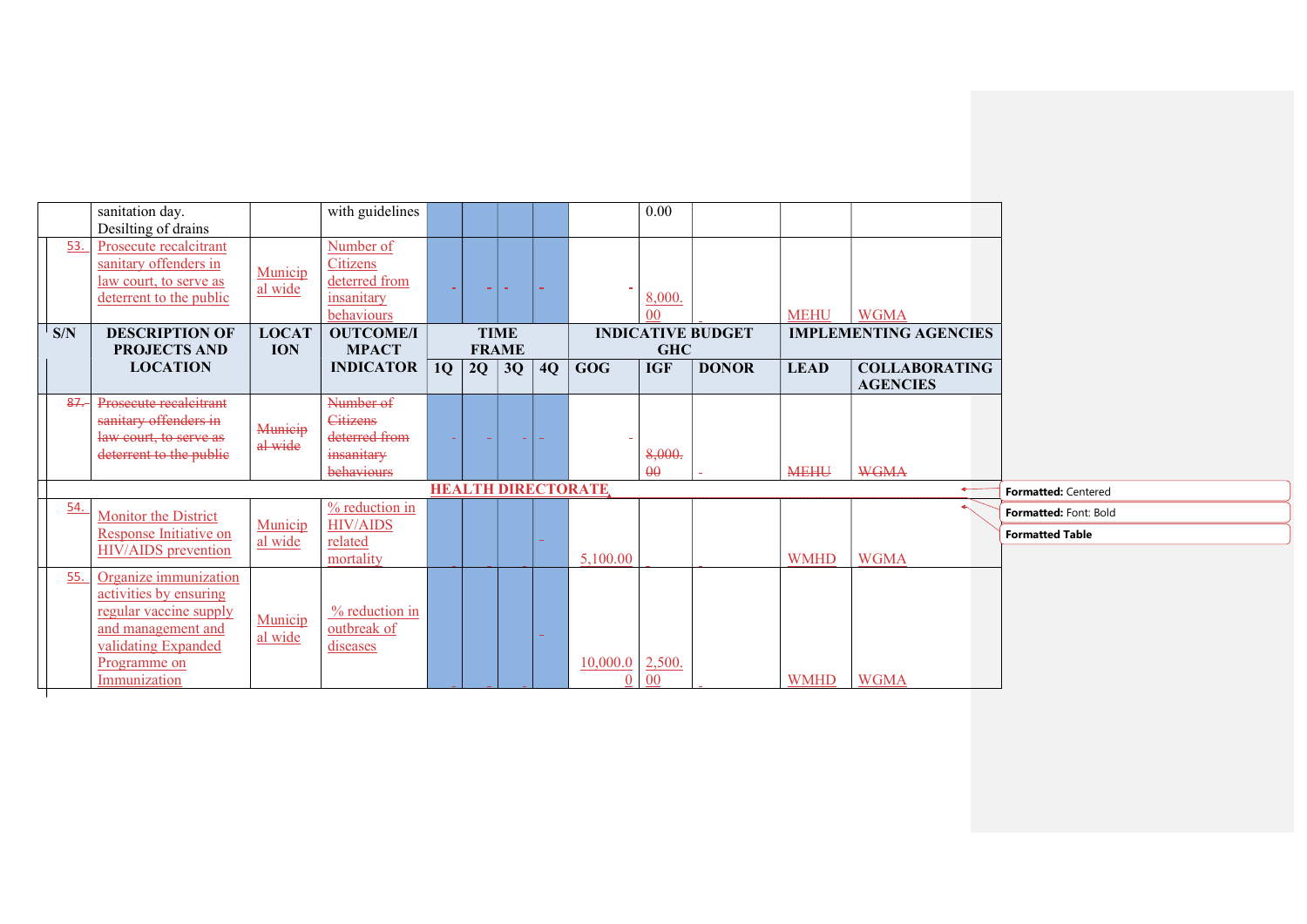| 56. | Embark on active<br>CMAM case search<br>through intensify home<br>visits and Child<br><b>Welfare Clinic (CWC)</b><br>activities                          | municipa<br>1 wide | % reduction in<br>malaria                    |           |    |              |    |                                  | 2,000.<br>00 <sup>°</sup> |                          | <b>WMHD</b>                  | <b>WGMA</b>                             |                                            |
|-----|----------------------------------------------------------------------------------------------------------------------------------------------------------|--------------------|----------------------------------------------|-----------|----|--------------|----|----------------------------------|---------------------------|--------------------------|------------------------------|-----------------------------------------|--------------------------------------------|
| 57. | Embark on TB case<br>detection by using the<br>screening tools at<br><b>OPDs.</b> Diabetic Clinics<br>and screening relatives<br>of index clients for TB | Municip<br>al wide | 60% increase<br>in TB<br>treatment           |           |    |              |    |                                  | 1,100.<br>0 <sup>0</sup>  |                          | <b>WMHD</b>                  | <b>WGMA</b>                             |                                            |
| S/N | <b>DESCRIPTION OF</b>                                                                                                                                    | <b>LOCAT</b>       | <b>OUTCOME/I</b>                             |           |    | <b>TIME</b>  |    |                                  |                           | <b>INDICATIVE BUDGET</b> |                              | <b>IMPLEMENTING AGENCIES</b>            | Formatted: Normal, No bullets or numbering |
|     | <b>PROJECTS AND</b>                                                                                                                                      | <b>ION</b>         | <b>MPACT</b>                                 |           |    | <b>FRAME</b> |    |                                  | <b>GHC</b>                |                          |                              |                                         | Formatted: Centered                        |
|     | <b>LOCATION</b>                                                                                                                                          |                    | <b>INDICATOR</b>                             | <b>10</b> | 2Q | 3Q           | 4Q | <b>GOG</b>                       | <b>IGF</b>                | <b>DONOR</b>             | <b>LEAD</b>                  | <b>COLLABORATING</b><br><b>AGENCIES</b> | Formatted: Centered                        |
| 58. | Monitor the District<br>Response Initiative on<br>Malaria prevention                                                                                     | Municip<br>al wide | % decrease in<br>rate of<br>infection        |           |    |              |    |                                  | 2,500.<br>$00\,$          |                          | <b>WMHD</b>                  | <b>WGMA</b>                             |                                            |
| 59. | Organize Malaria<br>Prevention and<br><b>Treatment activities</b>                                                                                        | Municip<br>al wide | Reduce chid<br>mortality                     |           |    |              |    |                                  | 1,900.<br>00              |                          | <b>WMHD</b>                  | <b>WGMA</b>                             |                                            |
| 60. | Register all Births and<br>Deaths within the<br>Municipality                                                                                             | <b>WGMA</b>        | Accurate data<br>on all births<br>and deaths |           |    |              |    |                                  | 4,500                     |                          | <b>Births&amp;</b><br>Deaths | <b>WGMA</b>                             |                                            |
|     |                                                                                                                                                          |                    |                                              |           |    |              |    | <b>HUMAN RESOURCE DEPARTMENT</b> |                           |                          |                              | $\leftarrow$                            | Formatted: Centered                        |
| 61. |                                                                                                                                                          |                    |                                              |           |    |              |    |                                  |                           | 6,000.00                 | H/R                          | <b>WGMA</b>                             |                                            |
|     | Organize training on                                                                                                                                     | Assembl            | Enhanced                                     |           |    |              |    |                                  |                           |                          |                              |                                         | <b>Formatted Table</b>                     |
|     | Fee fixing resolution,<br>revenue receipt writing                                                                                                        | $\overline{Y}$     | productivity                                 |           |    |              |    |                                  |                           |                          |                              |                                         |                                            |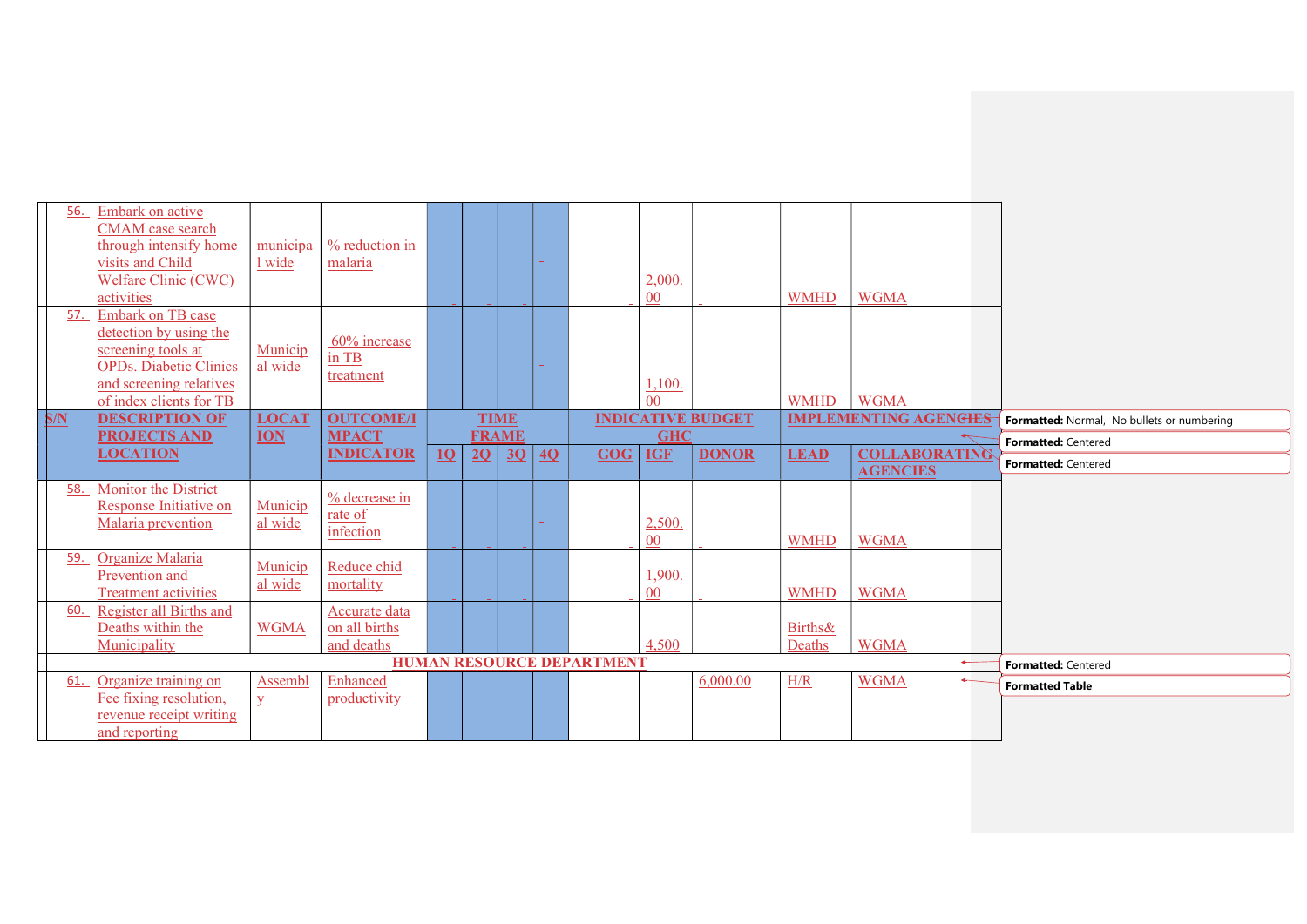| Formatted: Centered                                               |
|-------------------------------------------------------------------|
|                                                                   |
|                                                                   |
| <b>Formatted Table</b>                                            |
|                                                                   |
|                                                                   |
|                                                                   |
|                                                                   |
|                                                                   |
|                                                                   |
|                                                                   |
|                                                                   |
|                                                                   |
|                                                                   |
|                                                                   |
|                                                                   |
| Formatted: Normal, No bullets or numbering<br>Formatted: Centered |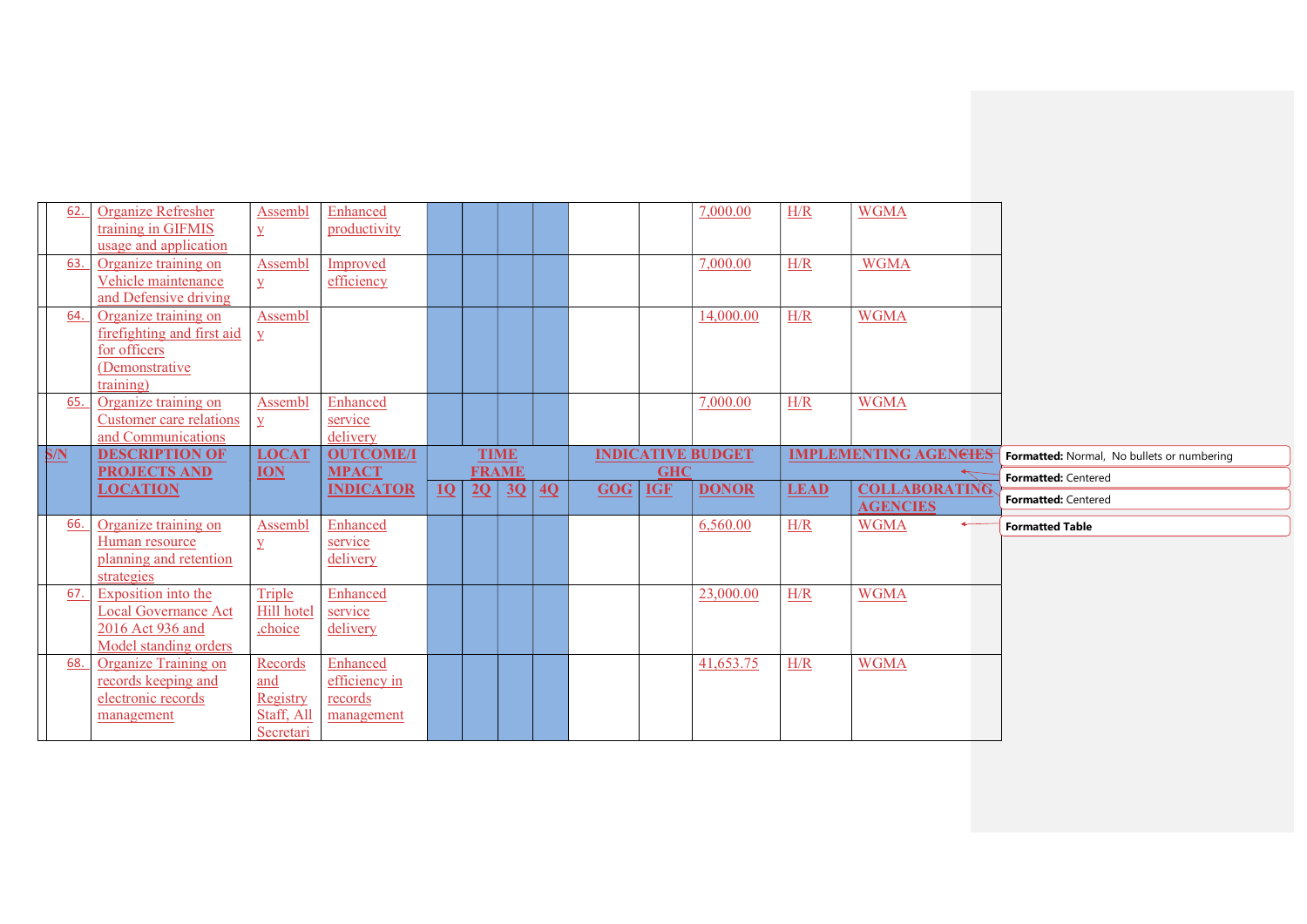|     |                                                                                                                                                                                                                             | es                                                            |                                                                                                                                                                                                                                                             |        |           |             |                          |    |           |                     |                             |                        |
|-----|-----------------------------------------------------------------------------------------------------------------------------------------------------------------------------------------------------------------------------|---------------------------------------------------------------|-------------------------------------------------------------------------------------------------------------------------------------------------------------------------------------------------------------------------------------------------------------|--------|-----------|-------------|--------------------------|----|-----------|---------------------|-----------------------------|------------------------|
|     |                                                                                                                                                                                                                             |                                                               |                                                                                                                                                                                                                                                             |        |           | <b>NCCE</b> |                          |    |           |                     |                             |                        |
|     | Undertake civie<br>education Club<br>activities                                                                                                                                                                             | <b>WGMA</b><br>(WEIJA<br>SCC                                  | The study of<br>the 1992<br>republican<br>constitution<br>and the issue<br>of rights and<br>duties among<br>the children is<br>promoted.                                                                                                                    | and in |           |             |                          |    |           | <b>NCCE</b>         |                             |                        |
| 88. | Create awareness on<br>Child protection and<br>family welfare                                                                                                                                                               | <b>WGMA</b><br>(WEIJA<br>SCC)                                 | Improved child<br>protection on<br>all matters                                                                                                                                                                                                              |        |           |             | $\overline{\phantom{0}}$ |    |           | <b>NCCE</b>         | <b>WGMA</b>                 |                        |
| 89. | Carry out education and<br>capacity building<br>activities towards the<br>impending district level<br>elections and<br>referendum for staff-<br>CODEO/NCCEPromot<br>e good governance and<br>the local government<br>system | <b>WGMA</b><br>(WEIJA<br>SCC)W<br><b>GMA</b><br>(WEIJA<br>SCC | Improved<br>capacities of<br>staff for good<br>and effective<br>content<br>delivery and<br>out-puts.Good<br>governance<br>among<br>eitizenry<br>especially<br>Assembly/Unit<br>Committee<br>members in<br>upholding their<br>rights and<br>responsibilities | Z.     | $\varphi$ | Œ,          | $\sim$<br>$\sim$ 1       | Z. | 1,500.00- | <b>NCCEN</b><br>CCE | $\leftarrow$<br><b>WGMA</b> | <b>Formatted Table</b> |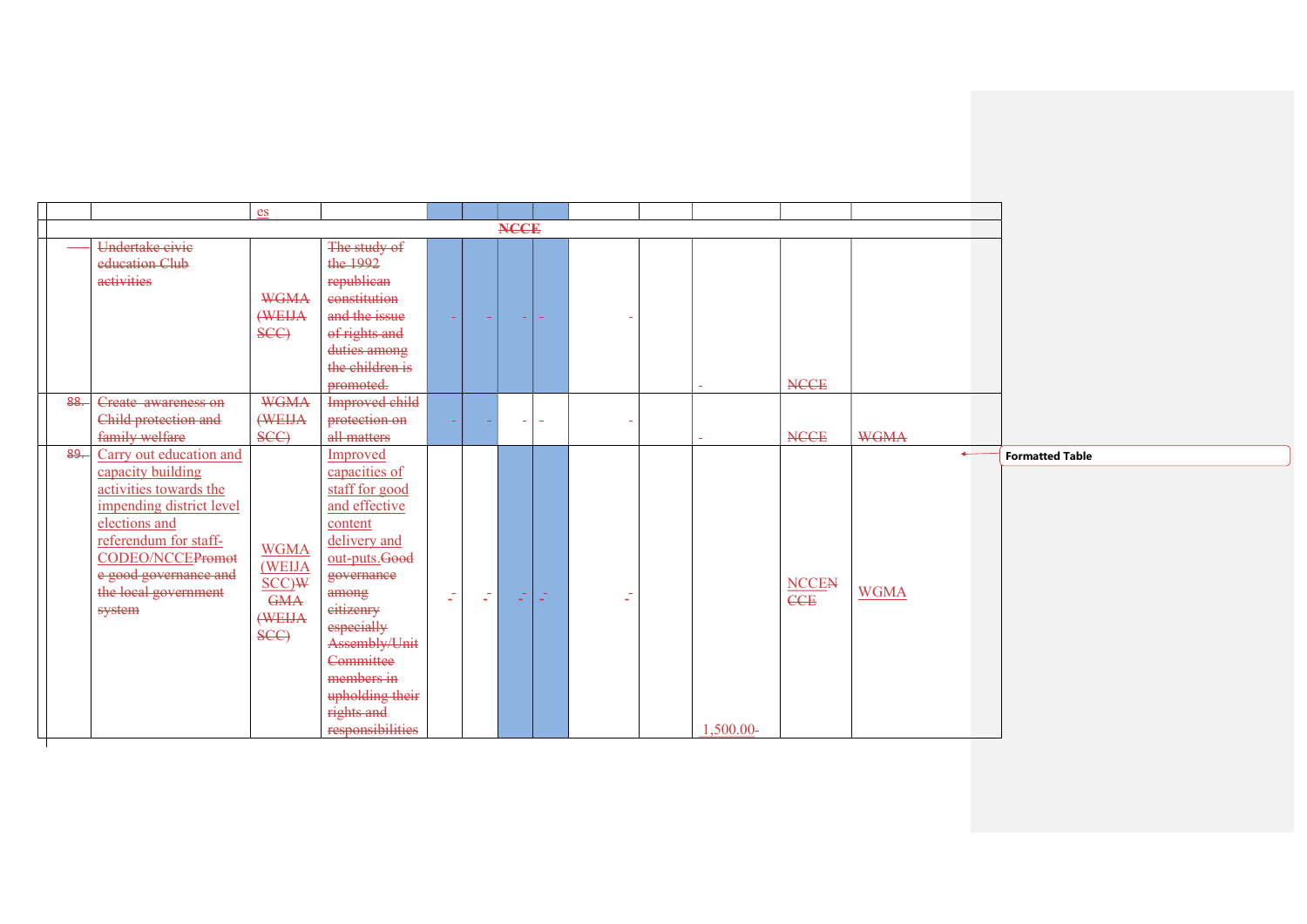|      |                                                                                                                                                                  |                               | as good<br>eitizens to be<br>deepened                                                                       |                          |                          |              |                          |          |               |                          |              |             |  |
|------|------------------------------------------------------------------------------------------------------------------------------------------------------------------|-------------------------------|-------------------------------------------------------------------------------------------------------------|--------------------------|--------------------------|--------------|--------------------------|----------|---------------|--------------------------|--------------|-------------|--|
| 89.  | Carry out education and<br>eapacity building<br>activities towards the<br>impending district level<br>elections and<br>referendum for staff<br><b>CODEO/NCCE</b> | <b>WGMA</b><br>(WEIJA<br>SCC) | <b>Improved</b><br>eapacities of<br>staff for good<br>and effective<br>eontent<br>delivery and<br>out puts. | $\overline{\phantom{a}}$ | $\overline{\phantom{a}}$ | ÷            | $\sim$                   |          |               | 4,500.00                 | <b>NCCE</b>  | <b>WGMA</b> |  |
| 89.  | <b>Educate and sensitize</b><br>on district level<br>elections and<br>referendum                                                                                 | <b>WGMA</b><br>(WEIJA<br>SCC) | <b>Increased local</b><br>participation in<br>the District<br>Level<br>Elections and<br>the<br>Referendum.  |                          |                          | $\equiv$     | $\overline{\phantom{a}}$ | 1,500.00 |               | $\overline{\phantom{a}}$ | <b>NCCE</b>  | <b>WGMA</b> |  |
| 89.  | Sensitize and educate<br>on revenue mobilization<br>(Van sensitization)                                                                                          | <b>WGMA</b><br>(WEIJA<br>SCC) | Improve<br>revenue of the<br>Municipal<br>Assembly.                                                         |                          |                          |              |                          |          |               | 4,200.00                 | <b>NCCE</b>  |             |  |
|      |                                                                                                                                                                  |                               | ENVIRONMENT, INFRASTRUCTURE AND HUMAN SETTLEMENTS                                                           |                          |                          |              |                          |          |               |                          |              |             |  |
|      |                                                                                                                                                                  |                               |                                                                                                             |                          |                          | <b>NADMO</b> |                          |          |               |                          |              |             |  |
| 90.6 | Create Awareness on<br>Disaster                                                                                                                                  | Municip<br>al wide            | Improved<br>citizen<br>preparedness<br>for incidence<br>of disasters                                        |                          |                          |              |                          |          | 10,00<br>0.00 |                          | <b>NADMO</b> | <b>WGMA</b> |  |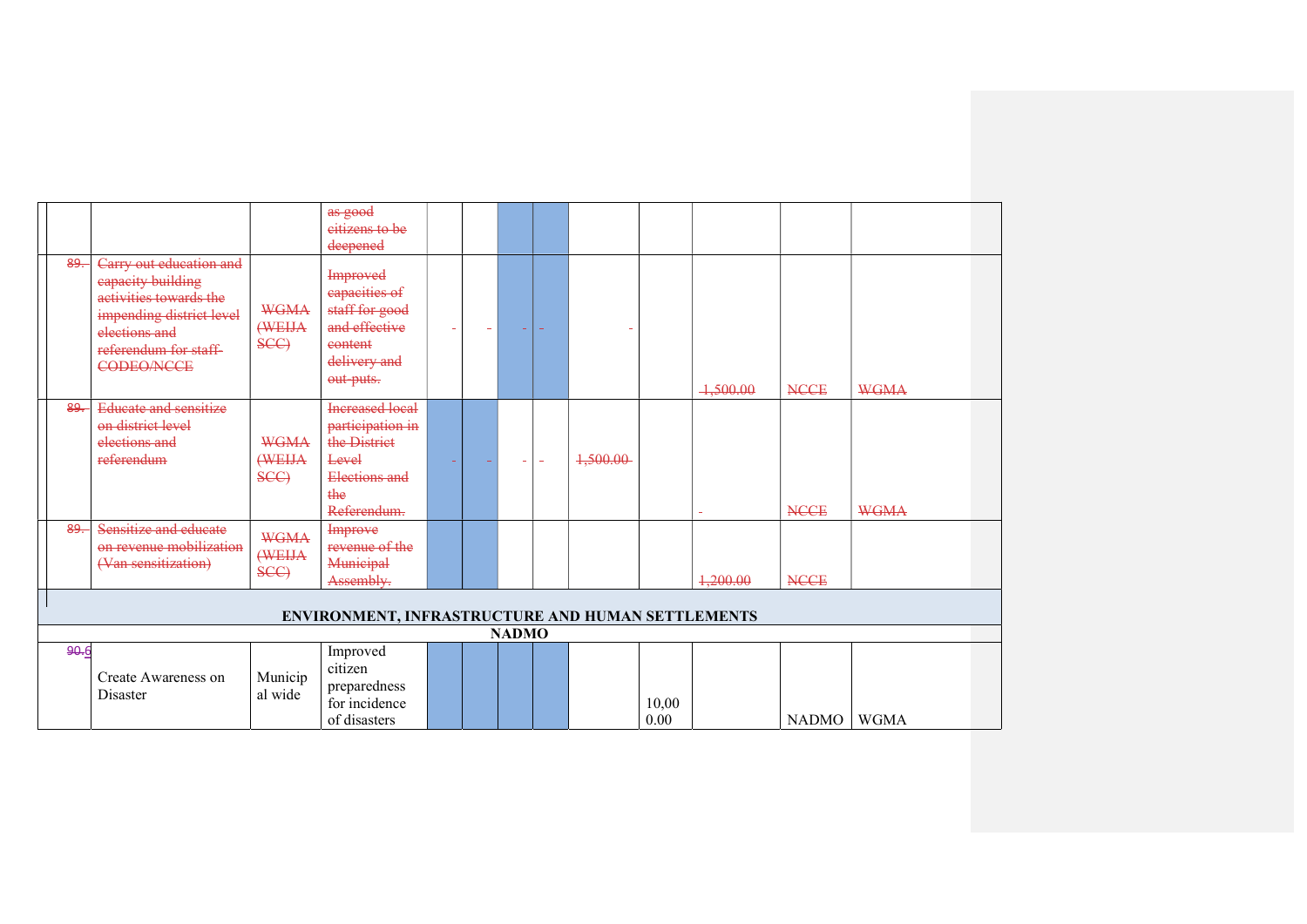| 91.7 | Commemorate World<br>Disaster Day in The<br>Municipality | Municip<br>al wide | increased<br>citizen<br>awareness |    |              |             |    |            | 5,000.<br>0 <sub>0</sub> |                          | NADMO   WGMA |                                         |                                            |
|------|----------------------------------------------------------|--------------------|-----------------------------------|----|--------------|-------------|----|------------|--------------------------|--------------------------|--------------|-----------------------------------------|--------------------------------------------|
| S/N  | <b>DESCRIPTION OF</b>                                    | <b>LOCAT</b>       | <b>OUTCOME/I</b>                  |    |              | <b>TIME</b> |    |            |                          | <b>INDICATIVE BUDGET</b> |              | <b>IMPLEMENTING AGENCIES</b>            | Formatted: Normal, No bullets or numbering |
|      | <b>PROJECTS AND</b>                                      | <b>ION</b>         | <b>MPACT</b>                      |    | <b>FRAME</b> |             |    | <b>GHC</b> |                          |                          |              |                                         | <b>Formatted Table</b>                     |
|      | <b>LOCATION</b>                                          |                    | <b>INDICATOR</b>                  | 10 | 2Q           | 3Q          | 40 | GOG        | <b>IGF</b>               | <b>DONOR</b>             | <b>LEAD</b>  | <b>COLLABORATING</b><br><b>AGENCIES</b> |                                            |
|      | 92.7 Form Disaster                                       |                    | $\frac{0}{0}$                     |    |              |             |    |            |                          |                          |              |                                         |                                            |
|      | Volunteer Groups                                         |                    | improvement                       |    |              |             |    |            |                          |                          |              |                                         |                                            |
|      | (DVGs) And Maintain                                      | Municip            | in the sanitary                   |    |              |             |    |            |                          |                          |              |                                         |                                            |
|      | Them at Beaches in The                                   | al wide            | condition of                      |    |              |             |    |            | 8,000.                   |                          |              |                                         |                                            |
|      | Municipality                                             |                    | beaches                           |    |              |             |    |            | $00\,$                   |                          | <b>NADMO</b> | <b>WGMA</b>                             |                                            |
| 93.7 | Plant Trees Along the                                    | Banks of           | Reduction in                      |    |              |             |    |            |                          |                          |              |                                         |                                            |
|      | Banks of River Densu                                     | River<br>Densu     | the<br>evaporation                |    |              |             |    |            | 4,000.<br>$00\,$         |                          | <b>NADMO</b> | <b>WGMA</b>                             |                                            |
| 94.7 |                                                          |                    | Increased                         |    |              |             |    |            |                          |                          |              |                                         |                                            |
|      | Educate the Public and                                   | Municip            | awareness on                      |    |              |             |    |            |                          |                          |              |                                         |                                            |
|      | School Children on                                       | al wide            | climate change                    |    |              |             |    |            | 10,00                    |                          |              |                                         |                                            |
|      | Climate Change Issues.                                   |                    | issues                            |    |              |             |    |            | 0.00                     |                          | <b>NADMO</b> | <b>MPCU</b>                             |                                            |
| 74.  |                                                          |                    | $\frac{9}{6}$ increase in         |    |              |             |    |            |                          |                          |              |                                         |                                            |
|      | <b>Build Capacity of Staff</b>                           | <b>WGMA</b>        | productivity                      |    |              |             |    |            | 2,000.                   |                          |              |                                         |                                            |
| 75.  | <b>Create Free Flow of</b>                               |                    |                                   |    |              |             |    |            | 00                       |                          | <b>NADMO</b> | HR                                      |                                            |
|      | <b>Run-Off and Spillage</b>                              | Municip            | Reduced                           |    |              |             |    |            | 18,00                    |                          |              |                                         |                                            |
|      | Water                                                    | al wide            | flooding                          |    |              |             |    |            | 0.00                     |                          | <b>NADMO</b> | <b>MPCU</b>                             |                                            |
| 76.  | Collect Data on Impact                                   | Municip            | Reduction in                      |    |              |             |    |            |                          |                          |              |                                         |                                            |
|      | of Disaster and Provide                                  | al wide            | natural disaster                  |    |              |             |    |            | 16,00                    |                          |              |                                         |                                            |
|      | <b>Relief on Time</b>                                    |                    |                                   |    |              |             |    |            | 0.00                     |                          | <b>NADMO</b> | <b>WGMA</b>                             |                                            |
| 77.  | Formulate disaster                                       |                    | Improved                          |    |              |             |    |            |                          |                          |              | $\leftarrow$                            | <b>Formatted Table</b>                     |
|      | prevention policies<br>(Disaster technical               | <b>WGMA</b>        | response to                       |    |              |             |    |            | 3,000.<br>00             |                          | NADMO WGMA   |                                         |                                            |
|      |                                                          |                    | disaster                          |    |              |             |    |            |                          |                          |              |                                         |                                            |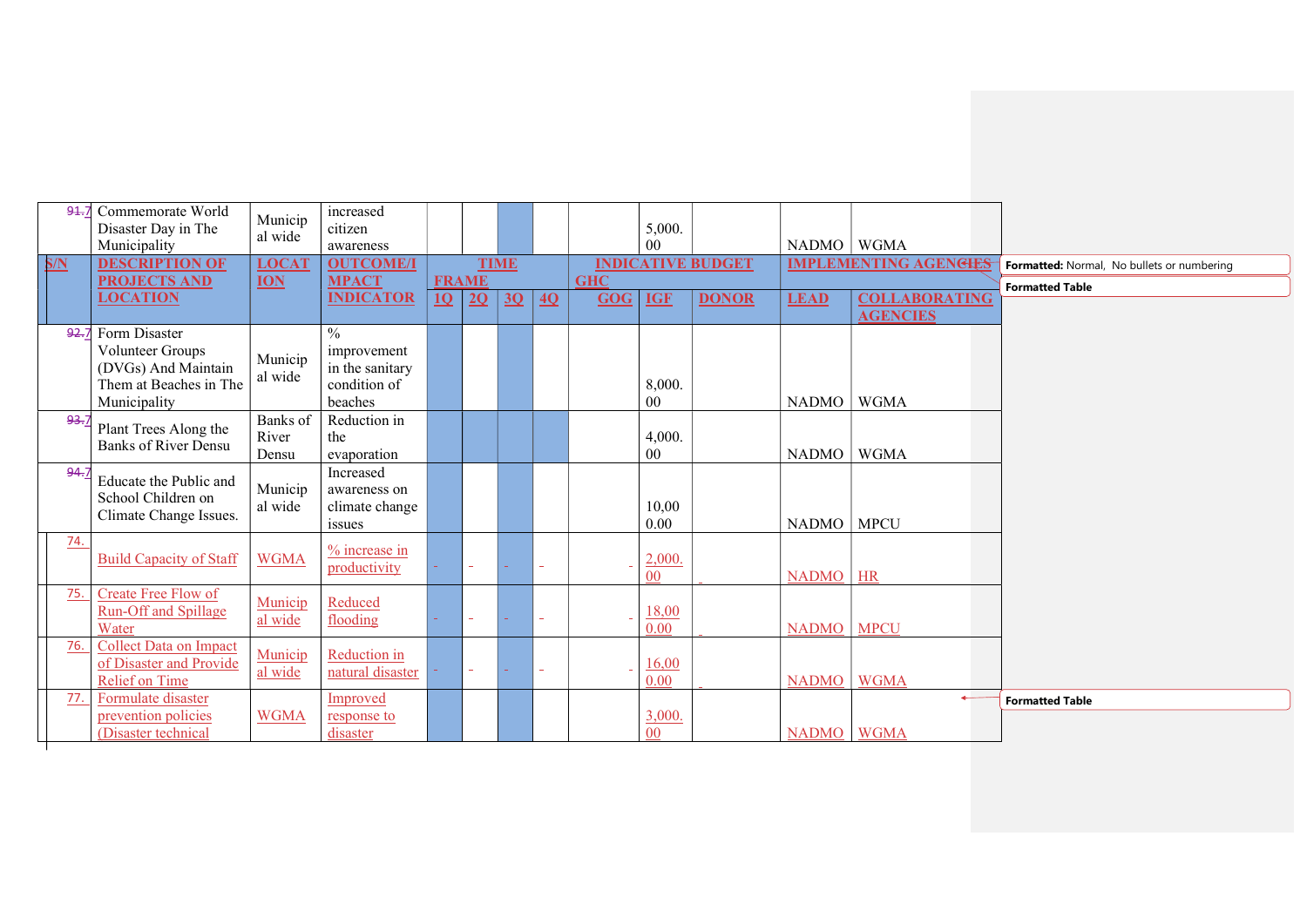|      | management committee<br>meeting                                                                     |                    | occurrence                                           |           |              |             |                   |                      |                          |                          |              |                                         |
|------|-----------------------------------------------------------------------------------------------------|--------------------|------------------------------------------------------|-----------|--------------|-------------|-------------------|----------------------|--------------------------|--------------------------|--------------|-----------------------------------------|
| 94.  | <b>Build Capacity of Staff</b>                                                                      | <b>WGMA</b>        | $%$ increase in<br>productivity                      |           |              | ÷           | ä,                |                      | 2,000.<br>$\theta\theta$ |                          | <b>NADMO</b> | <b>HR</b>                               |
| 94.  | <b>Create Free Flow of</b><br><b>Run Off and Spillage</b><br>Water                                  | Municip<br>al wide | Reduced<br>flooding                                  |           |              | ÷           |                   |                      | 18,00<br>0.00            |                          | <b>NADMO</b> | <b>MPCU</b>                             |
| S/N  | <b>DESCRIPTION OF</b>                                                                               | <b>LOCAT</b>       | <b>OUTCOME/I</b>                                     |           |              | <b>TIME</b> |                   |                      |                          | <b>INDICATIVE BUDGET</b> |              | <b>IMPLEMENTING AGENCIES</b>            |
|      | <b>PROJECTS AND</b>                                                                                 | <b>ION</b>         | <b>MPACT</b>                                         |           | <b>FRAME</b> |             |                   |                      | <b>GHC</b>               |                          |              |                                         |
|      | <b>LOCATION</b>                                                                                     |                    | <b>INDICATOR</b>                                     | <b>1Q</b> | 2Q           | 3Q          | 4Q                | GOG                  | <b>IGF</b>               | <b>DONOR</b>             | <b>LEAD</b>  | <b>COLLABORATING</b><br><b>AGENCIES</b> |
| 94.  | <b>Collect Data on Impact</b><br>of Disaster and Provide<br>Relief on Time                          | Municip<br>al wide | Reduction in<br>natural disaster                     |           | ÷            |             |                   |                      | 16,00<br>0.00            |                          | <b>NADMO</b> | <b>WGMA</b>                             |
| 94.  | Formulate disaster<br>prevention policies<br>(Disaster technical<br>management committee<br>meeting | <b>WGMA</b>        | Improved<br>response to<br>disaster<br>occurrence    |           |              |             |                   |                      | 3,000.<br>$\theta$       |                          | <b>NADMO</b> | <b>WGMA</b>                             |
|      |                                                                                                     |                    |                                                      |           |              |             | PHYSICAL PLANNING |                      |                          |                          |              |                                         |
| 95.7 | Prepare a Local Land<br>Use Plan for fast<br>Developing area                                        | Municip<br>al wide | % increased as<br>a result of<br>economic<br>changes |           |              |             |                   | 43,000.0<br>0        |                          |                          | <b>PPD</b>   | <b>WGMA</b>                             |
| 96.7 | Organizes four SAT<br>meetings                                                                      | Municip<br>al wide | Enhanced<br>street naming<br>activities              |           |              |             |                   | 20,000.0<br>$\theta$ |                          |                          | <b>PPD</b>   | <b>WGMA</b>                             |
| 97.8 | Organize four Land Use                                                                              | Municip            | Improved                                             |           |              |             |                   |                      | 20,00                    |                          | <b>PPD</b>   | <b>WGMA</b>                             |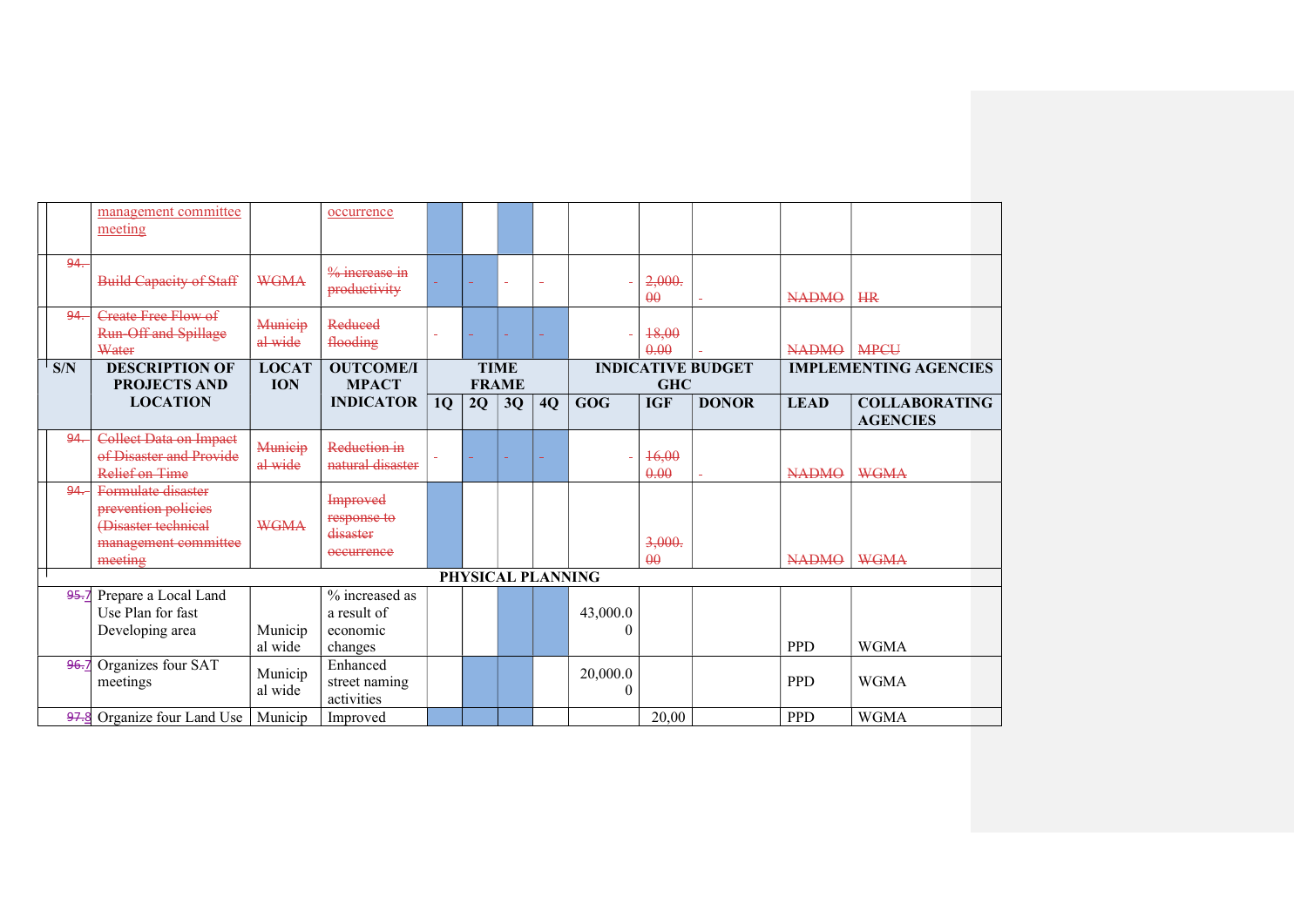|                | and Spatial Planning          | al wide                    | layouts of the                   |               |               |                             |               |          | 0.00       |                          |             |                              |                        |
|----------------|-------------------------------|----------------------------|----------------------------------|---------------|---------------|-----------------------------|---------------|----------|------------|--------------------------|-------------|------------------------------|------------------------|
|                | Committee meetings            |                            | Municipality                     |               |               |                             |               |          |            |                          |             |                              |                        |
| 81.            | Organize four $(4)$           |                            | Enhanced                         |               |               |                             |               |          |            |                          |             |                              |                        |
|                | <b>Technical Sub/Site</b>     |                            | compliance to                    |               |               |                             |               | 40,000.0 |            |                          | <b>PPD</b>  | <b>WGMA</b>                  |                        |
|                | <b>Inspection Meetings</b>    | Municip                    | building                         |               | $\rightarrow$ | car.                        | $\sim$ .      | $\theta$ |            |                          |             |                              |                        |
|                |                               | al wide                    | regulations                      |               |               |                             |               |          |            |                          |             |                              |                        |
| 82.            | <b>Prepare Street Address</b> |                            |                                  |               |               |                             |               |          |            |                          |             |                              |                        |
|                | Map, Generate                 |                            | Enhanced                         |               |               |                             |               |          |            |                          |             |                              |                        |
|                | Codification/Zoning           |                            | compliance to                    |               |               |                             |               |          |            |                          | PPD         | <b>WGMA</b>                  |                        |
|                | and Incorporate Street        |                            | building                         | $\Delta \phi$ | $\sim$        | $\sim$                      | $\Delta \phi$ |          |            |                          |             |                              |                        |
|                | names and numbers for         | Municip                    | regulations                      |               |               |                             |               |          | 21,00      |                          |             |                              |                        |
|                | the municipality              | al wide                    |                                  |               |               |                             |               |          | 0.00       |                          |             |                              |                        |
|                |                               |                            |                                  |               |               | <b>WORKS</b>                |               |          |            |                          |             | ←                            | Formatted: Centered    |
| 83.            | Construct office              |                            | Increased in                     |               |               |                             |               |          |            |                          |             |                              |                        |
|                | block(E.U project)            |                            | the number of                    |               |               |                             |               |          |            |                          |             |                              |                        |
|                |                               |                            | office                           |               | $\sim$ .      | $\sim$                      | $\sim$        |          |            |                          | Works       | Procurement/MPCU             |                        |
|                |                               |                            | accommodatio                     |               |               |                             |               |          |            |                          |             |                              |                        |
|                |                               | <b>WGMA</b>                | $\mathbf{n}$                     |               |               |                             |               |          |            | 184,806.40               |             |                              |                        |
| 98.            | Organize four (4)             |                            | <b>Enhanced</b>                  |               |               |                             |               |          |            |                          |             |                              | <b>Formatted Table</b> |
|                | <b>Technical Sub/Site</b>     |                            | compliance to                    |               | ÷.            | $\sim$                      | $\sim$        | 40,000.0 |            |                          | PPD         | <b>WGMA</b>                  |                        |
|                | <b>Inspection Meetings</b>    | Municip                    | building                         |               |               |                             |               | $\theta$ |            |                          |             |                              |                        |
| $\mathsf{S/N}$ | <b>DESCRIPTION OF</b>         | al wide                    | regulations                      |               |               |                             |               |          |            | <b>INDICATIVE BUDGET</b> |             |                              |                        |
|                | <b>PROJECTS AND</b>           | <b>LOCAT</b><br><b>ION</b> | <b>OUTCOME/I</b><br><b>MPACT</b> |               |               | <b>TIME</b><br><b>FRAME</b> |               |          | <b>GHC</b> |                          |             | <b>IMPLEMENTING AGENCIES</b> |                        |
|                | <b>LOCATION</b>               |                            | <b>INDICATOR</b>                 | $\vert$ 10    | 2Q            | 3Q                          | 4Q            | GOG      | <b>IGF</b> | <b>DONOR</b>             | <b>LEAD</b> | <b>COLLABORATING</b>         |                        |
|                |                               |                            |                                  |               |               |                             |               |          |            |                          |             | <b>AGENCIES</b>              |                        |
| 99.            | <b>Prepare Street Address</b> |                            |                                  |               |               |                             |               |          |            |                          |             |                              |                        |
|                | Map, Generate                 |                            | <b>Enhanced</b>                  |               |               |                             |               |          |            |                          |             |                              |                        |
|                | Codification/Zoning           |                            | compliance to                    |               |               | $\sim$                      |               |          |            |                          | PPD         | <b>WGMA</b>                  |                        |
|                | and Incorporate Street        | Municip                    | building                         |               |               |                             |               |          | 21,00      |                          |             |                              |                        |
|                | names and numbers for         | al wide                    | regulations                      |               |               |                             |               |          | 0.00       |                          |             |                              |                        |
|                |                               |                            |                                  |               |               |                             |               |          |            |                          |             |                              |                        |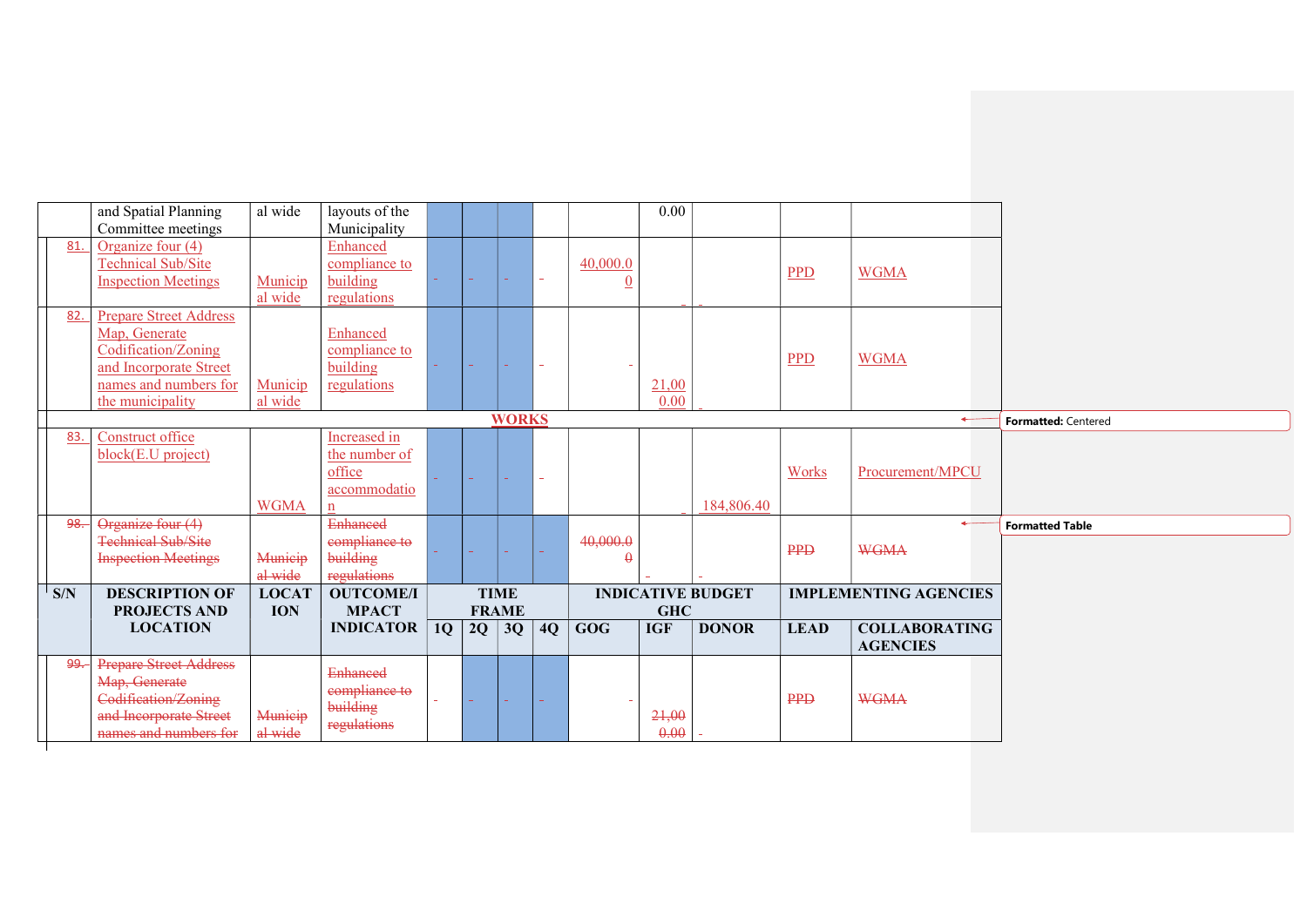|      | the municipality                      |             |                         |    |        |                 |                |                |            |              |                         |                        |
|------|---------------------------------------|-------------|-------------------------|----|--------|-----------------|----------------|----------------|------------|--------------|-------------------------|------------------------|
|      |                                       |             |                         |    |        | <b>WORKS</b>    |                |                |            |              |                         |                        |
| 445. | Construct office                      |             | Increased in            |    |        |                 |                |                |            |              |                         |                        |
|      | block(E.U project)                    |             | the number of           |    |        |                 |                |                |            |              |                         |                        |
|      |                                       |             | office                  |    | ÷.     | $\sim$          | ÷              |                |            | Works        | Procurement/MPCU        |                        |
|      |                                       |             | accommodatio            |    |        |                 |                |                |            |              |                         |                        |
|      |                                       | <b>WGMA</b> | $\overline{\mathbf{H}}$ |    |        |                 |                |                | 184,806.40 |              |                         |                        |
|      | 129. Construct 2 unit kg              |             | Improved                |    |        |                 |                | 470,000.       |            |              | Procurement/MPCU/       |                        |
|      | classroom block                       |             | teaching and            |    |        |                 |                | 0 <sub>0</sub> |            | Works        | <b>GES</b>              |                        |
|      | 430. Construct 2-unit kg              | Oblogo      | learning                |    |        |                 |                | 470,000.       |            | Works        | Procurement/MPCU/       | <b>Formatted Table</b> |
|      | classroom block at                    | Weija       | Improved                |    |        |                 |                | 00             |            |              | <b>GES</b>              |                        |
|      | Weija Presby school                   |             | teaching and            |    |        |                 |                |                |            |              |                         |                        |
|      |                                       |             | learning                |    |        |                 |                |                |            |              |                         |                        |
| 86.  | Construct a ground                    |             |                         |    |        |                 |                |                |            |              |                         |                        |
|      | floor 8 unit classroom                |             |                         |    |        |                 |                |                |            |              |                         |                        |
|      | block with ancillary                  |             |                         |    |        |                 |                |                |            |              |                         |                        |
|      | facilities(phase 1                    |             | Reduced in              |    |        |                 |                | 950,000.       |            | Works        | Procurement/MPCU/       |                        |
|      | construction of 4 unit                |             | congestion              |    | $\sim$ | <b>Contract</b> | <b>Section</b> | 00             |            |              | <b>GES</b>              |                        |
|      | classroom block with                  |             |                         |    |        |                 |                |                |            |              |                         |                        |
|      | office, store and toilet<br>facility) | Tetegu      |                         |    |        |                 |                |                |            |              |                         |                        |
| 87.  | Renovate 2 storey, 6                  |             | Increased               |    |        |                 |                |                |            |              |                         |                        |
|      | unit classroom block @                |             | safety and              |    |        |                 |                | 450,000.       |            |              | Procurement/MPCU/       |                        |
|      | Mallam 1 & 2 junior                   |             | good health             | a. | $\sim$ | car i           | $\sim$         | 00             |            | Works        | <b>GES</b>              |                        |
|      | high school                           | Mallam      | delivery                |    |        |                 |                |                |            |              |                         |                        |
| 88.  | Construct a modern                    |             | Improved                |    |        |                 |                |                |            |              |                         |                        |
|      | slaughter house for pigs              |             | animal                  |    |        |                 |                |                | 500,000.00 | <b>Works</b> | Procurement/MPCU/       |                        |
|      |                                       |             | slaughtering            |    |        | $\sim$ .        | ÷              |                |            |              | <b>Agric Department</b> |                        |
|      |                                       | <b>WGMA</b> | conditions              |    |        |                 |                |                |            |              |                         |                        |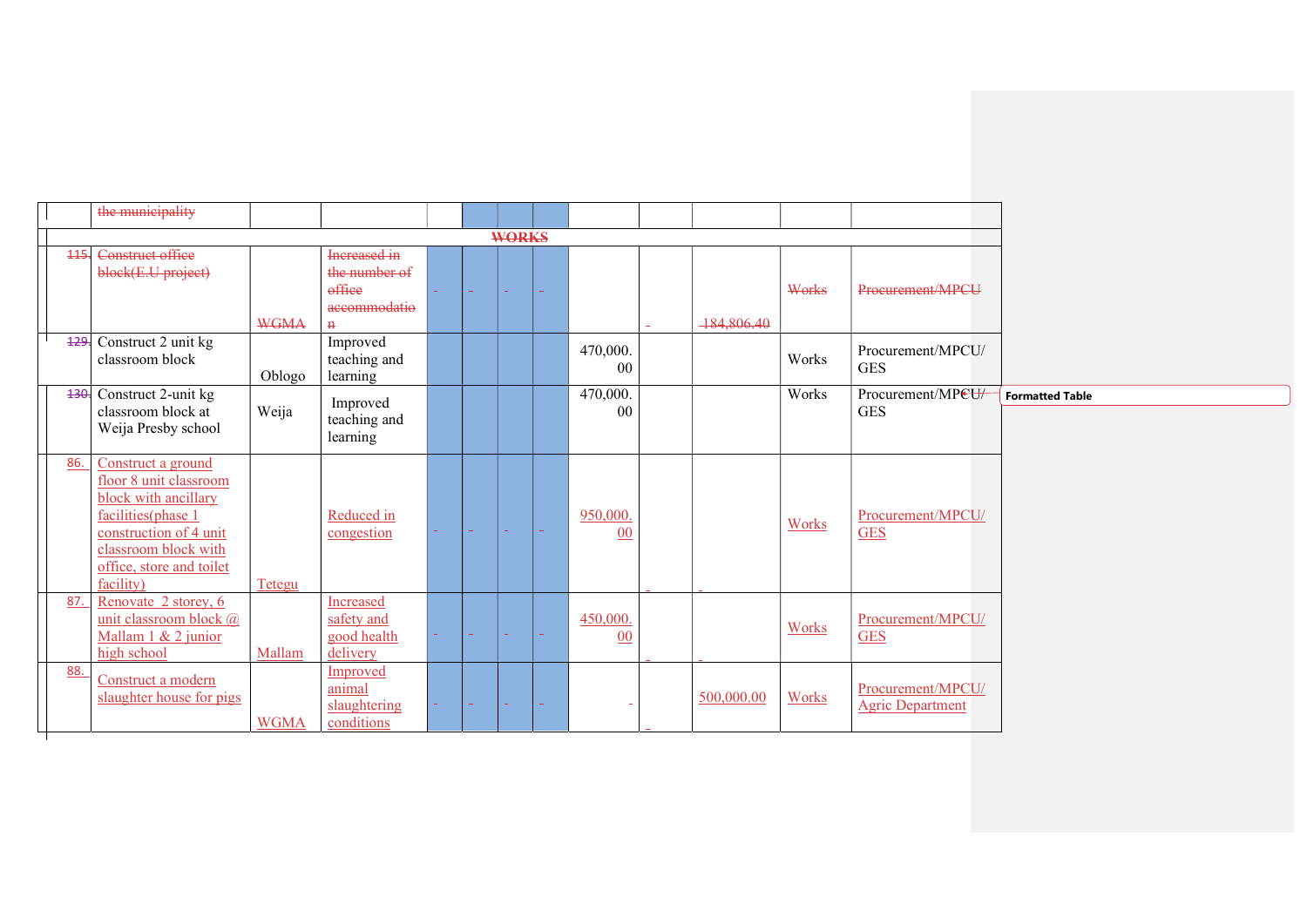| 89.            | Construct a feed mill<br>housing and ancillary<br>facilities                                                                                                                          | Gbawe                                                        | Improved<br>animal<br>conditions                                                                                  |    |          |                             |                 |                             |            | 500,000,00               | Works          | Procurement/MPCU/<br><b>Agric Department</b> |                        |
|----------------|---------------------------------------------------------------------------------------------------------------------------------------------------------------------------------------|--------------------------------------------------------------|-------------------------------------------------------------------------------------------------------------------|----|----------|-----------------------------|-----------------|-----------------------------|------------|--------------------------|----------------|----------------------------------------------|------------------------|
|                | Construct a ground<br>floor 8 unit classroom<br>block with ancillary<br>facilities(phase 1<br>construction of 4 unit<br>elassroom block with<br>office, store and toilet<br>facility) | <b>Tetegu</b>                                                | Reduced in<br>congestion                                                                                          |    | a.       | <b>Section</b>              | $\sim$          | 950,000.<br>$\theta$        |            |                          | Works          | Procurement/MPCU/<br><b>GES</b>              |                        |
| $\mathsf{S/N}$ | <b>DESCRIPTION OF</b><br><b>PROJECTS AND</b>                                                                                                                                          | <b>LOCAT</b><br><b>ION</b>                                   | <b>OUTCOME/I</b><br><b>MPACT</b>                                                                                  |    |          | <b>TIME</b><br><b>FRAME</b> |                 |                             | <b>GHC</b> | <b>INDICATIVE BUDGET</b> |                | <b>IMPLEMENTING AGENCIES</b>                 |                        |
|                | <b>LOCATION</b>                                                                                                                                                                       |                                                              | <b>INDICATOR</b>                                                                                                  | 1Q | 2Q       | 3Q                          | $\overline{4Q}$ | GOG                         | <b>IGF</b> | <b>DONOR</b>             | <b>LEAD</b>    | <b>COLLABORATING</b><br><b>AGENCIES</b>      |                        |
| 132.           | Install 200 No.                                                                                                                                                                       |                                                              |                                                                                                                   |    |          |                             |                 |                             |            |                          |                |                                              |                        |
|                | StreetlightsRenovate 2<br>storey, 6 unit classroom<br>block $\omega$ Mallam 1 & 2<br>junior high school                                                                               | Municip<br>$\underline{\mathbf{a}}$<br>wideMal<br><b>lam</b> | Improved the<br>lightening<br>system<br>between<br>communitiesIn<br>ereased safety<br>and good<br>health delivery | a. | $\sim$ . | $\sim$                      | $\sim$          | 49,186.0<br>0450,000<br>.00 | ÷          |                          | Works\<br>orks | Procurement/MPCU/<br><b>GES</b>              | <b>Formatted Table</b> |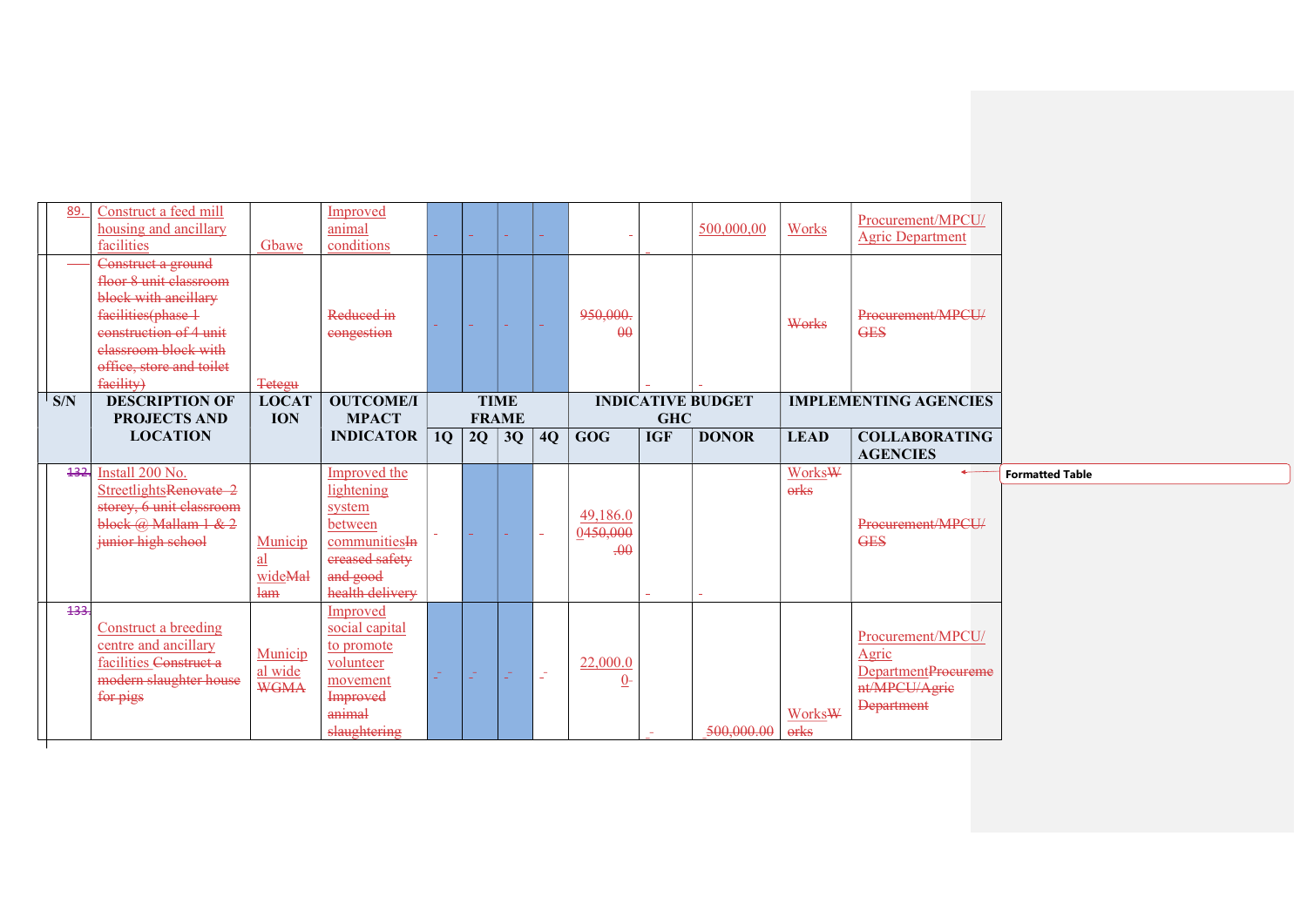|           |                                                                    |          | eonditions     |   |                |          |    |                   |            |        |                                |                 |
|-----------|--------------------------------------------------------------------|----------|----------------|---|----------------|----------|----|-------------------|------------|--------|--------------------------------|-----------------|
| 434.      |                                                                    |          |                |   |                |          |    |                   |            |        |                                |                 |
|           | Construct pavement                                                 |          | Improved       |   |                |          |    |                   |            |        |                                |                 |
|           | works at frontage of                                               |          | well-being and |   |                |          |    |                   |            |        | Procurement/MPCUP <sub>F</sub> |                 |
|           | Weija zonal council                                                |          | quality of     | 5 | <b>College</b> | $\sim$   | Z, | 95,000.0          |            | WorksW | ocurement/MPCU/Ag              |                 |
|           | officeConstruct a feed                                             |          | lifeImproved   |   | $\sim$ .       | $\sim$ . |    | $\underline{0}$ - |            | orks   | rie Department                 |                 |
|           | mill housing and                                                   | Weija-G  | animal         |   |                |          |    |                   |            |        |                                |                 |
|           | ancillary facilities                                               | bawe     | eonditions     |   |                |          |    |                   | 500,000,00 |        |                                |                 |
| 435.      | Construct 6-Unit                                                   |          |                |   |                |          |    |                   |            | WorksW |                                |                 |
|           | <b>Classroom Block With</b>                                        |          |                |   |                |          |    |                   |            | orks   |                                |                 |
|           | <b>Ancillary Facility At</b>                                       |          |                |   |                |          |    |                   |            |        |                                |                 |
|           | Tetegu/Gbawe                                                       |          | Improved       |   |                |          |    |                   |            |        |                                |                 |
|           | Methodist Basic School                                             |          | learning and   |   |                |          |    |                   |            |        |                                |                 |
|           | $1'$ $2'$ , $3'$ & $4'$                                            |          | teachingImpro  |   |                |          |    |                   |            |        |                                |                 |
|           |                                                                    |          | ved social     |   |                |          |    | 378,022.          |            |        | Procurement/MPCU/              |                 |
|           |                                                                    |          | capital to     |   | ÷              |          | a. | 4322,000          |            |        | GESProcurement/MP              |                 |
|           |                                                                    |          | promote        |   |                |          |    | .00               |            |        | <b>CU/Agric Department</b>     |                 |
|           |                                                                    |          | volunteer      |   |                |          |    |                   |            |        |                                |                 |
|           |                                                                    |          | movement       |   |                |          |    |                   |            |        |                                |                 |
|           | Construct a breeding                                               | TeteguM  |                |   |                |          |    |                   |            |        |                                |                 |
|           | eentre and ancillary                                               | unicipal |                |   |                |          |    |                   |            |        |                                |                 |
|           | facilities                                                         | wide     |                |   |                |          |    |                   |            |        |                                |                 |
|           |                                                                    |          |                |   |                |          |    |                   |            |        |                                |                 |
|           | Construct pavement works at frontage of Weija zonal council office |          |                |   |                |          |    |                   |            |        |                                |                 |
| Weija     |                                                                    |          |                |   |                |          |    |                   |            |        |                                |                 |
|           | Improved well being and quality of life                            |          |                |   |                |          |    |                   |            |        |                                |                 |
|           |                                                                    |          |                |   |                |          |    |                   |            |        |                                |                 |
|           |                                                                    |          |                |   |                |          |    |                   |            |        |                                |                 |
|           |                                                                    |          |                |   |                |          |    |                   |            |        |                                |                 |
|           |                                                                    |          |                |   |                |          |    |                   |            |        |                                |                 |
| 95,000.00 |                                                                    |          |                |   |                |          |    |                   |            |        |                                | Formatted: Left |
|           |                                                                    |          |                |   |                |          |    |                   |            |        |                                |                 |
|           |                                                                    |          |                |   |                |          |    |                   |            |        |                                |                 |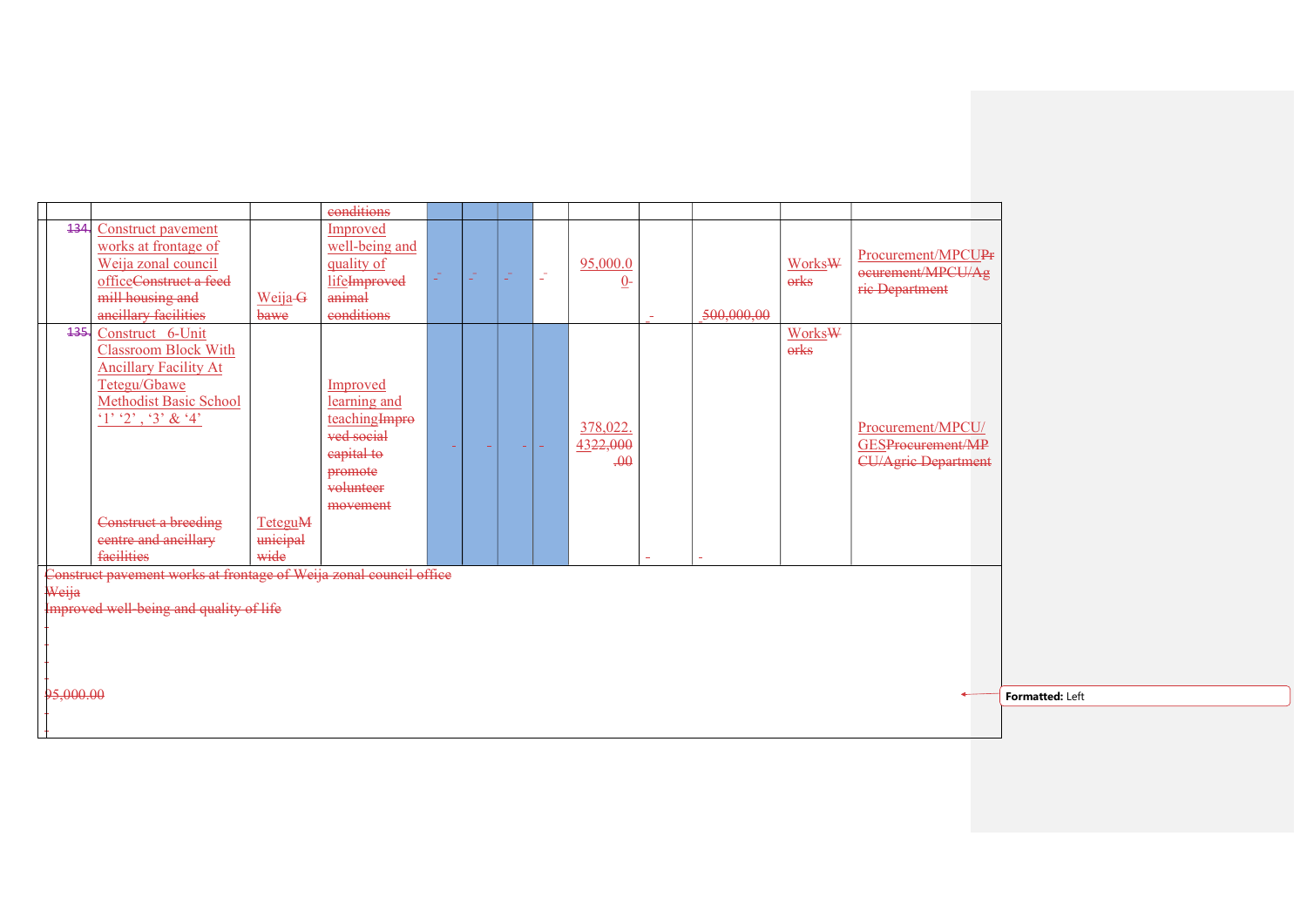| Works |                                                                                                                                                                    |                            |                                                                       |           |              |             |        |                           |                    |                          |             |                                         |
|-------|--------------------------------------------------------------------------------------------------------------------------------------------------------------------|----------------------------|-----------------------------------------------------------------------|-----------|--------------|-------------|--------|---------------------------|--------------------|--------------------------|-------------|-----------------------------------------|
| 435   | Procurement/MPCU<br>Construct 6 Unit<br><b>Classroom Block With</b><br><b>Ancillary Facility At</b><br>Tetegu/Gbawe<br><b>Methodist Basic School</b><br>4.2, 3.8.4 | <b>Tetegu</b>              | <b>Improved</b><br>learning and<br>teaching                           |           |              |             |        | 378,022.<br>43            |                    |                          | Works       | Procurement/MPCU/<br><b>GES</b>         |
| S/N   | <b>DESCRIPTION OF</b><br><b>PROJECTS AND</b>                                                                                                                       | <b>LOCAT</b><br><b>ION</b> | <b>OUTCOME/I</b><br><b>MPACT</b>                                      |           | <b>FRAME</b> | <b>TIME</b> |        |                           | <b>GHC</b>         | <b>INDICATIVE BUDGET</b> |             | <b>IMPLEMENTING AGENCIES</b>            |
|       | <b>LOCATION</b>                                                                                                                                                    |                            | <b>INDICATOR</b>                                                      | <b>10</b> | 2Q           | 3Q          | 4Q     | <b>GOG</b>                | <b>IGF</b>         | <b>DONOR</b>             | <b>LEAD</b> | <b>COLLABORATING</b><br><b>AGENCIES</b> |
| 135   | Install 200 No.<br><b>Streetlights</b>                                                                                                                             | Municip<br>al wide         | Improved the<br><b>lightening</b><br>system<br>between<br>communities |           |              |             |        | 49,186.0<br>Ĥ             |                    |                          | Works       |                                         |
|       |                                                                                                                                                                    |                            |                                                                       |           |              |             |        | <b>HEALTH DIRECTORATE</b> |                    |                          |             |                                         |
| 135   | <b>Monitor the District</b><br>Response Initiative on<br><b>HIV/AIDS</b> prevention                                                                                | Municip<br>al wide         | $%$ reduction in<br><b>HIV/AIDS</b><br>related<br>mortality           |           |              |             | $\sim$ | 5,100.00                  |                    |                          | <b>WMHD</b> | <b>WGMA</b>                             |
| 135   | Organize immunization<br>activities by ensuring<br>regular vaccine supply<br>and management and<br>validating Expanded<br>Programme on<br>Immunization             | Municip<br>al wide         | $\frac{9}{6}$ reduction in<br>outbreak of<br>diseases                 |           |              |             | $\sim$ | 10,000.0<br>θ             | 2,500.<br>$\theta$ |                          | <b>WMHD</b> | <b>WGMA</b>                             |
| 135   | <b>Embark on active</b>                                                                                                                                            | municipa                   | $%$ reduction in                                                      |           |              |             |        |                           |                    |                          | <b>WMHD</b> | <b>WGMA</b>                             |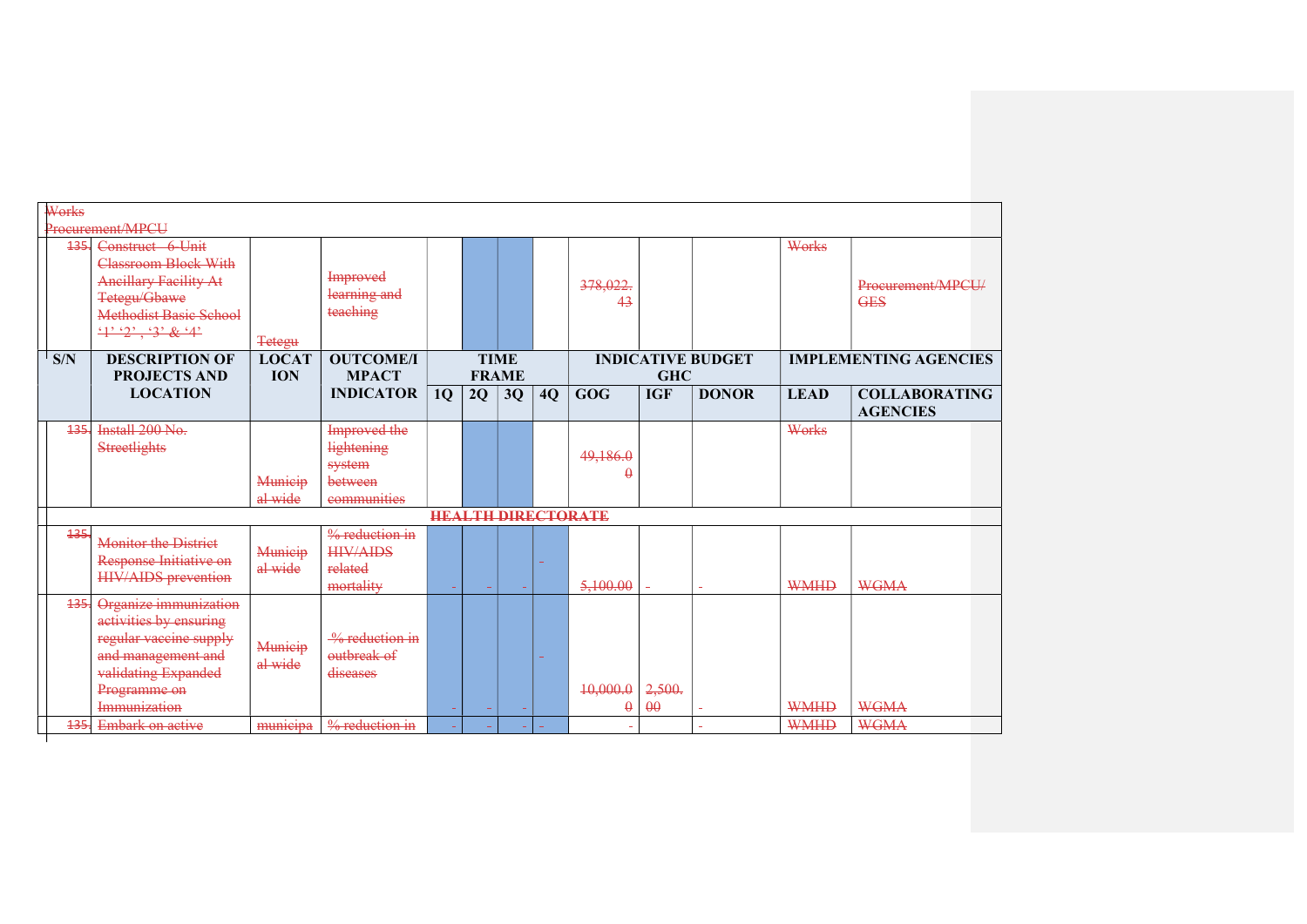|     | <b>CMAM</b> case search                          | 1-wide      | malaria                              |                |            |      |                    |          | 2,000.          |                  |                  |                        |
|-----|--------------------------------------------------|-------------|--------------------------------------|----------------|------------|------|--------------------|----------|-----------------|------------------|------------------|------------------------|
|     | through intensify home                           |             |                                      |                |            |      |                    |          | $\theta$        |                  |                  |                        |
|     | visits and Child                                 |             |                                      |                |            |      |                    |          |                 |                  |                  |                        |
|     | Welfare Clinic (CWC)                             |             |                                      |                |            |      |                    |          |                 |                  |                  |                        |
|     | activities                                       |             |                                      |                |            |      |                    |          |                 |                  |                  |                        |
|     | Embark on TB case                                |             |                                      |                |            |      |                    |          |                 |                  |                  |                        |
|     | detection by using the                           |             |                                      |                |            |      |                    |          |                 |                  |                  |                        |
|     | screening tools at                               | Municip     | -60% increase<br>$\frac{1}{2}$ in TB |                |            |      |                    |          |                 |                  |                  |                        |
|     | OPDs. Diabetic Clinics                           | al wide     |                                      |                |            |      |                    |          |                 |                  |                  |                        |
|     | and screening relatives                          |             | treatment                            |                |            |      |                    |          | 1,100.          |                  |                  |                        |
|     | of index clients for TB                          |             |                                      |                |            |      |                    |          | $\theta\theta$  | <b>WMHD</b>      | <b>WGMA</b>      |                        |
|     |                                                  |             |                                      |                |            |      | <b>URBAN ROADS</b> |          |                 |                  | $\leftarrow$     | Formatted: Centered    |
|     | 137. Reshape, Grade and                          |             |                                      |                |            |      |                    |          |                 |                  |                  | <b>Formatted Table</b> |
|     | patch of 20km roads in                           |             | Commuting                            |                |            |      |                    |          |                 |                  |                  |                        |
|     | the                                              | Municip     | time on                              |                |            |      |                    |          |                 | Urban            |                  |                        |
|     | MunicipalityMonitor                              | al wide     | roads%                               |                | $\sim$ $-$ |      | $\mathbb{Z}^2$     | 330,000. |                 | Roads            |                  |                        |
|     | the District Response                            | Municip     | decrease in                          | $\mathbb{Z}^n$ | Card       | - El |                    | $00-$    |                 | <b>WMHD</b>      |                  |                        |
|     | Initiative on Malaria                            | al wide     | rate of                              |                |            |      |                    |          | $\frac{2}{2}$   |                  |                  |                        |
|     | prevention                                       |             | infection                            |                |            |      |                    |          | 500.0           |                  |                  |                        |
|     |                                                  |             |                                      |                |            |      |                    |          | $\mathbf{\rho}$ |                  | WGMA WGMA        |                        |
|     | 138. Repair a Pedestrian                         | WeijaMu     | Commuting                            |                |            |      |                    |          |                 | Urban            |                  |                        |
|     | Steel BridgeOrganize                             | nicipal     | time on                              |                |            |      |                    | 48,715.5 |                 | Roads            | WGMA WGMA        |                        |
|     | <b>Malaria Prevention and</b>                    | wide        | roadsReduce                          |                |            |      |                    | $2-$     | 1,900.          | <b>WMHD</b>      |                  |                        |
|     | <b>Treatment activities</b>                      |             | chid mortality                       |                |            |      |                    |          | $\theta\theta$  |                  |                  |                        |
|     | 139. Desilt some selected                        |             | Incidence of                         |                |            |      |                    |          |                 |                  |                  |                        |
|     | Drains within seven                              | Municip     | road                                 |                |            |      |                    |          |                 | Urban            |                  |                        |
|     | electoral areasRegister<br>all Births and Deaths | al wide     | congestionAee                        |                |            |      |                    | 155,833. |                 | Roads<br>Births& | WGMA WGMA        |                        |
|     |                                                  | <b>WGMA</b> | urate data on                        |                |            |      |                    | 00       |                 |                  |                  |                        |
|     | within the Municipality                          |             | all births and                       |                |            |      |                    |          |                 | <b>Deaths</b>    |                  |                        |
|     |                                                  |             | deaths                               |                |            |      |                    |          | 4,500           |                  |                  |                        |
| 97. | Junction improvement                             | <b>SCC</b>  | Reduced                              |                |            |      |                    | 352,181  |                 | Urban            | MPCU/Procurement |                        |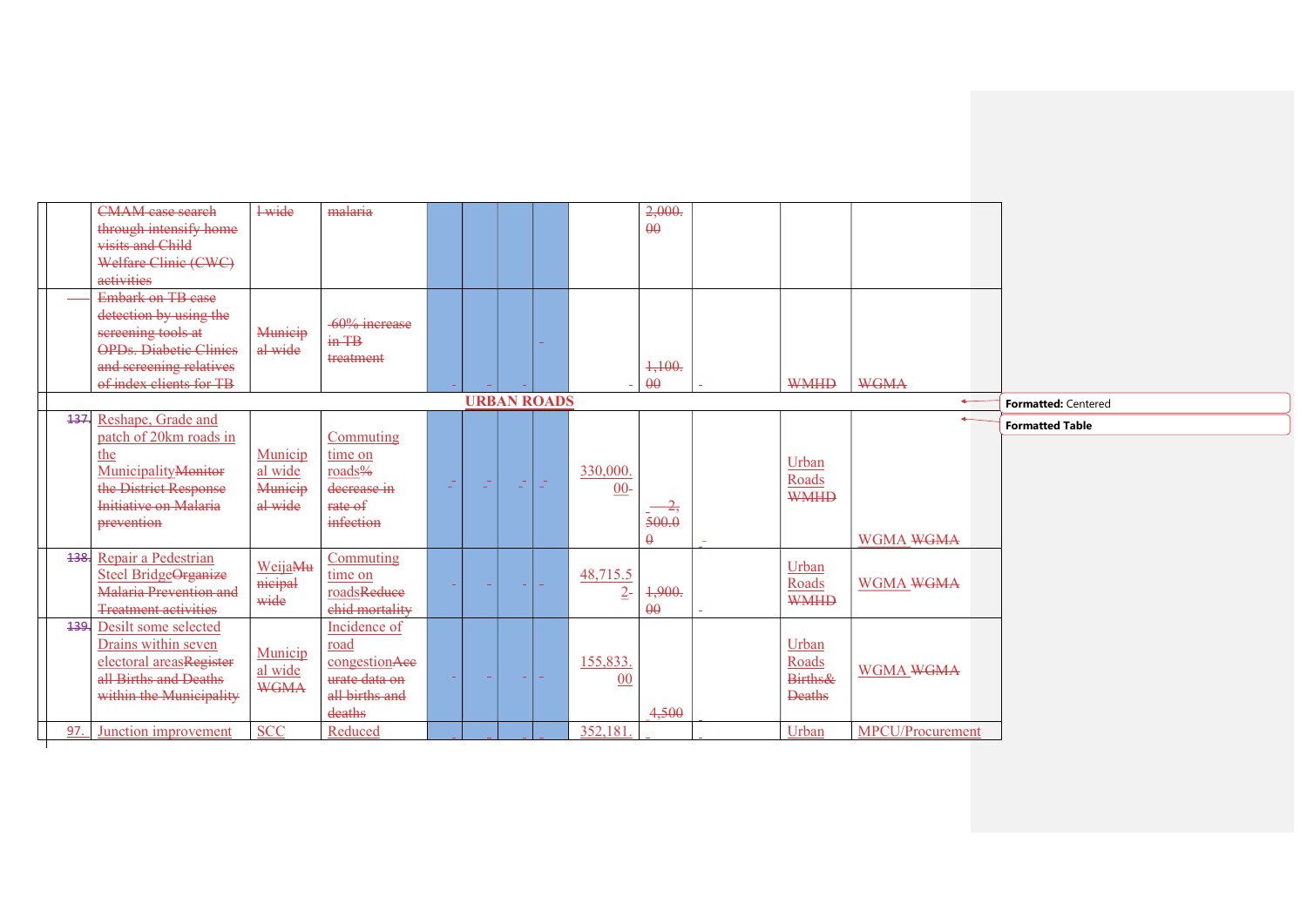|      | at SCC High Tension                           |              | incidence of                                            |    |    |              |    | 00                            |            |                          | Roads          |                              |                                                      |
|------|-----------------------------------------------|--------------|---------------------------------------------------------|----|----|--------------|----|-------------------------------|------------|--------------------------|----------------|------------------------------|------------------------------------------------------|
|      | Road (Construction of                         |              | flood                                                   |    |    |              |    |                               |            |                          |                |                              |                                                      |
|      | 0.35km 0.6m U-drains                          |              |                                                         |    |    |              |    |                               |            |                          |                |                              |                                                      |
| 98.  | Construct 1No. 1.2m<br>double pipe culvert at | Weija        | Incidence of                                            |    |    |              |    | 35,280.0                      |            |                          | Urban          | <b>WGMA</b>                  |                                                      |
|      | Weija                                         |              | flood at Weija.                                         |    |    |              |    | $\boldsymbol{0}$              |            |                          | Roads          |                              |                                                      |
| 99.  |                                               |              | Commuting                                               |    |    |              |    | 70,683.0                      |            |                          |                |                              |                                                      |
|      | Construct a foot bridge                       | Mallam       | time between                                            |    |    |              |    | $\overline{0}$                |            |                          | Urban          |                              |                                                      |
| 100  |                                               |              | communities                                             |    |    |              |    |                               |            |                          | Roads          |                              |                                                      |
|      |                                               |              |                                                         |    |    |              |    |                               |            |                          |                |                              |                                                      |
|      | Gravel and dredge a                           |              |                                                         |    |    |              |    | 68,068.0                      |            |                          |                |                              |                                                      |
|      | culvert                                       | Oblogo       |                                                         |    |    |              |    | $\theta$                      |            |                          |                |                              |                                                      |
|      |                                               |              |                                                         |    |    |              |    |                               |            |                          |                |                              |                                                      |
|      |                                               |              |                                                         |    |    |              |    |                               |            |                          | Urban<br>Roads |                              |                                                      |
| S/N  | <b>DESCRIPTION OF</b>                         | <b>LOCAT</b> | <b>OUTCOME/I</b>                                        |    |    | <b>TIME</b>  |    |                               |            | <b>INDICATIVE BUDGET</b> |                | <b>IMPLEMENTING AGENGIES</b> | Formatted: Normal, Centered, No bullets or numbering |
|      | <b>PROJECTS AND</b>                           | <b>ION</b>   | <b>MPACT</b>                                            |    |    | <b>FRAME</b> |    |                               | <b>GHC</b> |                          |                |                              | Formatted: Centered                                  |
|      | <b>LOCATION</b>                               |              | <b>INDICATOR</b>                                        | 10 | 2Q | 3Q           | 4Q | GOG                           | <b>IGF</b> | <b>DONOR</b>             | <b>LEAD</b>    | <b>COLLABORATING</b>         | Formatted: Centered                                  |
|      |                                               |              | <b>GOVERNANCE, CORRUPTION AND PUBLIC ACCOUNTABILITY</b> |    |    |              |    |                               |            |                          |                | <b>AGENCIES</b>              | Formatted: Centered                                  |
|      |                                               |              |                                                         |    |    |              |    | <b>CENTRAL ADMINISTRATION</b> |            |                          |                |                              |                                                      |
|      | 440 Organize 6no. Statutory                   |              | Improved                                                |    |    |              |    |                               |            |                          |                |                              |                                                      |
|      | Tender Committee                              | <b>WGMA</b>  | adherence to                                            |    |    |              |    |                               |            |                          | Procure        |                              |                                                      |
|      | Meeting By December                           |              | procurement                                             |    |    |              |    |                               | 2,000.     |                          | ment           |                              |                                                      |
|      | 2019                                          |              | practices                                               |    |    |              |    |                               | $00\,$     |                          |                | <b>WGMA</b>                  |                                                      |
|      | 444. Undertake 4no. Public<br>Advertisement   | <b>WGMA</b>  | Increased                                               |    |    |              |    | 10,000                        |            |                          | Procure        |                              |                                                      |
|      | Quarterly                                     |              | awareness                                               |    |    |              |    |                               | 500        |                          | ment           | <b>WGMA</b>                  |                                                      |
| 103. | Procure 3no. Laptop,                          | <b>WGMA</b>  | Enhanced                                                |    |    |              |    | 20,000.0                      |            | 30,000.00                | Procure        | <b>WGMA</b>                  |                                                      |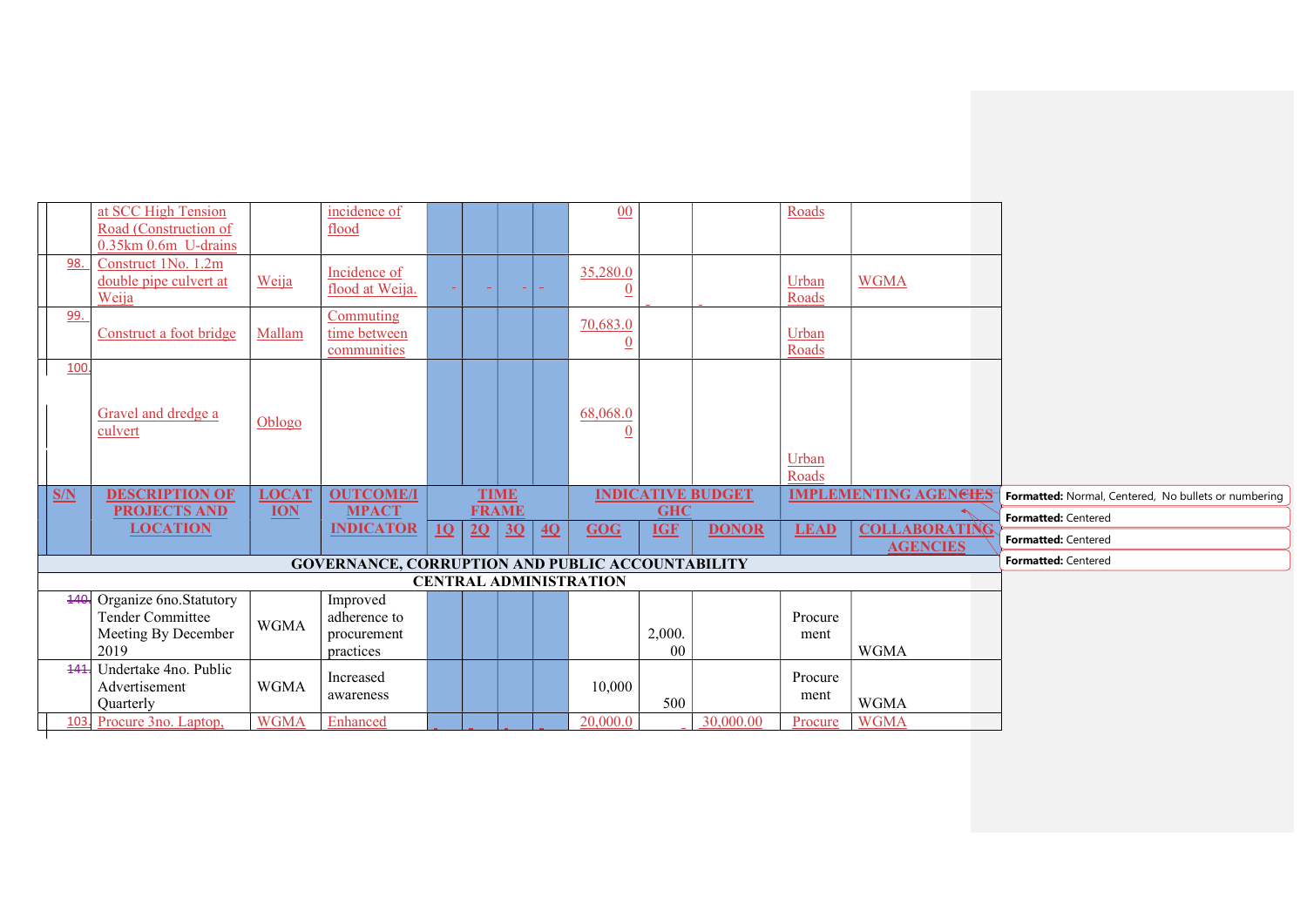|                       | Photocopier and 1no.<br>Printer By June 2019                                                         |                                              | productivity                                         |                          |                                 |              |        | $\overline{0}$       |                          |                                                         | ment            |                                                                       |
|-----------------------|------------------------------------------------------------------------------------------------------|----------------------------------------------|------------------------------------------------------|--------------------------|---------------------------------|--------------|--------|----------------------|--------------------------|---------------------------------------------------------|-----------------|-----------------------------------------------------------------------|
| 104                   | Procure office furniture<br>By June 2019                                                             | <b>WGMA</b>                                  | Enhanced<br>productivity                             |                          | ÷                               |              | ÷.     | 6,000.00             |                          |                                                         | Procure<br>ment | <b>WGMA</b>                                                           |
| 105                   | Prepare 20no. Tender<br>/Contract Document<br>Annually                                               | <b>WGMA</b>                                  | Improved<br>contract<br>management                   |                          | ÷                               | ÷            | ۰      |                      | ,500.<br>0 <sup>0</sup>  |                                                         | Procure<br>ment | <b>WGMA</b>                                                           |
| 106                   | <b>Undertake Quarterly</b><br>Registration/ update of<br>contractor/Supplier/Con<br>sultant Database | <b>WGMA</b>                                  | Improved<br>database<br>management                   | ÷.                       | ÷.                              | ÷.           | m.     |                      |                          |                                                         | Procure<br>ment | <b>WGMA</b>                                                           |
| 107                   | Prepare and submit 4<br>quarterly and 1 annual<br>progress report                                    | <b>WGMA</b>                                  | Enhanced<br>productivity                             |                          |                                 |              |        |                      |                          |                                                         | <b>MPCU</b>     | <b>WGMA</b>                                                           |
| 141                   | Procure 3no. Laptop,<br>Photocopier and 1no.<br>Printer By June 2019                                 | <b>WGMA</b>                                  | Enhanced<br>productivity                             | $\overline{\phantom{a}}$ |                                 |              | ۰      | 20,000.0<br>$\theta$ | $\equiv$                 | $-30,000,00$                                            | Procure<br>ment | <b>WGMA</b>                                                           |
| 141                   | Procure office furniture<br><b>By June 2019</b>                                                      | <b>WGMA</b>                                  | <b>Enhanced</b><br>productivity                      | $\equiv$                 |                                 |              |        | 6,000.00             |                          | ÷.                                                      | Procure<br>ment | <b>WGMA</b>                                                           |
| 141                   | Prepare 20no. Tender<br><b>/Contract Document</b><br><b>Annually</b>                                 | <b>WGMA</b>                                  | Improved<br>eontract<br>management                   |                          |                                 |              | $\sim$ |                      | 1,500.<br>$\theta\theta$ |                                                         | Procure<br>ment | <b>WGMA</b>                                                           |
| 141.                  | <b>Undertake Quarterly</b><br>Registration/update of<br>contractor/Supplier/Con<br>sultant Database  | <b>WGMA</b>                                  | Improved<br>database<br>management                   | ÷.                       | ÷                               | ٠            | ÷      |                      |                          |                                                         | Procure<br>ment | <b>WGMA</b>                                                           |
| S/NS/<br>$\mathbb{N}$ | <b>DESCRIPTION OF</b><br><b>PROJECTS AND</b><br><b>LOCATIONDESCRI</b>                                | <b>LOCAT</b><br><b>IONLO</b><br><b>CATIO</b> | <b>OUTCOME/I</b><br><b>MPACT</b><br><b>INDICATOR</b> |                          | <b>TIME</b><br><b>FRAMETIME</b> | <b>FRAME</b> |        |                      | <b>GHC</b>               | <b>INDICATIVE BUDGET</b><br><b>GHCINDICATIVE BUDGET</b> |                 | <b>IMPLEMENTING</b><br><b>AGENCIESIMPLEMENTING</b><br><b>AGENCIES</b> |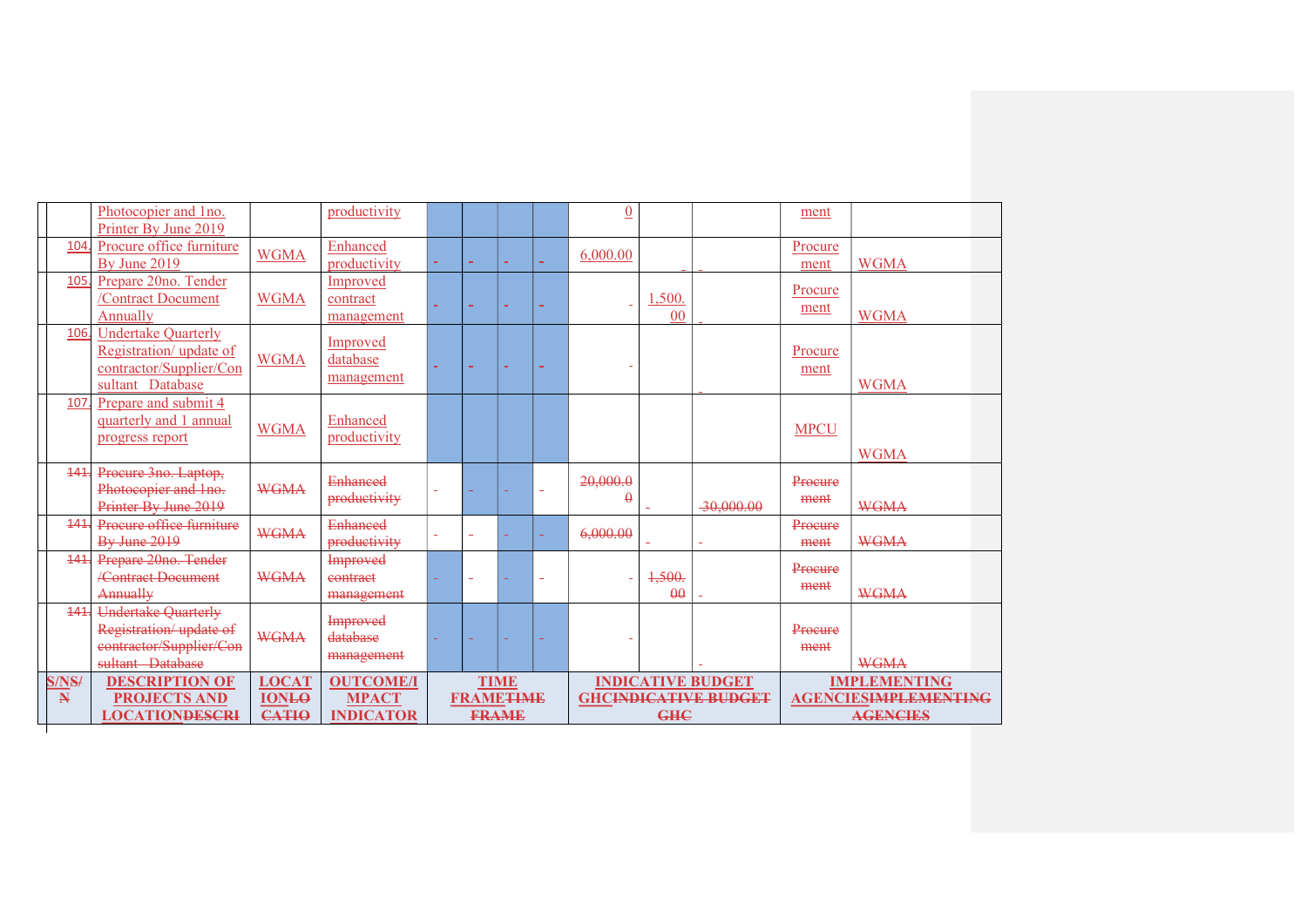|      | <b>PTION OF</b>                                | $\mathbf{N}$ | <b>OUTCOME/I</b>            | 1Q | 2Q | 3Q | 4Q | <b>GOG</b>   | <b>IGF</b>     | <b>DONOR</b> | <b>LEAD</b> | <b>COLLABORATING</b> |
|------|------------------------------------------------|--------------|-----------------------------|----|----|----|----|--------------|----------------|--------------|-------------|----------------------|
|      | <b>PROJECTS AND</b>                            |              | <b>MPACT</b>                |    |    |    |    |              |                |              |             | <b>AGENCIES</b>      |
|      | <b>LOCATION</b>                                |              | <b>INDICATOR</b>            |    |    |    |    |              |                |              |             |                      |
|      | 142. Prepare and submit 4                      |              | <b>Enhanced</b>             |    |    |    |    |              |                |              |             |                      |
|      | quarterly and 1 annual                         | <b>WGMA</b>  | productivity                |    |    |    |    |              |                |              | <b>MPCU</b> |                      |
|      | progress report                                |              |                             |    |    |    |    |              |                |              |             | <b>WGMA</b>          |
|      | 456. Facilitate 2no.<br>Regional Entity Tender | <b>WGMA</b>  | Improved<br>actionable      |    |    |    |    | 1,000        | 3,000.         |              | Procure     |                      |
|      | Review Meeting                                 |              | meeting                     |    |    |    |    |              | 0 <sup>0</sup> |              | ment        | <b>WGMA</b>          |
| 457. |                                                |              | Improvement                 |    |    |    |    |              |                |              |             |                      |
|      | Organize 4no. Ad-Hoc                           |              | in adherence to             |    |    |    |    |              |                |              | Procure     |                      |
|      | Tender Opening By<br>Dec.2019                  | WGMA         | procurement                 |    |    |    |    |              |                |              | ment        |                      |
|      |                                                |              | practises                   |    |    |    |    |              |                |              |             | <b>WGMA</b>          |
|      | 458. Acquire land for                          |              |                             |    |    |    |    |              |                |              |             |                      |
|      | projects                                       | <b>WGMA</b>  | Enhanced                    |    |    |    |    | 560,000      |                |              | Procure     |                      |
|      |                                                |              | developmental<br>projects   |    |    |    |    |              |                |              | ment        | <b>WGMA</b>          |
| 111. | Procure 1No. Office                            |              | Enhanced                    |    |    |    |    |              |                |              | Procure     |                      |
|      | Vehicle                                        | <b>WGMA</b>  | productivity                |    |    |    |    | 195,000      |                |              | ment        | <b>WGMA</b>          |
| 112  | Strengthen zonal                               | Weija        | Improve local               |    |    |    |    | 0.00         |                |              |             |                      |
|      | councils                                       |              | governance                  |    |    |    |    |              |                |              | <b>MPCU</b> | <b>WGMA</b>          |
| 113  | Organize 2 Town hall                           |              | Enhanced                    |    |    |    |    | 40,000.0     |                |              |             |                      |
|      | meetings                                       | <b>WGMA</b>  | administrative<br>functions |    |    |    |    | $\theta$     |                |              | <b>MPCU</b> | <b>WGMA</b>          |
| 114. | Monitor developmental                          |              |                             |    |    |    |    |              |                |              |             |                      |
|      | projects                                       | Municip      | Improved                    |    |    |    |    | 20,000.0     |                |              |             |                      |
|      | (IGF, DACF and Self                            | al wide      | developmental               |    |    |    |    | $\mathbf{0}$ |                |              |             |                      |
|      | <b>Help Projects</b> )                         |              | projects                    |    |    |    |    |              |                |              | <b>MPCU</b> | <b>WGMA</b>          |
| 115  | <b>Monitor School</b>                          | Municip      | Improve                     |    |    |    |    |              |                |              |             |                      |
|      | <b>Feeding Programme</b>                       | al wide      | service                     |    |    |    |    |              |                |              |             |                      |
|      |                                                |              | delivery                    |    |    |    |    |              |                |              | <b>MPCU</b> | <b>WGMA</b>          |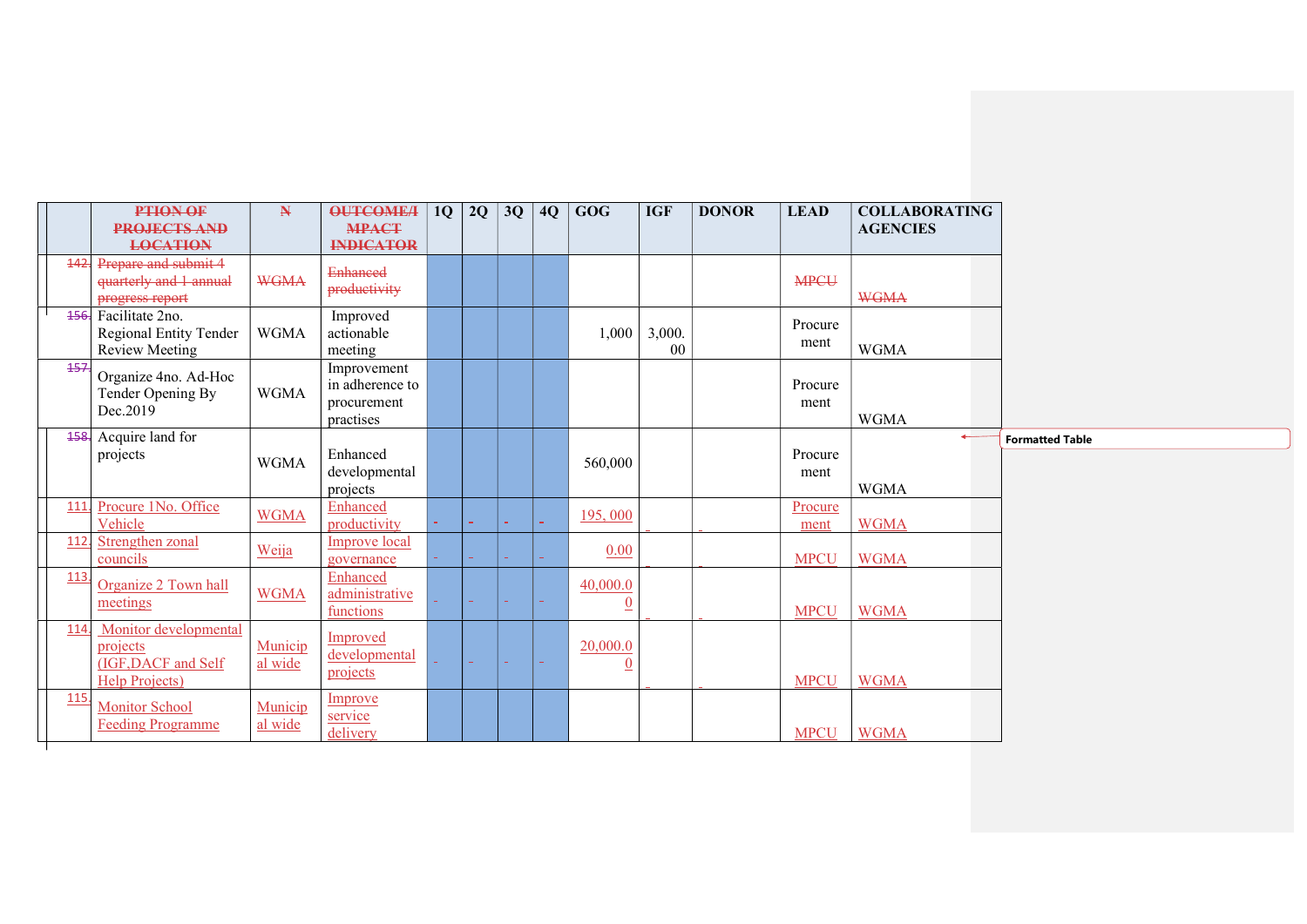| 116.                    | <b>Support MP</b> initiated  | Municip      | Enhanced             |        |    |              |                 |            | 150,0      |                          |             |                              | <b>Formatted Table</b>                                  |
|-------------------------|------------------------------|--------------|----------------------|--------|----|--------------|-----------------|------------|------------|--------------------------|-------------|------------------------------|---------------------------------------------------------|
|                         | activities                   | al Wide      | development          |        |    |              |                 |            | 00.00      |                          | <b>MPCU</b> | <b>WGMA</b>                  |                                                         |
| S/                      | <b>DESCRIPTION OF</b>        | <b>LOCAT</b> | <b>OUTCOME/I</b>     |        |    | <b>TIME</b>  |                 |            |            | <b>INDICATIVE BUDGET</b> |             | <b>IMPLEMENTING AGENGIES</b> | Formatted: Normal, Indent: Left: 0.63 cm, No bullets or |
| $\overline{\mathbf{N}}$ | <b>PROJECTS AND</b>          | <b>ION</b>   | <b>MPACT</b>         |        |    | <b>FRAME</b> |                 |            | <b>GHC</b> |                          |             |                              | numbering                                               |
|                         | <b>LOCATION</b>              |              | <b>INDICATOR</b>     | 10     | 2Q | 3Q           | $\overline{4Q}$ | <b>GOG</b> | <b>IGF</b> | <b>DONOR</b>             | <b>LEAD</b> | <b>COLLABORATING</b>         | Formatted: Centered                                     |
|                         |                              |              |                      |        |    |              |                 |            |            |                          |             | <b>AGENCIES</b>              | Formatted: Centered                                     |
| 159.                    | Procure 1No. Office          | <b>WGMA</b>  | <b>Enhanced</b>      |        |    |              |                 | 195,000    |            |                          | Procure     |                              |                                                         |
|                         | Vehiele                      |              | productivity         |        |    |              |                 |            |            |                          | ment        | <b>WGMA</b>                  |                                                         |
| 473.                    | Strengthen zonal             | Weija        | <b>Improve local</b> | $\sim$ |    |              |                 | 0.00       |            |                          |             |                              |                                                         |
|                         | eouncils                     |              | governance           |        |    |              |                 |            |            |                          | <b>MPCU</b> | <b>WGMA</b>                  |                                                         |
| 187                     | Organize 2 Town hall         |              | <b>Enhanced</b>      |        |    |              |                 | 40,000.0   |            |                          |             |                              |                                                         |
|                         | meetings                     | <b>WGMA</b>  | administrative       |        |    |              |                 | $\theta$   |            |                          |             |                              |                                                         |
|                         |                              |              | functions            |        |    |              |                 |            |            |                          | <b>MPCU</b> | <b>WGMA</b>                  |                                                         |
| 201                     | <b>Monitor developmental</b> | Municip      | Improved             |        |    |              |                 | 20,000.0   |            |                          |             |                              |                                                         |
|                         | projects                     | al wide      | developmental        |        |    |              |                 | $\theta$   |            |                          |             |                              |                                                         |
|                         |                              |              | projects             |        |    |              |                 |            |            |                          | <b>MPCU</b> | <b>WGMA</b>                  |                                                         |
| 215                     |                              |              | Enhanced             |        |    |              |                 |            |            |                          |             |                              |                                                         |
|                         | Prepare 2020 Action          |              | efficiency           |        |    |              |                 | 20,000.0   |            |                          |             |                              |                                                         |
|                         | Plan and review MTDP         |              | effectiveness        |        |    |              |                 | $\Omega$   |            |                          |             |                              |                                                         |
|                         |                              |              | in service           |        |    |              |                 |            |            |                          |             |                              |                                                         |
|                         |                              | <b>WGMA</b>  | provision            |        |    |              |                 |            |            |                          | <b>MPCU</b> | <b>WGMA</b>                  |                                                         |
| 216.                    | Support MP initiated         | Municip      | <b>Enhanced</b>      |        |    |              |                 |            | 150,0      |                          |             |                              |                                                         |
|                         | activities                   | al Wide      | development          |        |    |              |                 |            | 00.00      |                          | <b>MPCU</b> | <b>WGMA</b>                  |                                                         |
| 230.                    | Procure holograms for        |              | Improved             |        |    |              |                 |            |            |                          |             |                              |                                                         |
|                         | commercial cars in the       | Municip      | transportation       |        |    |              |                 |            | 2,800.     |                          |             |                              |                                                         |
|                         | Municipality                 | al Wide      | service              |        |    |              |                 |            | $00\,$     |                          | <b>MPCU</b> | <b>WGMA</b>                  |                                                         |
| 231                     | Improve efficiency and       |              | Enhanced             |        |    |              |                 |            |            |                          |             |                              |                                                         |
|                         | effectiveness of             |              | efficiency           |        |    |              |                 |            |            |                          |             |                              |                                                         |
|                         | Assembly's fleet by end      |              | effectiveness        |        |    |              |                 |            |            |                          |             |                              |                                                         |
|                         | of year.                     |              | in service           |        |    |              |                 |            | 14,50      |                          |             |                              |                                                         |
|                         |                              | <b>WGMA</b>  | provision            |        |    |              |                 |            | 0.00       |                          | <b>MPCU</b> | <b>WGMA</b>                  |                                                         |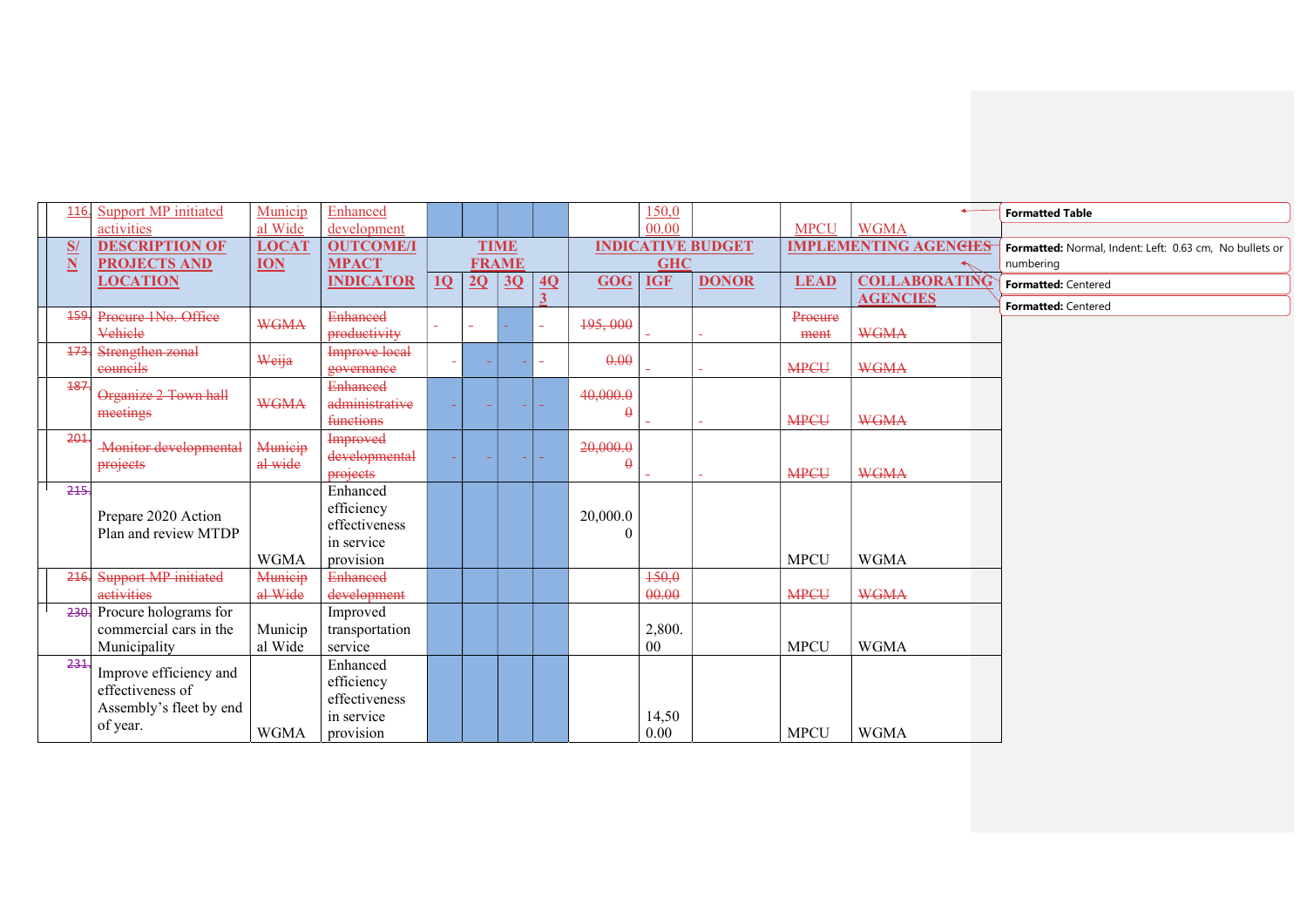| 120. | Prepare 2020 Program      |              | Enhanced                  |                |    |                |    |                |                |                          |               |                              |
|------|---------------------------|--------------|---------------------------|----------------|----|----------------|----|----------------|----------------|--------------------------|---------------|------------------------------|
|      | <b>Based Budget</b>       |              | efficiency                |                |    |                |    |                |                |                          |               |                              |
|      |                           |              | effectiveness             |                |    |                |    | 25,000.0       |                |                          |               |                              |
|      |                           |              |                           |                |    |                |    | $\overline{0}$ |                |                          |               |                              |
|      |                           |              | in service                |                |    |                |    |                |                |                          | <b>Budget</b> |                              |
|      |                           | <b>WGMA</b>  | provision                 |                |    |                |    |                |                |                          | Unit          | <b>WGMA</b>                  |
| 121  | Organize quarterly        |              |                           |                |    |                |    |                |                |                          |               |                              |
|      | statutory meetings        |              | Enhanced                  |                |    |                |    |                |                |                          |               |                              |
|      | (Subcommittee General     |              | productivity              |                |    |                |    |                | 192,0          |                          | Admin         |                              |
|      | <b>Assembly Meeting</b> ) | <b>WGMA</b>  |                           |                |    |                |    |                | 00.00          |                          |               | <b>WGMA</b>                  |
|      |                           |              |                           |                |    |                |    |                |                |                          |               |                              |
| 122  |                           |              | % increase in             |                |    |                |    |                |                |                          |               |                              |
|      | Gender mainstreaming      |              | implementatio             |                |    |                |    |                |                |                          |               |                              |
|      | meetings (once every      |              | n of gender               |                |    |                |    |                |                |                          | Admin         |                              |
|      | quarter)                  |              | sensitive                 |                |    |                |    |                | 8,000.         |                          |               |                              |
|      |                           | <b>WGMA</b>  | activities                |                |    |                |    |                | 00             |                          |               | <b>WGMA</b>                  |
| S/N  | <b>DESCRIPTION OF</b>     | <b>LOCAT</b> | <b>OUTCOME/I</b>          |                |    | <b>TIME</b>    |    |                |                | <b>INDICATIVE BUDGET</b> |               | <b>IMPLEMENTING AGENCIES</b> |
|      |                           |              |                           |                |    |                |    |                |                |                          |               |                              |
|      |                           |              |                           |                |    |                |    |                |                |                          |               |                              |
|      | <b>PROJECTS AND</b>       | <b>ION</b>   | <b>MPACT</b>              |                |    | <b>FRAME</b>   |    |                | <b>GHC</b>     |                          |               |                              |
|      | <b>LOCATION</b>           |              | <b>INDICATOR</b>          | 1Q             | 2Q | 3Q             | 4Q | <b>GOG</b>     | <b>IGF</b>     | <b>DONOR</b>             | <b>LEAD</b>   | <b>COLLABORATING</b>         |
|      |                           |              |                           |                |    |                |    |                |                |                          |               | <b>AGENCIES</b>              |
|      |                           |              |                           |                |    |                |    |                |                |                          |               |                              |
| 232. | Prepare 2020 Program      |              | <b>Enhanced</b>           |                |    |                |    |                |                |                          |               |                              |
|      | <b>Based Budget</b>       |              | efficiency                |                |    |                |    | 25,000.0       |                |                          |               |                              |
|      |                           |              | effectiveness             | <b>Service</b> |    | <b>Service</b> |    | $\theta$       |                |                          |               |                              |
|      |                           |              | in service                |                |    |                |    |                |                |                          | <b>Budget</b> |                              |
|      |                           | <b>WGMA</b>  | provision                 |                |    |                |    |                | ÷              |                          | Unit          | <b>WGMA</b>                  |
| 246. | Organize quarterly        |              |                           |                |    |                |    |                |                |                          |               |                              |
|      |                           |              | <b>Enhanced</b>           |                |    |                |    |                |                |                          |               |                              |
|      | statutory meetings        |              |                           |                |    |                |    |                |                |                          | Admin         |                              |
|      | (Subcommittee General     |              | productivity              |                |    |                |    |                | 192,0          |                          |               |                              |
|      | <b>Assembly Meeting)</b>  | <b>WGMA</b>  |                           |                |    |                |    |                | 00.00          |                          |               | <b>WGMA</b>                  |
| 260  |                           |              | $\frac{9}{6}$ increase in |                |    |                |    |                |                |                          |               |                              |
|      | Gender mainstreaming      |              | implementatio             |                |    |                |    |                |                |                          |               |                              |
|      | meetings (once every      |              | n of gender               |                |    |                |    |                | 8,000.         |                          | Admin         |                              |
|      | <del>quarter)</del>       | <b>WGMA</b>  | sensitive                 |                |    |                |    |                | $\theta\theta$ |                          |               | <b>WGMA</b>                  |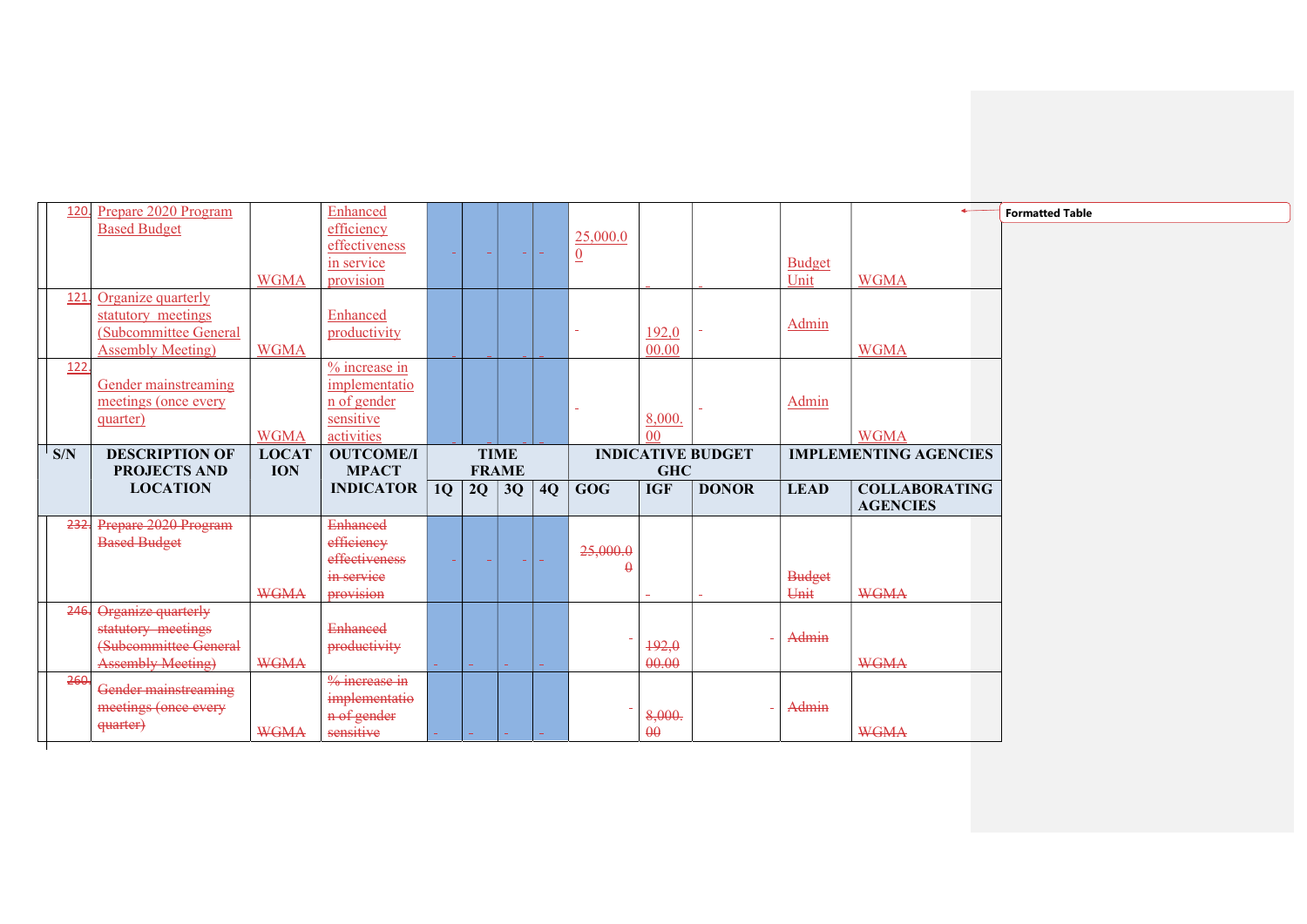|      |                           |             | activities                 |  |  |               |              |             |                        |
|------|---------------------------|-------------|----------------------------|--|--|---------------|--------------|-------------|------------------------|
| 274. | Organize MCE's            |             |                            |  |  |               |              |             | <b>Formatted Table</b> |
|      | meetings with chiefs      |             |                            |  |  |               |              |             |                        |
|      | and electoral area visit  |             | Improvement                |  |  | 15,00         | Admin        |             |                        |
|      | (at least once every      |             | in local                   |  |  | 0.00          |              |             |                        |
|      | quarter)                  | <b>WGMA</b> | governance                 |  |  |               |              | <b>WGMA</b> |                        |
| 124. | Organize monthly          |             |                            |  |  |               |              | <b>WGMA</b> |                        |
|      | Management meeting        | <b>WGMA</b> | Enhanced<br>productivity   |  |  | 10,00<br>0.00 | <b>Admin</b> |             |                        |
| 275. |                           |             |                            |  |  |               |              |             |                        |
|      | Organize monthly          |             |                            |  |  |               |              |             |                        |
|      | <b>Management meeting</b> |             |                            |  |  |               | Admin        |             |                        |
|      |                           |             | <b>Enhanced</b>            |  |  | 40,00         |              |             |                        |
|      |                           | <b>WGMA</b> | productivity               |  |  | 0.00          |              | <b>WGMA</b> |                        |
| 289. | Organize Board of         |             |                            |  |  |               |              |             |                        |
|      | survey (annually)         |             | Enhanced                   |  |  | 20,00         | Admin        |             |                        |
|      |                           | <b>WGMA</b> | productivity               |  |  | $0.00\,$      |              | <b>WGMA</b> |                        |
| 290. | Celebrate national days   | <b>WGMA</b> | Increased                  |  |  | 50,00         | <b>MPCU</b>  | <b>WGMA</b> |                        |
|      |                           |             | awareness                  |  |  | 0.00          |              |             |                        |
| 291. | Organize quarterly        |             | Improve IT                 |  |  | 10,00         |              |             |                        |
|      | MPCU meetings             | <b>WGMA</b> | service                    |  |  | 0.00          | <b>MPCU</b>  | <b>WGMA</b> |                        |
|      |                           |             | delivery                   |  |  |               |              |             |                        |
| 292. | Undertake IT resource     |             | Enhanced                   |  |  | 20,00         |              |             |                        |
|      | maintenance (minor $&$    | <b>WGMA</b> | longitivity and            |  |  | 0.00          | <b>MIS</b>   | <b>WGMA</b> |                        |
|      | major)                    |             | productivity               |  |  |               |              |             |                        |
| 293. | Organize IT training for  | <b>WGMA</b> | Increased                  |  |  | 12,00         | <b>MIS</b>   | <b>WGMA</b> |                        |
|      | assembly staff            |             | knowledge in<br><b>ICT</b> |  |  | 0.00          |              |             |                        |
| 294. | Acquire Antivirus         |             | Improve IT                 |  |  | 10,00         |              |             |                        |
|      | licenses for all          | <b>WGMA</b> | service                    |  |  | $0.00\,$      | <b>MIS</b>   | <b>WGMA</b> |                        |
|      |                           |             |                            |  |  |               |              |             |                        |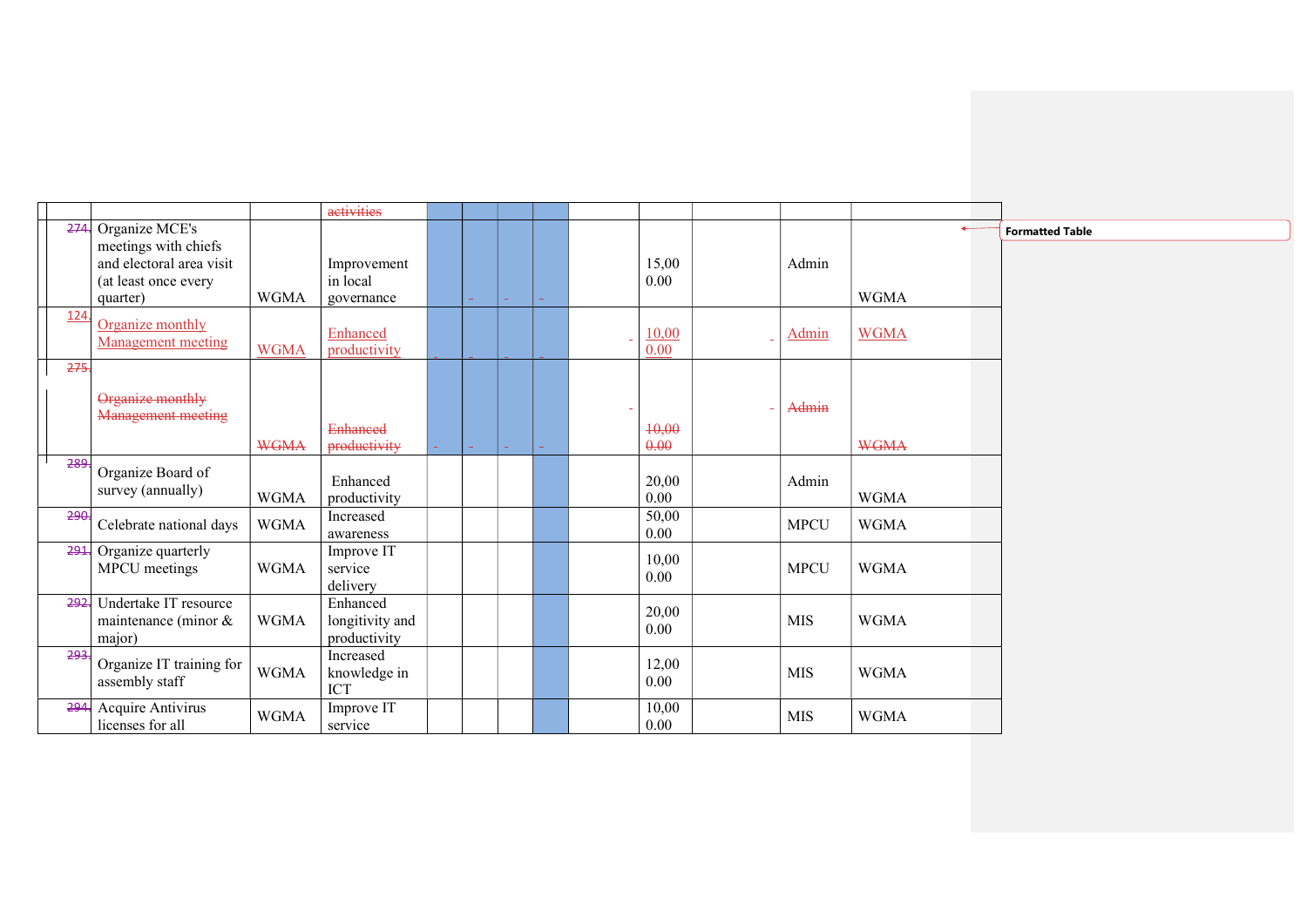|      | assembly machines.            |              | delivery         |    |              |             |    |                           |                |                          |                           |                              |                        |
|------|-------------------------------|--------------|------------------|----|--------------|-------------|----|---------------------------|----------------|--------------------------|---------------------------|------------------------------|------------------------|
| 295. | Printing of Bills             |              | Aid in revenue   |    |              |             |    |                           | 5,000.         |                          |                           | $\rightarrow$                | <b>Formatted Table</b> |
|      | (BOP, Property Rate,          |              | mobilization     |    |              |             |    |                           | $\theta$       |                          | <b>MIS</b>                | <b>WGMA</b>                  |                        |
|      | Signage)                      | <b>WGMA</b>  |                  |    |              |             |    |                           |                |                          |                           |                              |                        |
| S/N  | <b>DESCRIPTION OF</b>         | <b>LOCAT</b> | <b>OUTCOME/I</b> |    |              | <b>TIME</b> |    |                           |                | <b>INDICATIVE BUDGET</b> |                           | <b>IMPLEMENTING AGENCIES</b> |                        |
|      | <b>PROJECTS AND</b>           | <b>ION</b>   | <b>MPACT</b>     |    | <b>FRAME</b> |             |    |                           | <b>GHC</b>     |                          |                           |                              |                        |
|      | <b>LOCATION</b>               |              | <b>INDICATOR</b> | 1Q | 2Q           | 3Q          | 4Q | <b>GOG</b>                | <b>IGF</b>     | <b>DONOR</b>             | <b>LEAD</b>               | <b>COLLABORATING</b>         |                        |
|      |                               |              |                  |    |              |             |    |                           |                |                          |                           | <b>AGENCIES</b>              |                        |
| 131. | Printing of Bills             |              | Aid in revenue   |    |              |             |    |                           | 5,000.         |                          |                           | $\leftarrow$                 | <b>Formatted Table</b> |
|      | (BOP, Property Rate,          |              | mobilization     |    |              |             |    |                           | 00             |                          | <b>MIS</b>                | <b>WGMA</b>                  |                        |
|      | Signage)                      | <b>WGMA</b>  |                  |    |              |             |    |                           |                |                          |                           |                              |                        |
| 296. | Design and develop a          |              | Improve IT       |    |              |             |    |                           | 5,000.         |                          |                           |                              |                        |
|      | Records Management            | <b>WGMA</b>  | service          |    |              |             |    |                           | 0 <sub>0</sub> |                          | <b>MIS</b>                | <b>WGMA</b>                  |                        |
|      | system                        |              | delivery         |    |              |             |    |                           |                |                          |                           |                              |                        |
| 297. | Gazette Fee - Fixing          | Ghana        |                  |    |              |             |    |                           | 10,50          |                          |                           |                              |                        |
|      | Resolution                    | Publish      |                  |    |              |             |    |                           | 0.00           |                          | <b>Budget</b>             | <b>WGMA</b>                  |                        |
|      |                               | House        |                  |    |              |             |    |                           |                |                          |                           |                              |                        |
|      | 298. Prepare warrants for all | <b>WGMA</b>  |                  |    |              |             |    |                           |                |                          | <b>Budget</b>             | <b>WGMA</b>                  |                        |
|      | transactions                  | Office       |                  |    |              |             |    |                           |                |                          |                           |                              |                        |
|      | 299. Review DACF Budget       | <b>WGMA</b>  |                  |    |              |             |    |                           |                |                          | <b>Budget</b>             | <b>WGMA</b>                  |                        |
| 300. | Implement E.U project         |              | Increased        |    |              |             |    |                           |                |                          |                           |                              |                        |
|      | on sustainable                | <b>WGMA</b>  | economic         |    |              |             |    |                           |                |                          | $\mathop{\hbox{\rm E.U}}$ | <b>WGMA</b>                  |                        |
|      | economic development          |              | development      |    |              |             |    |                           |                |                          |                           |                              |                        |
|      |                               |              |                  |    |              |             |    | <b>CENTER FOR CULTURE</b> |                |                          |                           |                              |                        |
|      |                               |              | Improved         |    |              |             |    |                           |                |                          | Centre                    |                              |                        |
|      | Organize Cultural             | Municip      | understanding    |    |              |             |    |                           |                | 3,000.00                 | $f_{\theta}$              | <b>WGMA</b>                  |                        |
|      | <b>Exhibition Fair</b>        | al wide      | of culture       |    |              |             |    |                           |                |                          | <b>National</b>           |                              |                        |
|      |                               |              |                  |    | a.           |             |    |                           |                |                          | Culture                   |                              |                        |
| 302. | Organize training             | Municip      | <b>Improved</b>  |    |              |             |    |                           |                | 7,000.00                 | Centre                    | <b>WGMA</b>                  | <b>Formatted Table</b> |
|      | programme for fifty           | al wide      | teaching and     |    |              |             |    |                           |                |                          | $f_{\theta f}$            |                              |                        |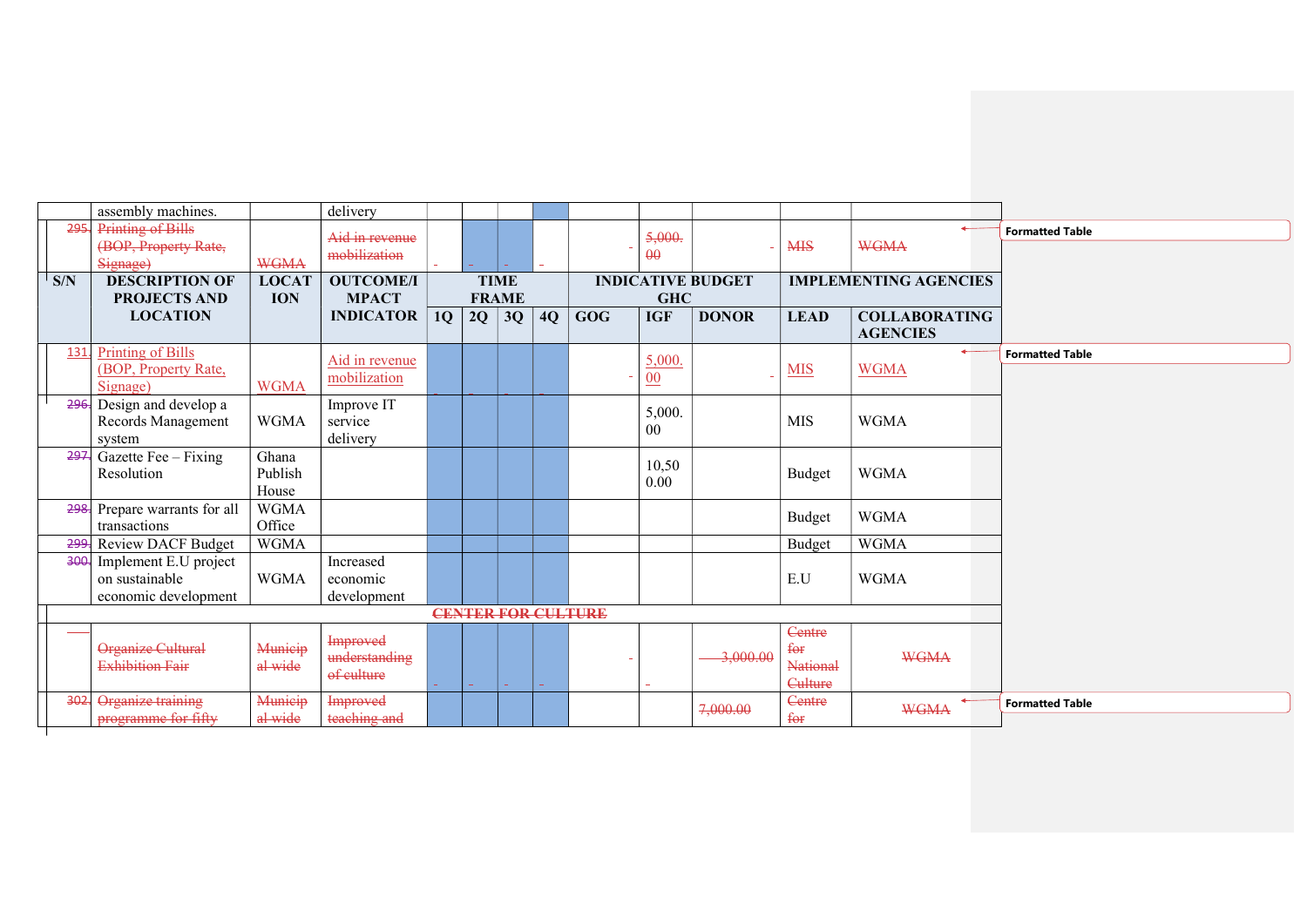|      | pupils in the area of<br>beads, soap and cloth<br>making                                                                                                          |                                                                                    | learning                                                                                                                                             |  |  |                                  |                |          | <b>National</b><br>Culture                                        |                                                         |                        |
|------|-------------------------------------------------------------------------------------------------------------------------------------------------------------------|------------------------------------------------------------------------------------|------------------------------------------------------------------------------------------------------------------------------------------------------|--|--|----------------------------------|----------------|----------|-------------------------------------------------------------------|---------------------------------------------------------|------------------------|
|      |                                                                                                                                                                   |                                                                                    |                                                                                                                                                      |  |  | <b>DEPARTMENT OF COOPERATIVE</b> |                |          |                                                                   |                                                         |                        |
|      | Organize quarterly<br>community<br>sensitizations on the<br>formation of eo-<br>operative credit unions.                                                          | Weija<br>Gbawe                                                                     | Formed<br>eooperative<br>societies in the<br>municipality                                                                                            |  |  |                                  |                | 2,000.00 | Dept. of<br>Cooperat<br>$i$ <sup>we</sup>                         |                                                         |                        |
|      |                                                                                                                                                                   |                                                                                    |                                                                                                                                                      |  |  | <b>INTERNAL AUDIT UNIT</b>       |                |          |                                                                   |                                                         |                        |
|      | 304. Prepare internal audit<br>reportsSupervise and<br>monitor existing co-<br>operative societies                                                                | The<br>Municipal<br>Assembly<br>Gbawe<br><b>MeCarth</b><br>$\mathbf{y}$<br>Pambros | Accountability<br>and<br>Transparency $10$<br>societies<br>supervised                                                                                |  |  |                                  |                | 1,400.00 | Internal<br><b>AuditDep</b><br>$t - 0f$<br>Cooperat<br>$i$ we     | Budget, Finance and<br>other auditors                   | <b>Formatted Table</b> |
| 138. | <b>Attend Annual Internal</b><br><b>Audit Conference</b>                                                                                                          | Internatio<br>nal<br>Conferenc<br>e Centre                                         | <b>Effective</b> and<br>Efficient use of<br>resources                                                                                                |  |  |                                  | 2,400<br>00    |          | Internal<br>Audit                                                 | Budget, Finance and<br><b>Central Administration</b>    |                        |
|      | 305. Facilitate in the<br>organisation of audit<br>committee<br>meetingsOrganise<br>Environmental health<br>Sanitation programmes<br>for cooperative<br>societies | Assembly<br><b>HallWG</b><br><b>MA Hall</b>                                        | <b>Effective</b> and<br>Efficient use of<br>resources,<br>Accountability<br>Transparency <sub>10</sub><br>0 retailers and<br>wholesalers<br>educated |  |  |                                  | 17,600<br>.00. | 2,500.00 | Internal<br>Audit <del>Dep</del><br>$t.$ of<br>Cooperat<br>$i$ we | Finance<br>MCDEnvironmental<br><b>Health Department</b> |                        |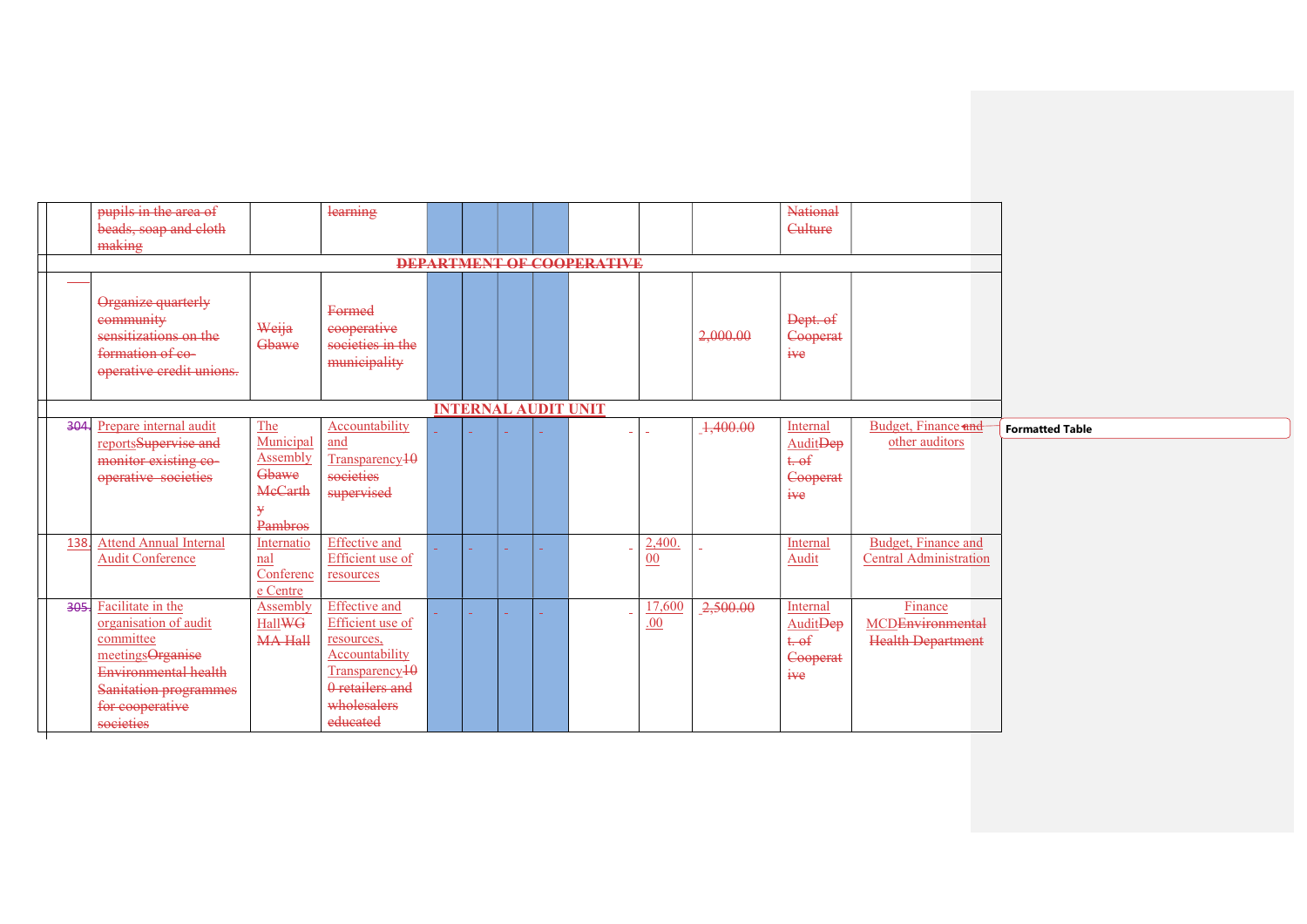| S/N  | <b>DESCRIPTION OF</b><br><b>PROJECTS AND</b> | <b>LOCAT</b><br><b>ION</b> | <b>OUTCOME/I</b><br><b>MPACT</b>           |    |        | <b>TIME</b><br><b>FRAME</b> |    |          | <b>GHC</b> | <b>INDICATIVE BUDGET</b> |             | <b>IMPLEMENTING AGENCIES</b> | Formatted: Normal, No bullets or numbering |
|------|----------------------------------------------|----------------------------|--------------------------------------------|----|--------|-----------------------------|----|----------|------------|--------------------------|-------------|------------------------------|--------------------------------------------|
|      | <b>LOCATION</b>                              |                            | <b>INDICATOR</b>                           | 1Q | 2Q     | 3Q                          | 4Q | GOG      | <b>IGF</b> | <b>DONOR</b>             | <b>LEAD</b> | <b>COLLABORATING</b>         | Formatted: Centered                        |
|      |                                              |                            |                                            |    |        |                             |    |          |            |                          |             | <b>AGENCIES</b>              | Formatted: Centered                        |
|      |                                              |                            |                                            |    |        | <b>NCCE</b>                 |    |          |            |                          |             |                              | Formatted: Font: Bold                      |
| 140. | Undertake civic                              |                            | The study of                               |    |        |                             |    |          |            |                          |             |                              | <b>Formatted Table</b>                     |
|      | education Club<br>activities                 |                            | the 1992<br>republican                     |    |        |                             |    |          |            |                          |             |                              |                                            |
|      |                                              | <b>WGMA</b>                | constitution                               |    |        |                             |    |          |            |                          |             |                              |                                            |
|      |                                              | (WEIJA                     | and the issue                              |    | ш.     |                             |    |          |            |                          |             |                              |                                            |
|      |                                              | SCC                        | of rights and                              |    |        |                             |    |          |            |                          |             |                              |                                            |
|      |                                              |                            | duties among                               |    |        |                             |    |          |            |                          |             |                              |                                            |
|      |                                              |                            | the children is                            |    |        |                             |    |          |            |                          | <b>NCCE</b> |                              |                                            |
| 141. | Create awareness on                          |                            | promoted.                                  |    |        |                             |    |          |            |                          |             |                              |                                            |
|      | Child protection and                         | <b>WGMA</b>                | <b>Improved</b> child                      |    |        |                             |    |          |            |                          |             |                              |                                            |
|      | family welfare                               | (WEIJA                     | protection on                              |    |        | $\sim$                      | ä. |          |            |                          |             |                              |                                            |
|      |                                              | SCC                        | all matters                                |    |        |                             |    |          |            |                          | <b>NCCE</b> | <b>WGMA</b>                  |                                            |
| 142. | Promote good                                 |                            | Good                                       |    |        |                             |    |          |            |                          |             |                              |                                            |
|      | governance and the<br>local government       |                            | governance                                 |    |        |                             |    |          |            |                          |             |                              |                                            |
|      | system                                       | <b>WGMA</b>                | among<br>citizenry                         |    |        |                             |    |          |            |                          |             |                              |                                            |
|      |                                              | (WEIJA                     | especially                                 |    |        | $\sim$                      | ÷. |          |            |                          |             |                              |                                            |
|      |                                              | SCC                        | Assembly/Unit                              |    |        |                             |    |          |            |                          |             |                              |                                            |
|      |                                              |                            | Committee                                  |    |        |                             |    |          |            |                          |             |                              |                                            |
|      |                                              |                            | members                                    |    |        |                             |    |          |            |                          | <b>NCCE</b> |                              |                                            |
| 143. | <b>Educate and sensitize</b>                 | <b>WGMA</b>                | <b>Increased</b> local<br>participation in |    |        |                             |    |          |            |                          |             |                              |                                            |
|      | on district level<br>elections and           | (WEIJA                     | the District                               |    |        |                             |    | 1,500.00 |            |                          |             |                              |                                            |
|      | referendum                                   | SCC                        | Level                                      |    | $\sim$ | ä,                          |    |          |            |                          |             |                              |                                            |
|      |                                              |                            | <b>Elections</b> and                       |    |        |                             |    |          |            |                          | <b>NCCE</b> | <b>WGMA</b>                  |                                            |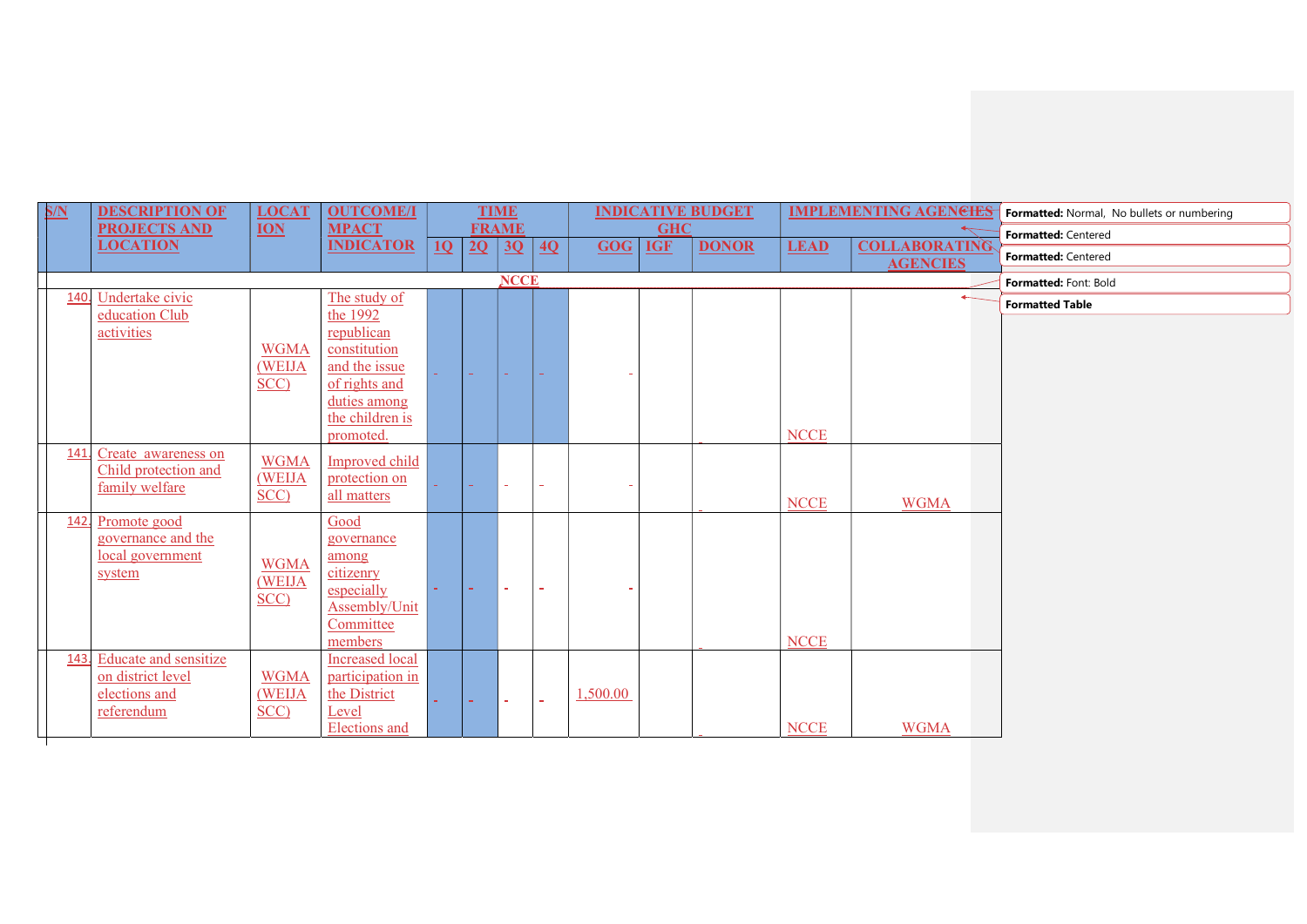|      |                                                    |                | the                                                                          |    |    |                            |    |                           |            |                          |                   |                                         |                                                      |
|------|----------------------------------------------------|----------------|------------------------------------------------------------------------------|----|----|----------------------------|----|---------------------------|------------|--------------------------|-------------------|-----------------------------------------|------------------------------------------------------|
| S/N  | <b>DESCRIPTION OF</b>                              | <b>LOCAT</b>   | Referendum.<br><b>OUTCOME/I</b>                                              |    |    | <b>TIME</b>                |    |                           |            | <b>INDICATIVE BUDGET</b> |                   | <b>IMPLEMENTING AGENGIES</b>            | Formatted: Normal, Centered, No bullets or numbering |
|      | <b>PROJECTS AND</b>                                | <b>ION</b>     | <b>MPACT</b>                                                                 |    |    | <b>FRAME</b>               |    |                           | <b>GHC</b> |                          |                   |                                         | Formatted: Centered                                  |
|      | <b>LOCATION</b>                                    |                | <b>INDICATOR</b>                                                             | 10 | 2Q | 3Q                         | 4Q | <b>GOG</b>                | <b>IGF</b> | <b>DONOR</b>             | <b>LEAD</b>       | <b>COLLABORATING</b><br><b>AGENCIES</b> | Formatted: Centered                                  |
| 144  | Sensitize and educate                              |                | Improve                                                                      |    |    |                            |    |                           |            |                          |                   |                                         | Formatted: Centered                                  |
|      | on revenue mobilization                            | <b>WGMA</b>    | revenue of the                                                               |    |    |                            |    |                           |            |                          |                   |                                         | Formatted: Centered                                  |
|      | (Van sensitization)                                | (WEIJA         | Municipal                                                                    |    |    |                            |    |                           |            |                          |                   |                                         |                                                      |
|      |                                                    | SCC)           | Assembly.                                                                    |    |    |                            |    |                           |            | 1,200.00                 | <b>NCCE</b>       |                                         | Formatted: Font: 12 pt                               |
| 145. | Carry out education and                            | <b>WGMA</b>    | Improved                                                                     |    |    |                            |    |                           |            | 1,500.00                 | <b>NCCE</b>       | <b>WGMA</b>                             |                                                      |
|      | capacity building                                  | (WEIJA         | capacities of                                                                |    |    |                            |    |                           |            |                          |                   |                                         |                                                      |
|      | activities towards the<br>impending district level | SCC)           | staff for good<br>and effective                                              |    |    |                            |    |                           |            |                          |                   |                                         |                                                      |
|      | elections and referendum                           |                | content delivery                                                             |    |    |                            |    |                           |            |                          |                   |                                         |                                                      |
|      | for staff-CODEO/NCCE                               |                | and outputs.                                                                 |    |    |                            |    |                           |            |                          |                   |                                         |                                                      |
|      |                                                    |                |                                                                              |    |    | <b>STATISTICAL SERVICE</b> |    |                           |            |                          |                   |                                         |                                                      |
| 305  | Conduct Socio-                                     |                |                                                                              |    |    |                            |    |                           |            |                          |                   |                                         |                                                      |
|      | economic data                                      | Municip        |                                                                              |    |    |                            |    |                           |            | 3,000.00                 | <b>Statisties</b> | Procurement                             |                                                      |
|      | collection and market                              | al Wide        |                                                                              |    |    |                            |    |                           |            |                          |                   |                                         |                                                      |
|      | survey                                             |                |                                                                              |    |    |                            |    |                           |            |                          |                   |                                         |                                                      |
|      |                                                    |                |                                                                              |    |    |                            |    | <b>FINANCE DEPARTMENT</b> |            |                          |                   |                                         |                                                      |
| 305  | Prepare monthly and                                | <b>Assembl</b> | <b>Enhanced</b>                                                              |    |    |                            |    |                           | $-6,000$   |                          | Finance(          | <b>MPCU</b>                             | Formatted: Font: 12 pt                               |
|      | annual Financial                                   | ¥              | <b>Transparency</b>                                                          |    |    |                            |    |                           | $\theta$   |                          | Finance           |                                         |                                                      |
|      | <b>Reports</b>                                     |                | and                                                                          |    |    |                            |    |                           |            |                          | officer)          |                                         |                                                      |
|      |                                                    |                | Accountability                                                               |    |    |                            |    |                           |            |                          |                   |                                         |                                                      |
| 306. | Publish revenue and                                | Assembl        | <b>Enhanced</b>                                                              |    |    |                            |    |                           | 6,000.     |                          | Finance(          | <b>Budget</b>                           | Formatted: Font: 12 pt                               |
|      | expenditure reports                                | ¥              | <b>Transparency</b>                                                          |    |    |                            |    |                           | $\theta$   |                          | Finance           | <b>Internal Audit</b>                   |                                                      |
|      | annually.                                          |                | and                                                                          |    |    |                            |    |                           |            |                          | officer)          |                                         |                                                      |
|      |                                                    |                | Accountability                                                               |    |    |                            |    |                           |            |                          |                   |                                         | Formatted: Centered                                  |
|      |                                                    |                | <b>GOVERNANCE, CORRUPTION AND PUBLIC ACCOUNTABILITY/ECONOMIC DEVELOPMENT</b> |    |    |                            |    |                           |            |                          |                   |                                         | <b>Formatted Table</b>                               |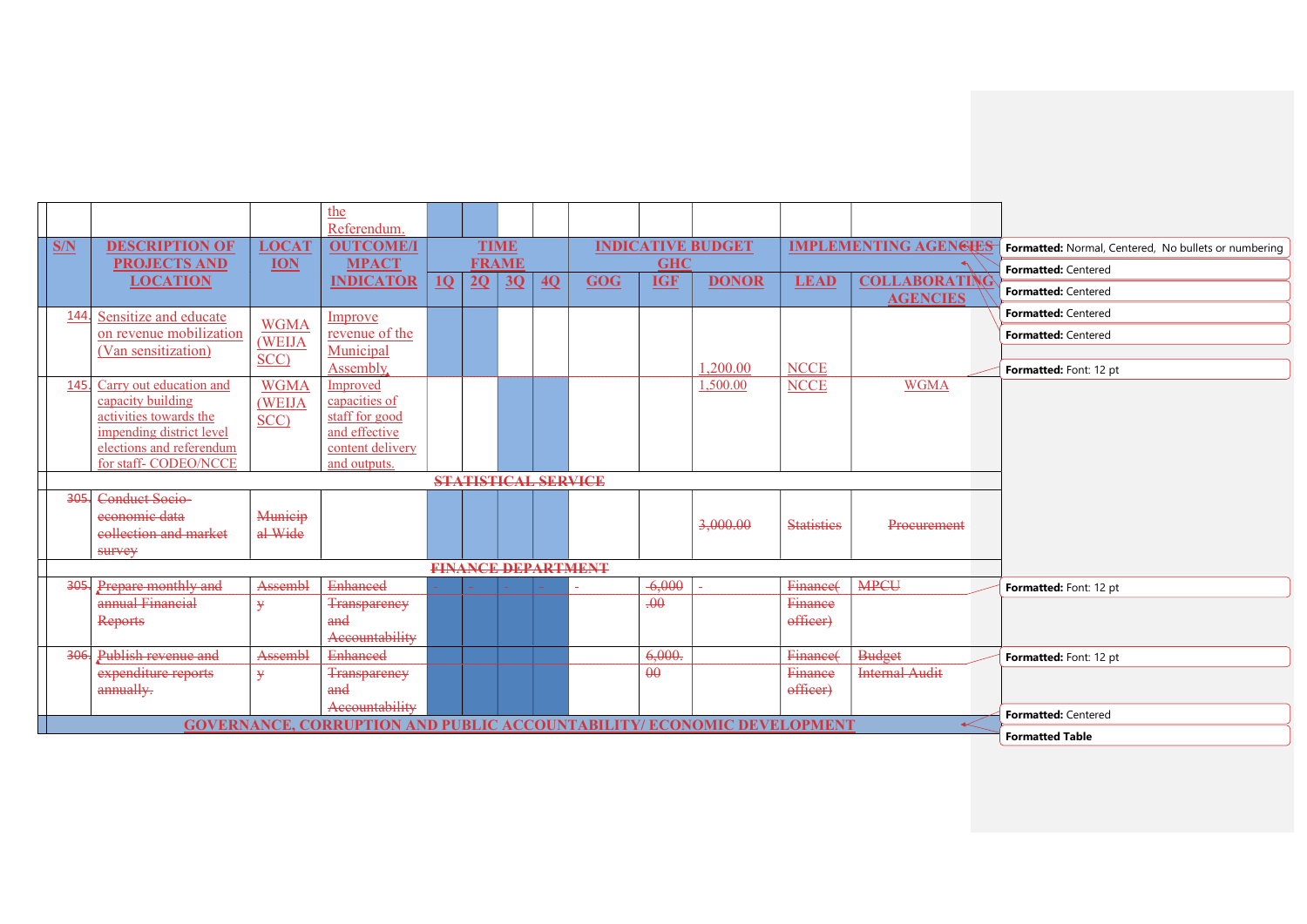|      |                                          |                |                 |  |  | <b>FINANCE DEPARTMENT</b>        |        |           |                |                       | $\leftarrow$ | Formatted: Centered    |
|------|------------------------------------------|----------------|-----------------|--|--|----------------------------------|--------|-----------|----------------|-----------------------|--------------|------------------------|
| 146. | Prepare monthly and                      | Assembl        | Enhanced        |  |  |                                  | 6,000  |           | Finance(       | <b>MPCU</b>           |              |                        |
|      | annual Financial                         | $\overline{Y}$ | Transparency    |  |  |                                  | .00.   |           | Finance        |                       |              |                        |
|      | Reports                                  |                | and             |  |  |                                  |        |           | officer)       |                       |              |                        |
|      |                                          |                | Accountability  |  |  |                                  |        |           |                |                       |              |                        |
| 147  | Publish revenue and                      | Assembl        | Enhanced        |  |  |                                  | 6.000. |           | Finance(       | <b>Budget</b>         |              |                        |
|      | expenditure reports                      | $\overline{Y}$ | Transparency    |  |  |                                  | 00     |           | Finance        | <b>Internal Audit</b> |              |                        |
|      | annually.                                |                | and             |  |  |                                  |        |           | officer)       |                       |              |                        |
|      |                                          |                | Accountability  |  |  |                                  |        |           |                |                       |              |                        |
|      | 307. Establish revenue                   | Assembl        | Improved        |  |  |                                  | 6,000. |           | Finance(       | Budget                |              | Formatted: Font: 12 pt |
|      | monitoring desk                          | $\mathbf{V}$   | revenue         |  |  |                                  | 00     |           | Finance        | Internal Audit        |              | <b>Formatted Table</b> |
|      |                                          |                | mobilization    |  |  |                                  |        |           | officer)       |                       |              |                        |
| 149. | Prepare and implement                    | Assembl        | Improved        |  |  |                                  |        |           | <b>Finance</b> | <b>Budget</b>         |              | Formatted: Font: 12 pt |
|      | <b>RIAP</b>                              | $\overline{Y}$ | revenue         |  |  |                                  |        |           | Finance        | <b>Internal Audit</b> |              |                        |
|      |                                          |                | mobilization    |  |  |                                  |        |           | officer)       |                       |              |                        |
|      |                                          |                |                 |  |  |                                  |        |           |                |                       |              |                        |
|      |                                          |                |                 |  |  | <b>HUMAN RESOURCE DEPARTMENT</b> |        |           |                |                       |              | Formatted: Font: 12 pt |
| 308  | Organize training on                     | Assembl        | <b>Enhanced</b> |  |  |                                  |        | 6,000.00  | H/R            | <b>WGMA</b>           |              | Formatted: Font: 12 pt |
|      | Fee fixing resolution,                   | ¥              | productivity    |  |  |                                  |        |           |                |                       |              |                        |
|      | revenue receipt writing                  |                |                 |  |  |                                  |        |           |                |                       |              |                        |
|      | and reporting                            |                |                 |  |  |                                  |        |           |                |                       |              |                        |
| 309  | Organize Refresher                       | Assembl        | <b>Enhanced</b> |  |  |                                  |        | 7,000.00  | H/R            | <b>WGMA</b>           |              | Formatted: Font: 12 pt |
|      | training in GIFMIS                       | ¥              | productivity    |  |  |                                  |        |           |                |                       |              | <b>Formatted Table</b> |
|      | usage and application                    |                |                 |  |  |                                  |        |           |                |                       |              |                        |
| 310. | Organize training on                     | Assembl        | Improved        |  |  |                                  |        | 7,000.00  | H/R            | <b>WGMA</b>           |              | Formatted: Font: 12 pt |
|      | Vehicle maintenance                      | ¥              | efficiency      |  |  |                                  |        |           |                |                       |              |                        |
|      | and Defensive driving                    |                |                 |  |  |                                  |        |           |                |                       |              |                        |
| 311  | Organize training on                     | Assembl        |                 |  |  |                                  |        | 14,000.00 | H/R            | <b>WGMA</b>           |              | Formatted: Font: 12 pt |
|      | firefighting and first aid               | ¥              |                 |  |  |                                  |        |           |                |                       |              |                        |
|      | <del>for</del><br>officers(Demonstrative |                |                 |  |  |                                  |        |           |                |                       |              |                        |